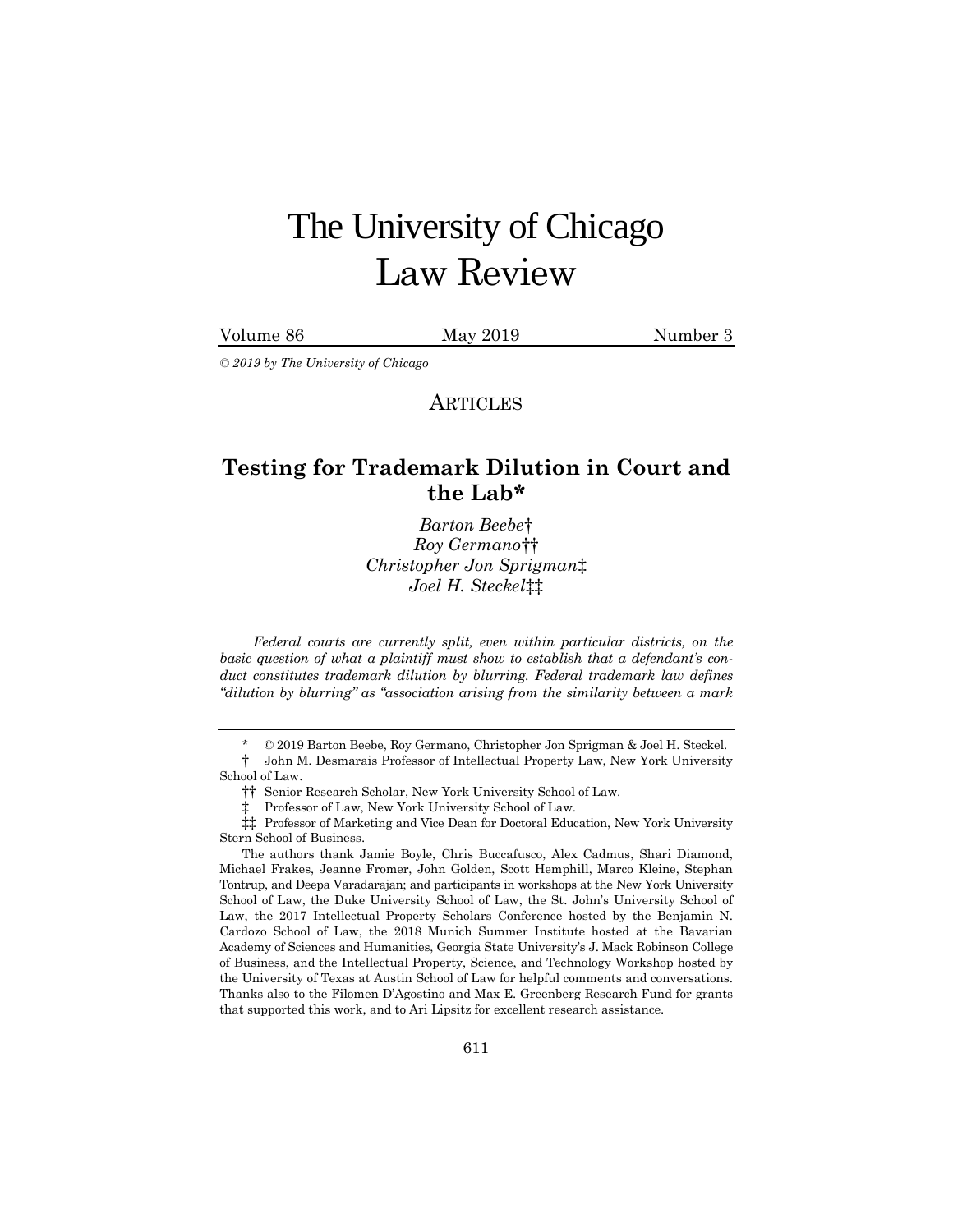*or trade name and a famous mark that impairs the distinctiveness of the famous mark." In construing this statutory language, a majority of courts have held that, to establish blurring, a plaintiff need only show that consumers* associate *the defendant's mark with the plaintiff's famous mark. These courts appear to assume that, to the extent that there is consumer association, this association alone will "impair[ ] the distinctiveness" of the famous mark. A minority of courts have held that the plaintiff must show* both *consumer association* and *that the consumer association "impairs the distinctiveness" of the famous mark. In this Article, we make three contributions to the current debate over what must be shown to establish dilution by blurring. First, we report the results of a set of experiments that reveal that the majority approach is fundamentally deficient. These experiments demonstrate that, even when consumers associate a junior mark with a famous senior mark, this association does not necessarily result in any impairment of the ability of the senior mark to identify its source and associations. Second, we set forth a new method for determining when association is likely to lead to impairment. This method, which we term the "association strength test," evaluates changes in how strongly survey respondents associate a mark with its source or attributes upon exposure to a diluting stimulus. Third, we evaluate the current state of the art in trademark dilution survey methodology: response time surveys. These surveys purportedly show both consumer association and impairment. Through a set of experiments, we demonstrate that these surveys currently use the wrong control and are invalid. In light of our findings, we reflect more generally on the question of whether dilution by blurring ever occurs and on how the blurring cause of action may be reconfigured to better comport with courts' intuitions about the true nature of the harm that the cause of action seeks to address.*

| Ι. |    |              |                                                                   |  |
|----|----|--------------|-------------------------------------------------------------------|--|
|    | A. |              |                                                                   |  |
|    |    | 1.           |                                                                   |  |
|    |    | $2_{-}$      |                                                                   |  |
|    | В. |              | Survey Evidence of Mere Association Is Not Evidence of            |  |
|    |    |              |                                                                   |  |
|    |    | 1.           |                                                                   |  |
|    |    | $2_{-}$      |                                                                   |  |
|    |    | 3.           |                                                                   |  |
|    | C. |              | Moving Forward: What Courts Should Require Dilution Plaintiffs to |  |
|    |    |              |                                                                   |  |
| H. |    |              |                                                                   |  |
|    |    |              |                                                                   |  |
|    |    | 1.           |                                                                   |  |
|    |    | $2_{-}$      |                                                                   |  |
|    | В. |              | Response Time Pilot Studies: Are We Really Observing Dilution?641 |  |
|    |    | $\mathbf{1}$ |                                                                   |  |
|    |    | $2_{-}$      |                                                                   |  |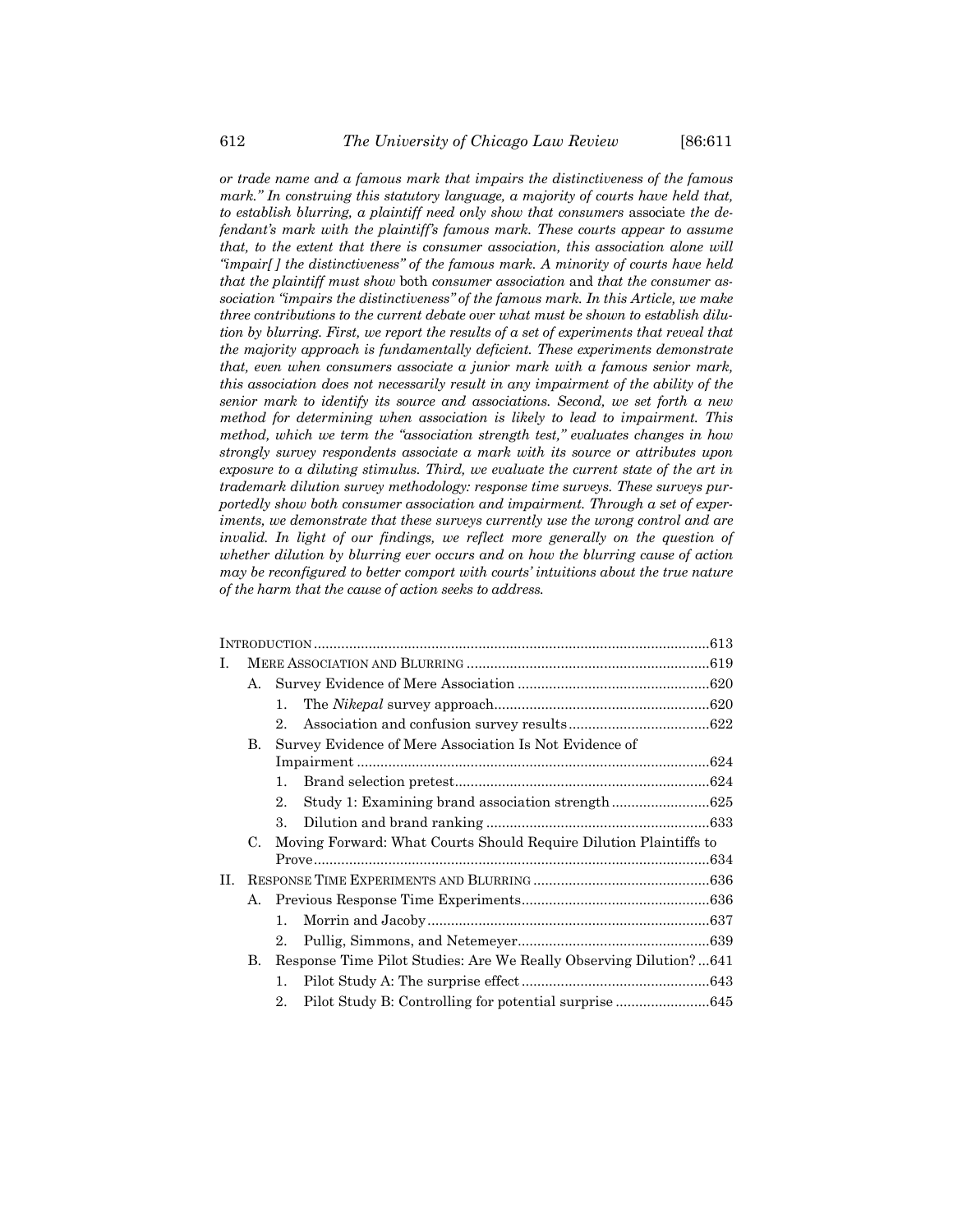| $C_{\cdot}$ | Study 3: Response Time and Category Recall When Controlling for |  |
|-------------|-----------------------------------------------------------------|--|
|             |                                                                 |  |
|             |                                                                 |  |
|             |                                                                 |  |
|             |                                                                 |  |
|             |                                                                 |  |
|             |                                                                 |  |
|             |                                                                 |  |
|             |                                                                 |  |
|             | APPENDIX B: ADVERTISEMENTS USED IN STUDIES 1, 2, AND 3666       |  |

#### <span id="page-2-2"></span>INTRODUCTION

Trademark dilution is among the most elusive concepts in intellectual property law.[1](#page-2-0) In theory, dilution occurs when two companies use very similar or even identical trademarks in a manner that does *not* confuse consumers as to source. Indeed, for dilution to have any meaning as an independent basis for trademark infringement liability, consumers must be aware that the two marks refer to two different companies. The problem that trademark dilution hypothesizes is not confusion; instead, the problem is a form of cognitive obstruction—that is, that these consumers must "think for a moment"[2](#page-2-1) whenever they see one of the marks to determine to which company the mark refers.

*Ty Inc v Perryman*, 306 F3d 509, 511 (7th Cir 2002).

<span id="page-2-0"></span><sup>1</sup> See J. Thomas McCarthy, *Dilution of a Trademark: European and United States Law Compared*, 94 Trademark Rptr 1163, 1163 (2004) ("No part of trademark law that I have encountered in my forty years of teaching and practicing IP law has created so much doctrinal puzzlement and judicial incomprehension as the concept of 'dilution' as a form of intrusion on a trademark.").

<span id="page-2-1"></span><sup>2</sup> Richard A. Posner, *When Is Parody Fair Use?*, 21 J Legal Stud 67, 75 (1992) (explaining antidilution law on the basis that "[a] trademark seeks to economize on information costs by providing a compact, memorable, and unambiguous identifier of a product or service. The economy is less when, because the trademark has other associations, a person seeing it must think for a moment before recognizing it as the mark of the product or service"). On the bench, Judge Richard Posner reasoned similarly in explaining the rationale for protection specifically against dilution by blurring:

<sup>[</sup>T]here is concern that consumer search costs will rise if a trademark becomes associated with a variety of unrelated products. Suppose an upscale restaurant calls itself "Tiffany." There is little danger that the consuming public will think it's dealing with a branch of the Tiffany jewelry store if it patronizes this restaurant. But when consumers next see the name "Tiffany" they may think about both the restaurant and the jewelry store, and if so the efficacy of the name as an identifier of the store will be diminished. Consumers will have to think harder—incur as it were a higher imagination cost—to recognize the name as the name of the store. . . . So "blurring" is one form of dilution.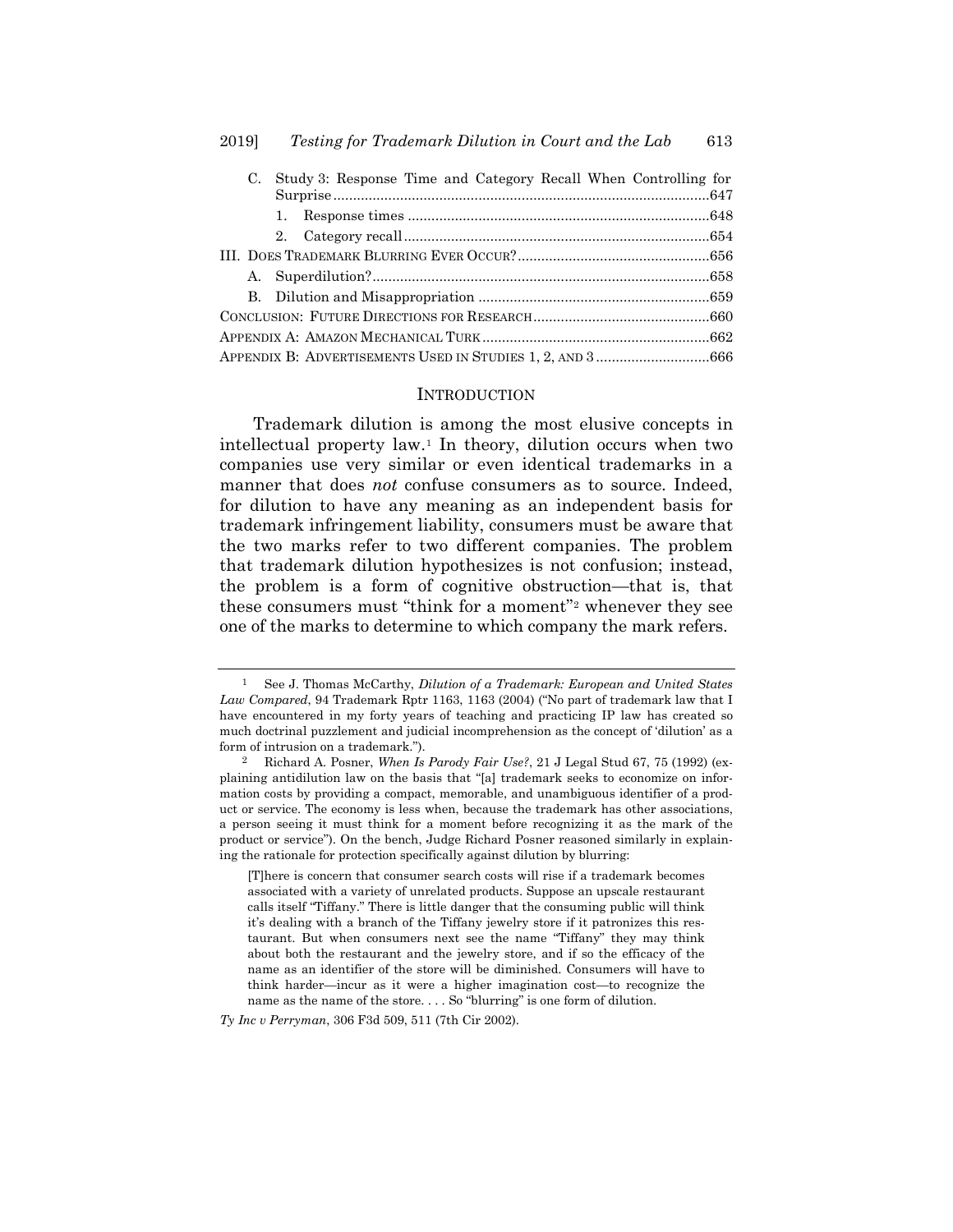This burden on cognition is thought to represent a harm to the prior, "senior" user of the mark. For example, if a Brooklynite opens a microbar called "Apple" in her neighborhood, it is highly unlikely that patrons will be confused into believing that the global high technology brand owns the bar and is leveraging its brand into the sale of artisanal cocktails. There is no consumer confusion as to source. But the concept of dilution asserts that the existence of the bar may nevertheless harm the famous global brand. When Brooklynites hear the term "Apple," they will associate it with two different entities: Is it the high tech company (the senior user of the trademark) or the bar (the junior user)? As the legal theory goes, this dual association causes a "blurring" of the link between "Apple" and the Cupertino company. This "dilution by blurring" is understood somehow to damage the famous brand name by diminishing the immediacy with which consumers identify the brand name with its source and other preexisting associations.

<span id="page-3-0"></span>The concept of trademark dilution is as controversial as it is vague. Trademark scholars are overwhelmingly critical of antidilution protection,[3](#page-3-1) which appears to grant in gross rights to owners of qualifying marks<sup>[4](#page-3-2)</sup>—such that Apple (the technology company) could use antidilution law to prevent nearly any subsequent user from adopting the term "apple" as a trademark even when no consumer confusion plausibly results. Commentators also question whether ostensibly diluting conduct causes any real harm. Professor Christine Haight Farley defies proponents to provide even a single concrete (and not hypothetical) example of a mark that has been significantly damaged because another firm has used that mark in a nonconfusing manner on different goods[.5](#page-3-3) Indeed, it is far from obvious how one establishes whether

<span id="page-3-1"></span><sup>3</sup> See, for example, Christine Haight Farley, *Why We Are Confused about the Trademark Dilution Law,* 16 Fordham Intell Prop Media & Enter L J 1175, 1187 (2006) ("Can no smart attorney, judge, trademark owner or social scientist figure out what dilution is and how to prove it? If not, why not? I contend that it is because dilution cannot be concretized. It cannot be brought into the realm of the real. It exists only in the realm of the imaginary."). See also David S. Welkowitz, *Reexamining Trademark Dilution*, 44 Vand L Rev 531, 548–49, 557–58 (1991) (arguing that antidilution protection is inordinately broad and that other areas of trademark law already provide sufficient protection for trademark rights).

<span id="page-3-3"></span><span id="page-3-2"></span><sup>4</sup> See *Board of Regents, the University of Texas System v KST Electric, Ltd*, 550 F Supp 2d 657, 674 (WD Tex 2008) ("Dilution causes of action, much more so than infringement and unfair competition laws, tread very close to granting 'rights in gross' in a trademark.").

<sup>5</sup> See Farley, 16 Fordham Intell Prop Media & Enter L J at 1184–85 (cited in not[e 3\)](#page-3-0).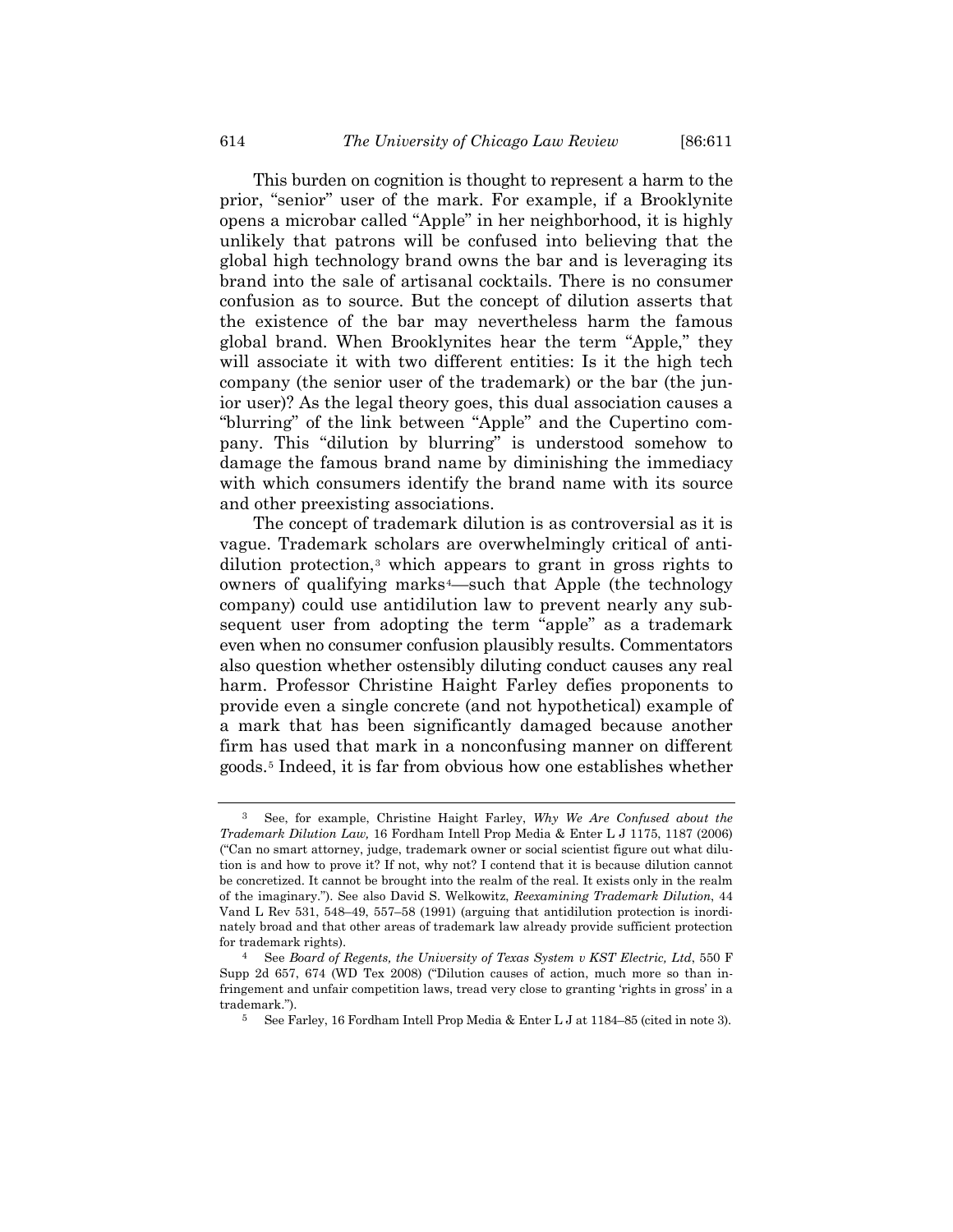<span id="page-4-4"></span>dilution even occurs—not just in a particular litigation, but whether it ever even occurs at all.<sup>6</sup> How would one go about showing that the boîte in Brooklyn has harmed in any way the world-famous brand with which it shares a name? Judges too remain highly suspicious of antidilution law.

Making matters worse, federal courts are currently split on the basic question of what the plaintiff must show to establish that the defendant's conduct constitutes blurring. Even within particular districts, such as the Southern District of New York, courts have adopted different standards.[7](#page-4-1) Federal trademark law states that "'dilution by blurring' is association arising from the similarity between a mark or trade name and a famous mark that impairs the distinctiveness of the famous mark."[8](#page-4-2) In construing this language, a majority of courts have held that to establish blurring, a plaintiff need show only that consumers as-sociate the defendant's mark with the plaintiff's famous mark.<sup>[9](#page-4-3)</sup> In other words, to win an injunction, Apple of Cupertino would

See also J. Thomas McCarthy, 4 *McCarthy on Trademarks and Unfair Competition* § 24:121 at 437 (Thomson Reuters 5th ed 2018) (explaining the difficulties inherent in determining whether a junior mark is likely to dilute a senior mark).

<span id="page-4-1"></span>7 Compare *Louis Vuitton Malletier, S.A. v Hyundai Motor America*, 2012 WL 1022247, \*11, 13 (SDNY) (finding proof of association conclusive evidence of dilution), with *Louis Vuitton Malletier, S.A. v My Other Bag, Inc*, 156 F Supp 3d 425, 436 n 4 (SDNY 2016) (rejecting the reasoning in *Hyundai* because "association is a necessary, but not sufficient, condition for a finding of dilution by blurring"), affd, 674 Fed Appx 16 (2d Cir 2016).

<span id="page-4-0"></span><sup>6</sup> See Shari Seidman Diamond, *Surveys in Dilution Cases II*, in Shari Seidman Diamond and Jerre B. Swann, eds, *Trademark and Deceptive Advertising Surveys: Law, Science, and Design* 155, 161–62 (American Bar Association 2012):

<sup>[</sup>W]e do not have survey methods that can measure when a particular association is likely to lead to impaired distinctiveness of a particular mark. . . . The result is that courts both now and in the foreseeable future will have to continue to struggle, unaided by direct survey evidence, in making predictions about the ultimate question: likelihood of dilution.

<span id="page-4-2"></span><sup>&</sup>lt;sup>8</sup> 15 USC § 1125(c)(2)(B). An alternative form of dilution, which we do not discuss in this Article, is "dilution by tarnishment." Federal trademark law defines "dilution by tarnishment" as "association arising from the similarity between a mark or trade name and a famous mark that harms the reputation of the famous mark." 15 USC § 1125(c)(2)(C). Tarnishment "generally arises when the plaintiff's trademark is linked to products of shoddy quality, or is portrayed in an unwholesome or unsavory context likely to evoke unflattering thoughts about the owner's product." *Tiffany (NJ) Inc v eBay Inc*, 600 F3d 93, 111 (2d Cir 2010), quoting *Deere & Co v MTD Products, Inc*, 41 F3d 39, 43 (2d Cir 1994).

<span id="page-4-3"></span><sup>9</sup> See, for example, *Wrenn v Boy Scouts of America*, 2008 WL 4792683, \*7 (ND Cal); *Hershey Co v Art Van Furniture, Inc*, 2008 WL 4724756, \*14–15 (ED Mich); *New York Yankees Partnership v IET Products and Services, Inc*, 114 USPQ2d 1497, 1506 (TTAB 2015).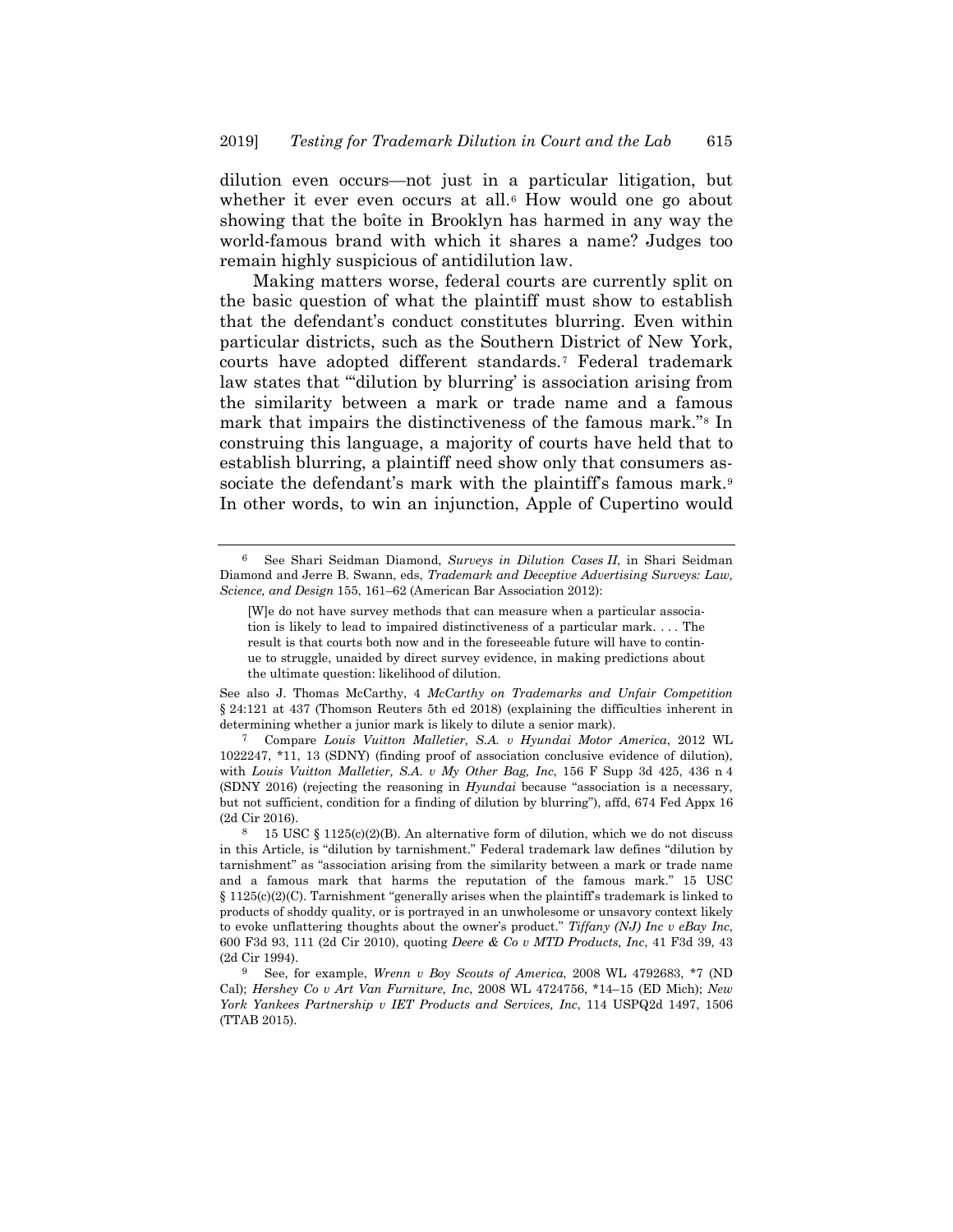need show only that patrons of the Brooklyn bar associate its name with the Cupertino company (even if there is no source confusion). These courts appear to assume that, to the extent there is association between the defendant's and plaintiff's marks, this association alone will impair the senior mark's distinctiveness of source and other preexisting associations.[10](#page-5-0) We refer to this in what follows as the "mere association" standard. A minority of courts have held that the plaintiff must show *both* consumer association *and* that this consumer association impairs the senior mark's distinctiveness of its preexisting associations.[11](#page-5-1) Here, Apple of Cupertino would need to show that the bar calls to mind the global brand and that this calling to mind somehow impairs the global brand's distinctiveness. We refer to this as the "association plus impairment" standard.

The split among courts is surprising, and not just because the statutory language appears clearly to call for the association plus impairment approach. In the 2003 case *Moseley v V Secret Catalogue*,<sup>[12](#page-5-2)</sup> the Supreme Court explicitly stated, albeit in dicta, that "'[b]lurring' is not a necessary consequence of mental association."[13](#page-5-3) The Court could not have been clearer: the mere fact that consumers associate the defendant's mark with the plaintiff's cannot, without more, establish blurring. The Court recognized that there are two different associative links at issue: the link between the defendant's mark and the plaintiff's mark, and the link between the plaintiff's mark and its source and other preexisting attributes. The emergence of the former link does not necessarily impact the strength of the latter. And yet a majority of courts continue to accept evidence establishing mere association as sufficient evidence of blurring.

In this Article, we make three contributions to the current debate over the nature of dilution by blurring and what, empirically, must be shown to establish it in court. First, we report findings from a new set of experiments that confirm that the

<span id="page-5-0"></span><sup>10</sup> See, for example, *Visa International Service Association v JSL Corp*, 610 F3d 1088, 1090–91 (9th Cir 2010) (affirming summary judgment for likely dilution of Visa's trademark through a mere association standard). See also McCarthy, 4 *McCarthy on Trademarks* § 24:120 at 432–33 (cited in note [6\)](#page-4-4) (criticizing the *Visa* court's reasoning).

<span id="page-5-3"></span><span id="page-5-2"></span><span id="page-5-1"></span><sup>11</sup> See, for example, *Hugunin v Land O' Lakes Tackle Co*, 815 F3d 1064, 1067–68 (7th Cir 2016) (dismissing dilution claim for absence of harm showing); *Gap Inc v G.A.P. Adventures Inc*, 100 USPQ2d 1417, 1431 (SDNY 2011) (holding that likelihood of association absent proof of impairment did not make out dilution claim).

<sup>12</sup> 537 US 418 (2003).

<sup>13</sup> Id at 434 (addressing a prior antidilution statute).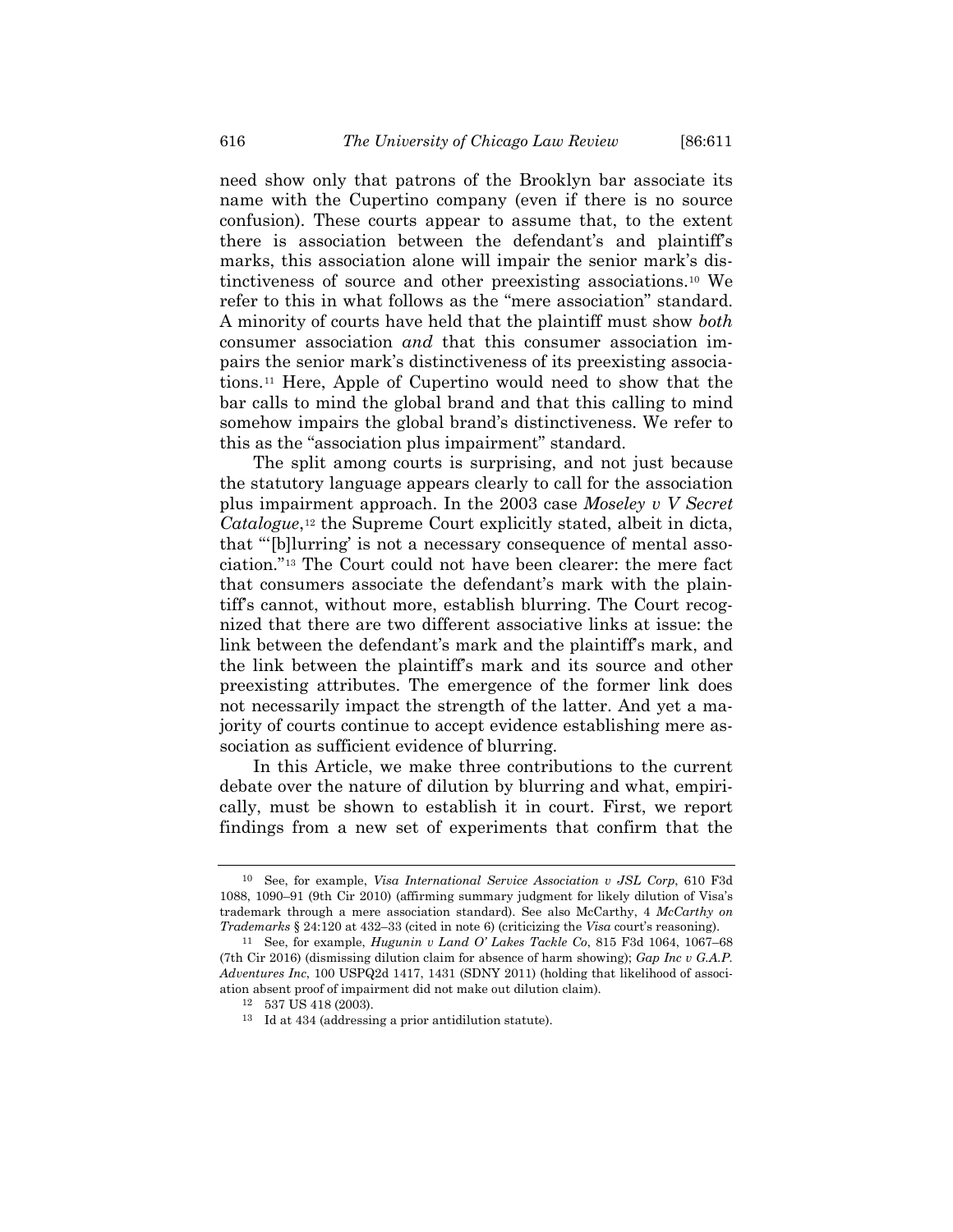majority mere association approach is fundamentally deficient. In support of the *Moseley* Court's dictum (and common sense), these experiments demonstrate that, even when consumers associate a junior mark with a famous senior mark, this association does not necessarily result in any impairment of the ability of the senior mark to identify and distinguish its source and other associations. The practical significance of our experimental results is that survey and other evidence showing merely that consumers associate the defendant's mark with the plaintiff's senior mark cannot be judged sufficient to establish blurring. All courts should require, as a minority of courts currently do, that the plaintiff also show that the association between the defendant's and plaintiff's mark impairs the latter's distinctiveness of source and other attributes.

Second, we propose an approach that courts should take in determining whether association between the defendant's and plaintiff's marks is likely to lead to impairment. We suggest that courts should demand evidence that exposing consumers to the junior mark is likely to affect the *strength of preexisting associations* between the senior mark and the qualities or attributes to which it is linked. Those preexisting associations must first be identified. The plaintiff must then establish that exposure to the junior mark weakens the link between the senior mark and those preexisting associations. We develop and test a methodology, which we call the "association strength test," for producing this evidence. Importantly, we find that even this method for detecting impairment produces mixed results. We find some evidence of impairment, yet extremely strong marks (on the order of MERCEDES for automobiles) still appear to be resistant to blurring.

Finally, we assess the validity of a possible rival methodology for establishing dilution. This is a new form of survey evidence taken from the marketing literature: experimental response time surveys. These surveys purportedly show both association and impairment and should therefore satisfy the association plus impairment standard. Though to our knowledge such surveys have not yet been used at trial, they represent the current state of the art in dilution research. Such studies expose treatment subjects to advertisements that ostensibly dilute certain targeted marks (for example, an advertisement for a fictitious brand called HEINEKEN popcorn), while control subjects are exposed to no such advertisements. The studies then compare the speed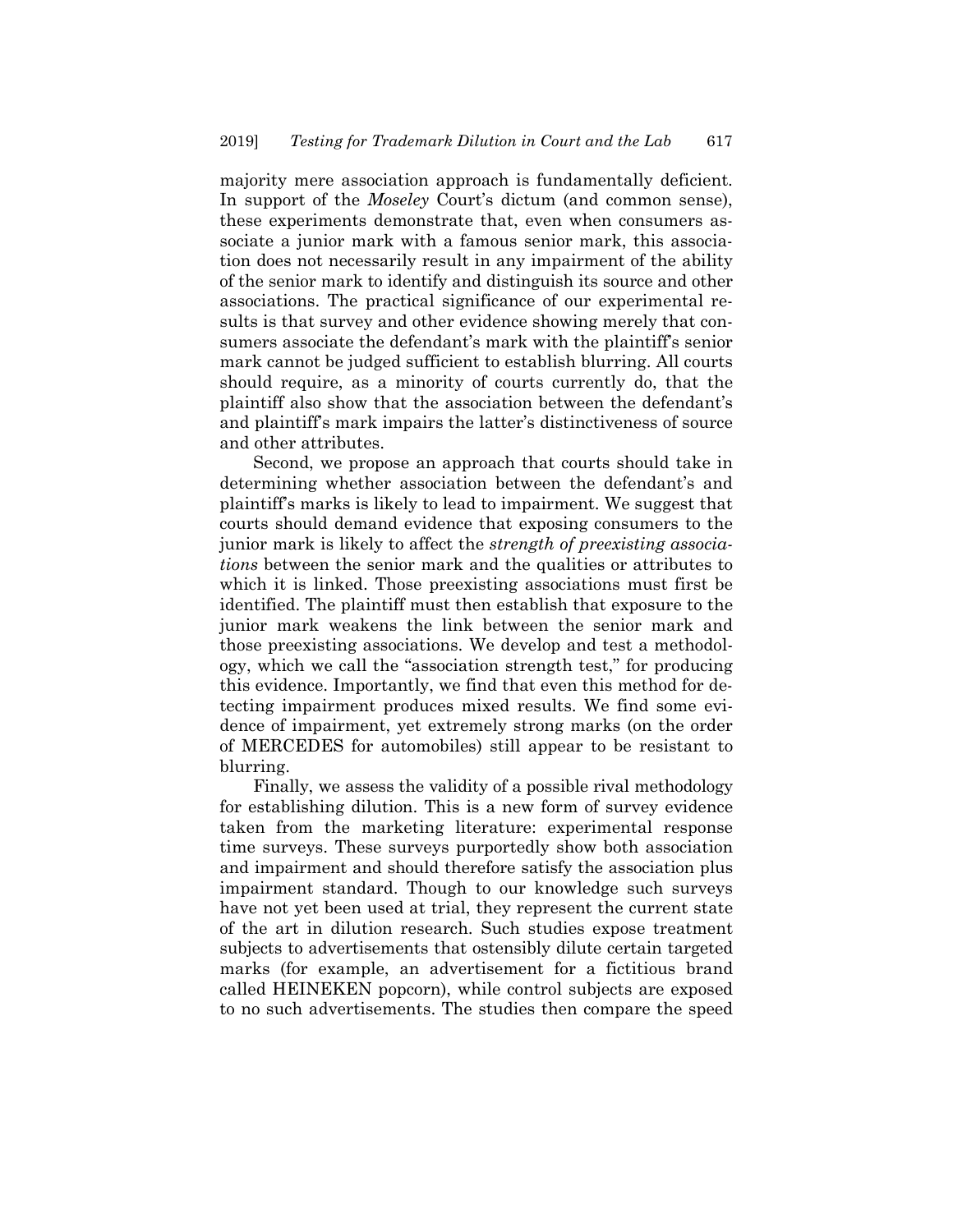and accuracy with which the treatment and control subjects link various marks, including the targeted marks, with their respective sources and associations. The studies report that treatment subjects take longer to match the targeted marks with their true sources and associations and are also less accurate in doing so. Both effects are offered as evidence of impairment of distinctiveness—and more generally, contra Farley and other skeptics, as evidence that dilution by blurring is indeed real.[14](#page-7-0)

<span id="page-7-1"></span>We show, however, that the experimental protocols used in these leading response time experiments are fatally flawed. In short, they used the wrong control. We report the results of a second set of experiments, in which we expose *both* treatment subjects and control subjects to ostensibly diluting advertisements. The difference is that control subjects were exposed to ostensibly diluting advertisements for marks other than the targeted marks that were the focus of the test. When using this experimental design, we find that treatment and control subjects produce no significant differences in the accuracy or speed with which they link various marks with their respective sources and associations. We suggest that when test subjects are exposed to *any* diluting stimuli in the form of a brand-product linkage that is unfamiliar to them (for example, NIKE toothpaste), test subjects become wary and cautious, which increases their response times and impacts their accuracy in linking tasks. When this wariness or *surprise* is controlled for, no evidence of blurring is found.

Our findings here have both practical and theoretical significance. As a practical matter, we set forth a valid means of establishing that the association between a defendant's mark and a plaintiff's mark impairs the distinctiveness of the latter. Furthermore, we show that if response time studies are used in litigation, they must use the correct control. They must expose treatment subjects to ostensibly diluting stimuli that target the mark at issue in the litigation and control subjects to such stimuli

<span id="page-7-0"></span><sup>14</sup> Compare Maureen Morrin and Jacob Jacoby, *Trademark Dilution: Empirical Measures for an Elusive Concept*, 19 J Pub Pol & Mktg 265, 274 (2000) (arguing based on experimental evidence that "trademark dilution can reduce the strength of preexisting brand associations through the creation of additional nodes in consumers' brand-based memory networks"); Chris Pullig, Carolyn J. Simmons, and Richard G. Netemeyer, *Brand Dilution: When Do New Brands Hurt Existing Brands?*, 70 J Mktg 52, 60 (2006) (arguing based on experimental evidence that dilution impacts the accessibility of a senior mark's associations), with Farley, 16 Fordham Intell Prop Media & Enter L J at 1184–85 (cited in note [3\)](#page-3-0) (positing that dilution by blurring rarely, if ever, occurs).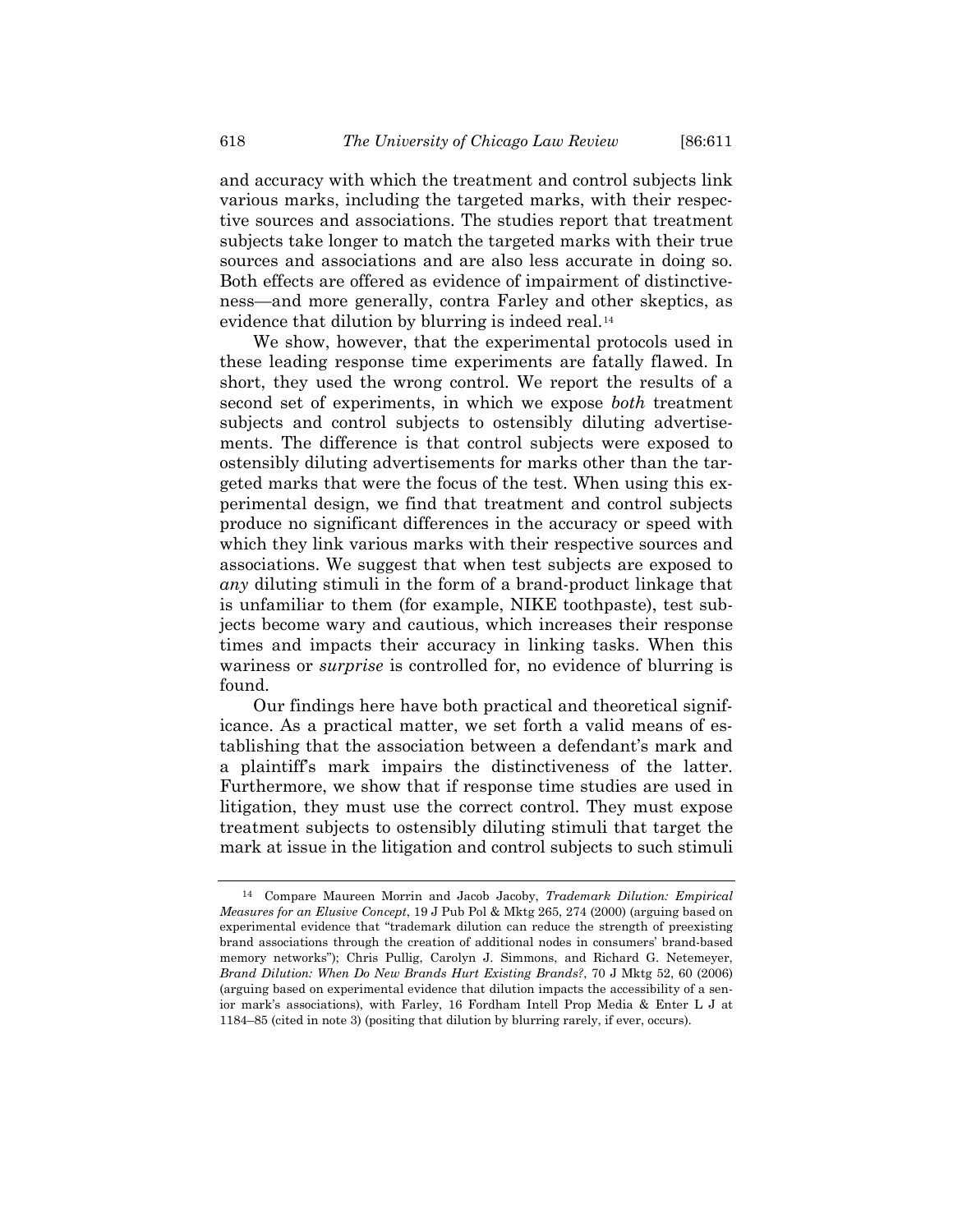that target other marks that bear no relation to the mark at issue but that may nevertheless be surprising or unfamiliar. As a theoretical matter, our findings suggest that the best evidence we have of dilution by blurring remains, at best, very weak. This is alarming. Congress passed the first federal antidilution law in 1995, which was a poorly drafted failure, and replaced it entirely in 2006[.15](#page-8-0) Many states have had antidilution statutes for decades.[16](#page-8-1) Countless court opinions have addressed a dilution cause of action. Yet at present, there is still no persuasive empirical demonstration that conclusively shows that any appreciable degree of dilution by blurring ever actually occurs. Congress and the courts have devoted an enormous amount of effort to regulating a harm that remains essentially hypothetical.

Part I reviews surveys currently used in dilution litigation that show mere association and reports the results of our experiments demonstrating that such surveys do not necessarily show impairment of distinctiveness and, as such, do not show blurring. Part I also presents our association strength test. Part II reviews current response time studies and reports the results of our experiments showing that they are incorrectly designed and invalid. Part III briefly discusses the general implications of our findings for the question of what dilution is and whether it even occurs. We consider in particular the possibility that the theory of dilution by blurring remains such an unsubstantiated jumble because courts have seized upon antidilution protection as a means to prevent something else: misappropriation. This Article concludes by considering future directions for research.

## I. MERE ASSOCIATION AND BLURRING

As we mention briefly above, a majority of courts that have considered an antidilution claim have adopted the mere association standard for establishing blurring. That is, they have accepted survey evidence that consumers merely associate the plaintiff's and defendant's marks as sufficient evidence to show that the defendant's mark "impairs the distinctiveness" of the plaintiff's mark. And in certain leading cases, courts have based their finding

<span id="page-8-1"></span><span id="page-8-0"></span><sup>15</sup> See Trademark Dilution Revision Act of 2006, Pub L No 109-312, 120 Stat 1730, codified in various sections of Title 15; Brian A. Jacobs, *Trademark Dilution on the Constitutional Edge*, 104 Colum L Rev 161, 168–71 (2004) (discussing the interpretive uncertainties of the repealed Federal Trademark Dilution Act of 1995).

<sup>16</sup> See McCarthy, 4 *McCarthy on Trademarks* § 24:77 at 244–45 (cited in not[e 6\)](#page-4-4).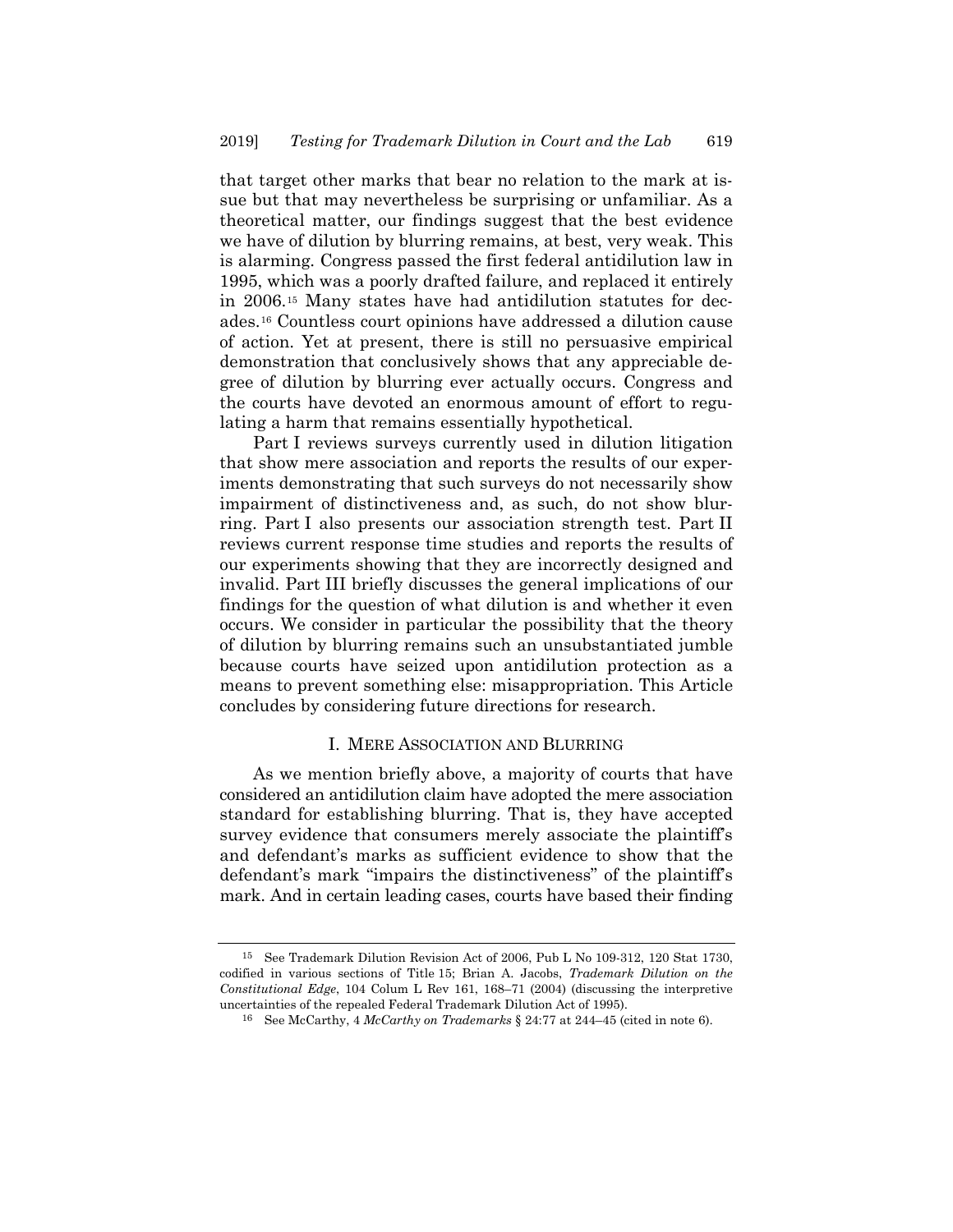of blurring on survey evidence showing a likelihood of consumer confusion as to source. In Part I.A, we review these forms of survey evidence and explain why, even on their own terms, they fail to establish blurring. We then present in Part I.B the results of a set of experiments that confirm the insufficiency of evidence of mere association. In Part I.C, we propose a means of empirically demonstrating impairment of distinctiveness.

#### A. Survey Evidence of Mere Association

Those courts that apply the mere association standard generally rely on two forms of survey evidence as proof of blurring. We review them in turn.

#### 1. The *Nikepal* survey approach.

The first and most prominent form of survey evidence that mere association courts have accepted consists of variations on the survey method used by the plaintiff in *Nike Inc v Nikepal International Inc*.[17](#page-9-0) In *Nikepal*, the defendant used the mark NIKEPAL as the name of its business distributing glass syringes and other laboratory products.[18](#page-9-1) Nike conducted a telephone survey of the defendant's current and prospective customers in which it asked them about "their perception of a website called nikepal.com."[19](#page-9-2) Specifically, the survey asked: "What if anything, came to your mind when I first said the word Nikepal?" Unsurprisingly, 87 percent of respondents stated that they thought of the plaintiff or its products. The survey expert and the *Nikepal* court took this as evidence of blurring.[20](#page-9-3) Other courts have accepted the results of similar surveys as evidence of blurring.[21](#page-9-4)

The *Nikepal* court did not explain how mere association translates into evidence that use of NIKEPAL impairs the

<span id="page-9-5"></span><sup>17</sup> 84 USPQ2d 1820, 1824–25 (ED Cal 2007).

 $^{\rm 18}$  Id at 1822.

<sup>19</sup> Id at 1824.

<sup>20</sup> Id at 1825, 1828.

<span id="page-9-4"></span><span id="page-9-3"></span><span id="page-9-2"></span><span id="page-9-1"></span><span id="page-9-0"></span><sup>21</sup> See, for example, *Perfumebay.com Inc v eBay Inc*, 506 F3d 1165, 1172 (9th Cir 2007) (discussing a similar telephone survey asking respondents what website or company they would think of if they encountered the term "bay" used by a web site). See also Krista F. Holt and Scot A. Duvall, *Chasing* Moseley*'s Ghost: Dilution Surveys under the Trademark Dilution Revision Act*, 98 Trademark Rptr 1311, 1324–29 (2008) (reviewing survey evidence of dilution considered by the federal courts in *Nikepal* and *Perfumebay.com*). But see *Starbucks Corp v Wolfe's Borough Coffee, Inc*, 736 F3d 198, 210–11 (2d Cir 2013) (finding a 3.1 percent response insufficient to prove actual association).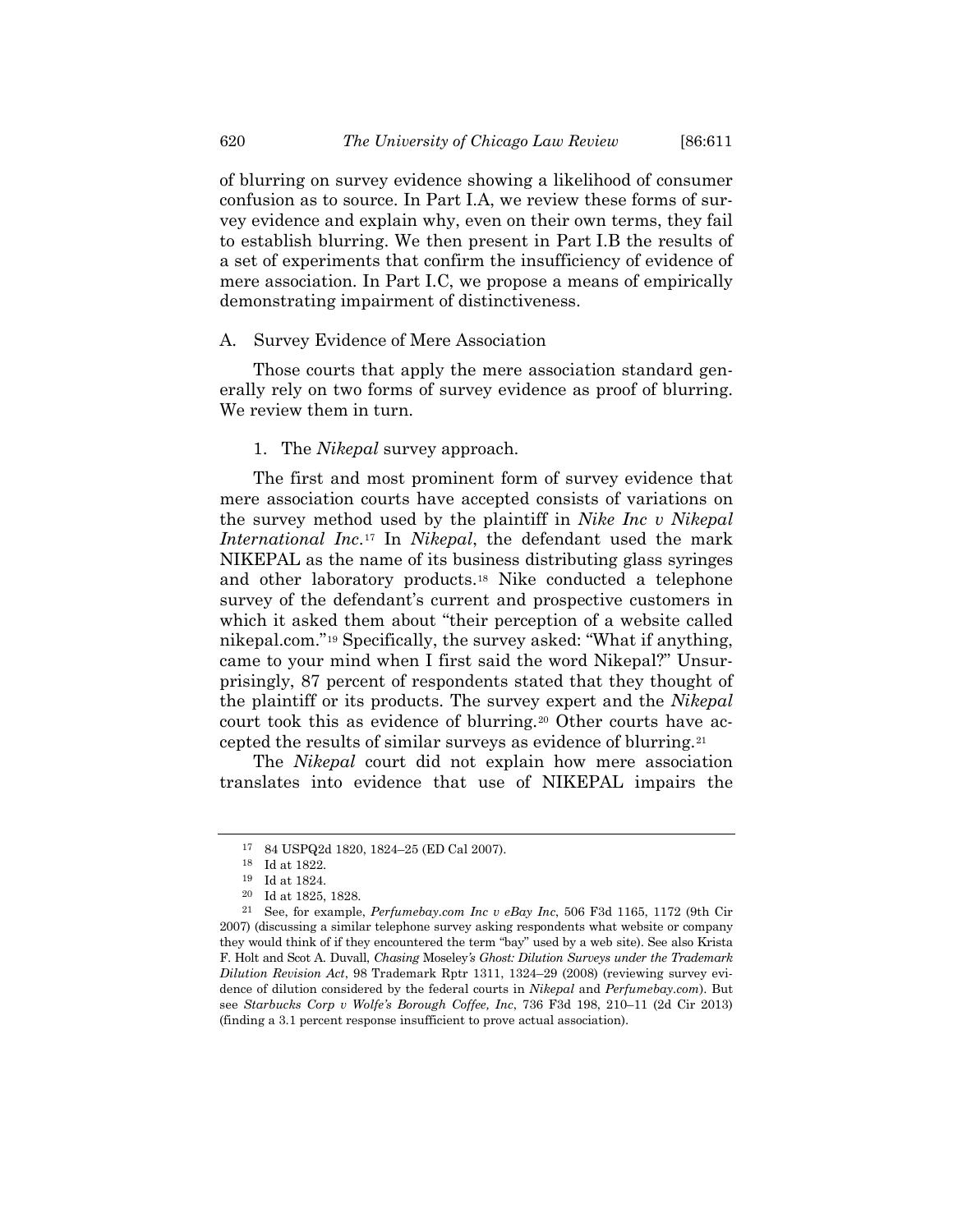distinctiveness of the NIKE mark. Numerous trademark commentators have criticized the *Nikepal* survey method as failing to present persuasive evidence of dilution,<sup>[22](#page-10-0)</sup> and we believe these criticisms are valid. Nike is one of the world's best known brand names. The fact that a consumer thinks of a famous mark when she sees a word containing that mark may not mean that the distinctiveness of the famous mark is "blurred" or harmed in any way. Indeed, because the association calls the famous mark to mind, its strength and salience may conceivably be reinforced[.23](#page-10-1) Each time a Brooklynite goes into that Apple bar, she may be reminded that Apple, the iPhone maker, is a leading technology company. The measure used in the *Nikepal* case cannot tell us which of the outcomes is more likely and, for that reason, lacks construct validity; that is, it cannot be taken as a valid measure of harm.

The marketing literature is very clear on how a brand suffers harm. Marketers would describe harm to a brand (or trademark) as a diminution of (customer-based) brand equity.[24](#page-10-2) Professor Kevin Lane Keller characterizes brand awareness and brand image as the components of customer-based brand equity.[25](#page-10-3) Brand image in turn is built from strong, favorable, and unique brand associations. Damage caused by blurring conceptually fits into this framework as a weakening of brand associations, a compromise of the uniqueness of the associations, or a reduction in the favorability of the associations the trademark owner has worked hard to cultivate.[26](#page-10-4) The *Nikepal* approach cannot indicate

<span id="page-10-5"></span><span id="page-10-0"></span><sup>22</sup> See, for example, Matthew D. Bunker and Kim Bissell, *Lost in the Semiotic Maze: Empirical Approaches to Proof of Blurring in Trademark Dilution Law*, 18 Comm L & Pol 375, 384 (2013) ("Aside from the problem of conflating association with dilution, the [Nike] survey certainly provides no evidence of dilutive harm since there is no baseline measurement of the strength of Nike's brand prior to Nikepal's entry into the marketplace.").

<span id="page-10-1"></span><sup>23</sup> See *Louis Vuitton Malletier S.A. v Haute Diggity Dog, LLC*, 507 F3d 252, 267 (4th Cir 2007) ("[B]y making the famous mark an object of the parody, a successful parody might actually enhance the famous mark's distinctiveness by making it an icon. The brunt of the joke becomes yet more famous.").

<span id="page-10-2"></span><sup>24</sup> See, for example, Kevin Lane Keller, *Conceptualizing, Measuring, and Managing Customer-Based Brand Equity*, 57 J Mktg 1, 8 (1993).

<span id="page-10-3"></span><sup>25</sup> Kevin Lane Keller, *Strategic Brand Management: Building, Measuring, and Managing Brand Equity* 45–51 (Prentice Hall 2013).

<span id="page-10-4"></span><sup>26</sup> This view follows the associative network theory of memory in psychology. See Allan M. Collins and Elizabeth F. Loftus, *A Spreading-Activation Theory of Semantic Processing*, 82 Psychological Rev 407, 408–09, 411–15 (1975). That theory models information in (long-term) memory as networks of nodes connected by links. For an example of associative network theory applied in the trademark context, see Jacob Jacoby, *The*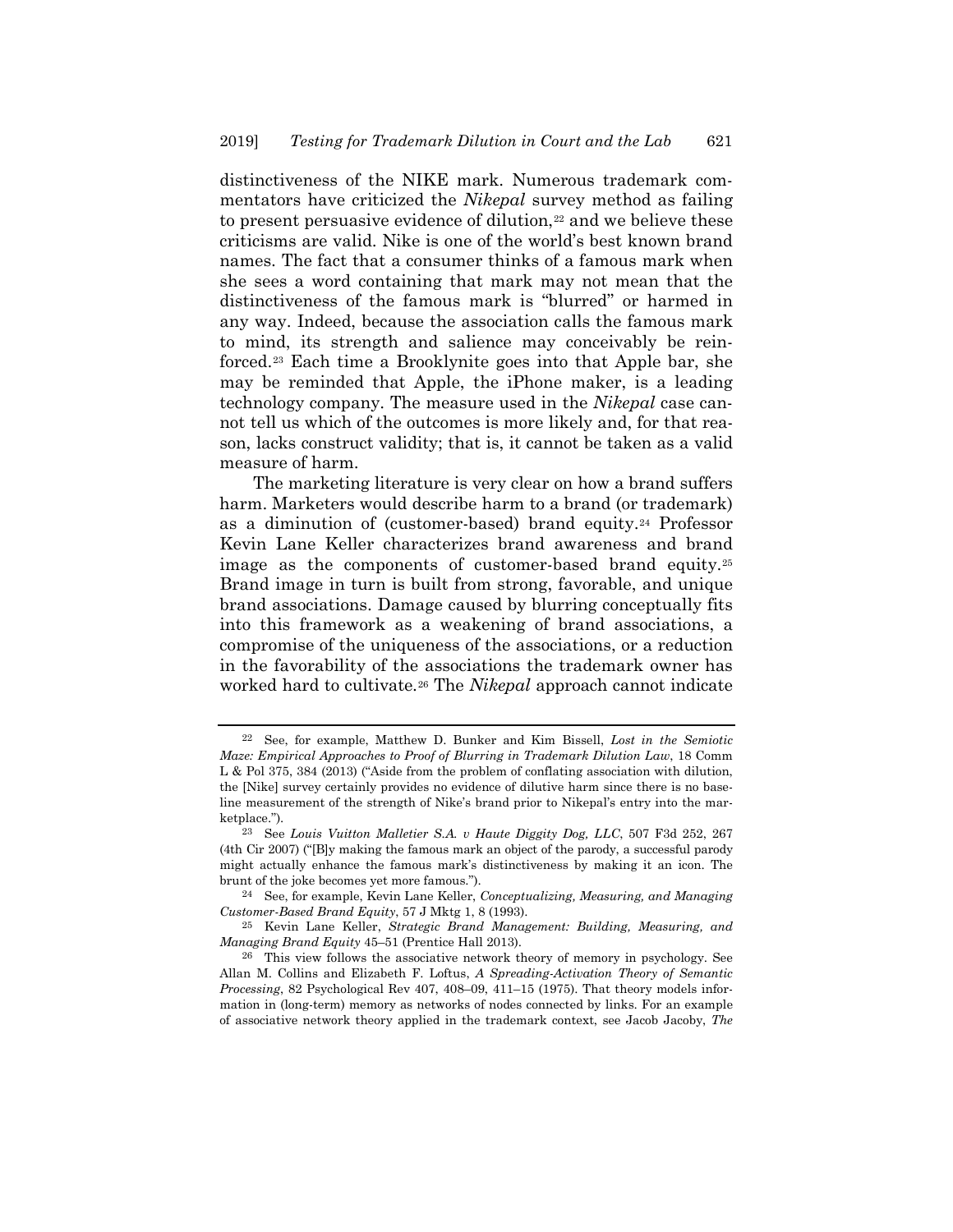that an association is tied to brand weakening and as such is not probative of blurring.

2. Association and confusion survey results.

Courts have also relied on likelihood of confusion surveys as evidence of dilution by blurring. For example, in *Jada Toys, Inc v Mattel, Inc.*<sup>[27](#page-11-0)</sup> Mattel, which manufactured toy automobiles under the HOT WHEELS mark, argued that Jada Toys's sale of toy automobiles under the HOT RIGZ mark would both confuse consumers and blur Mattel's mark.[28](#page-11-1) Mattel proffered two confusion surveys.[29](#page-11-2) The first exposed respondents to the HOT RIGZ mark and then asked a series of questions designed to determine who the respondents believed "puts out or makes" toy vehicles with that name.<sup>30</sup> The second survey exposed respondents to a HOT RIGZ package and asked similar questions.[31](#page-11-4) In reversing the district court's partial grant of summary judgment to Jada Toys, the Ninth Circuit Court of Appeals pointed to both surveys as "significant evidence of actual association between the alleged diluting mark and the famous mark"[32](#page-11-5) and found that a "reasonable trier of fact could conclude that this evidence was sufficient to establish the existence of a likelihood of dilution."[33](#page-11-6) The Second Circuit Court of Appeals has more recently written approvingly of the *Jada Toys* court's reasoning and reliance on confusion survey evidence as potential evidence of dilution, stating that "[s]ource confusion may be probative of association."[34](#page-11-7)

*Psychological Foundations of Trademark Law: Secondary Meaning, Genericism, Fame, Confusion and Dilution*, 91 Trademark Rptr 1013, 1018–24, 1046–50 (2001). Here, the nodes consist of trademarks and concepts linked to or associated with those marks. These concepts include product categories and attributes possessed. When exposed to a trademark, the network containing that trademark is activated and the activation signal spreads outward to the concepts linked to that node. Blurring presumes that that signal activates the node of the desired association more slowly, if at all. See id at 1046–50.

<sup>27</sup> 518 F3d 628 (9th Cir 2008).

<sup>28</sup> Id at 631–32.

<span id="page-11-2"></span><span id="page-11-1"></span><span id="page-11-0"></span><sup>29</sup> Id at 636. See also Holt and Duvall, 98 Trademark Rptr at 1332–35 (cited in note [21\)](#page-9-5) (discussing the *Jada Toys* surveys in detail).

<span id="page-11-7"></span><span id="page-11-6"></span><span id="page-11-5"></span><span id="page-11-4"></span><span id="page-11-3"></span><sup>30</sup> *Jada Toys*, 518 F3d at 636. See also J. Thomas McCarthy, 6 *McCarthy on Trademarks and Unfair Competition* § 32:174 at 468–71 (cited in not[e 6\)](#page-4-4) (describing the survey design used in *Union Carbide Corp v Ever-Ready Inc*, 531 F2d 366 (7th Cir 1976)).

<sup>31</sup> *Jada Toys*, 518 F3d at 636.

<sup>32</sup> Id.

<sup>33</sup> Id.

<sup>34</sup> *Starbucks Corp*, 736 F3d at 211 n 14.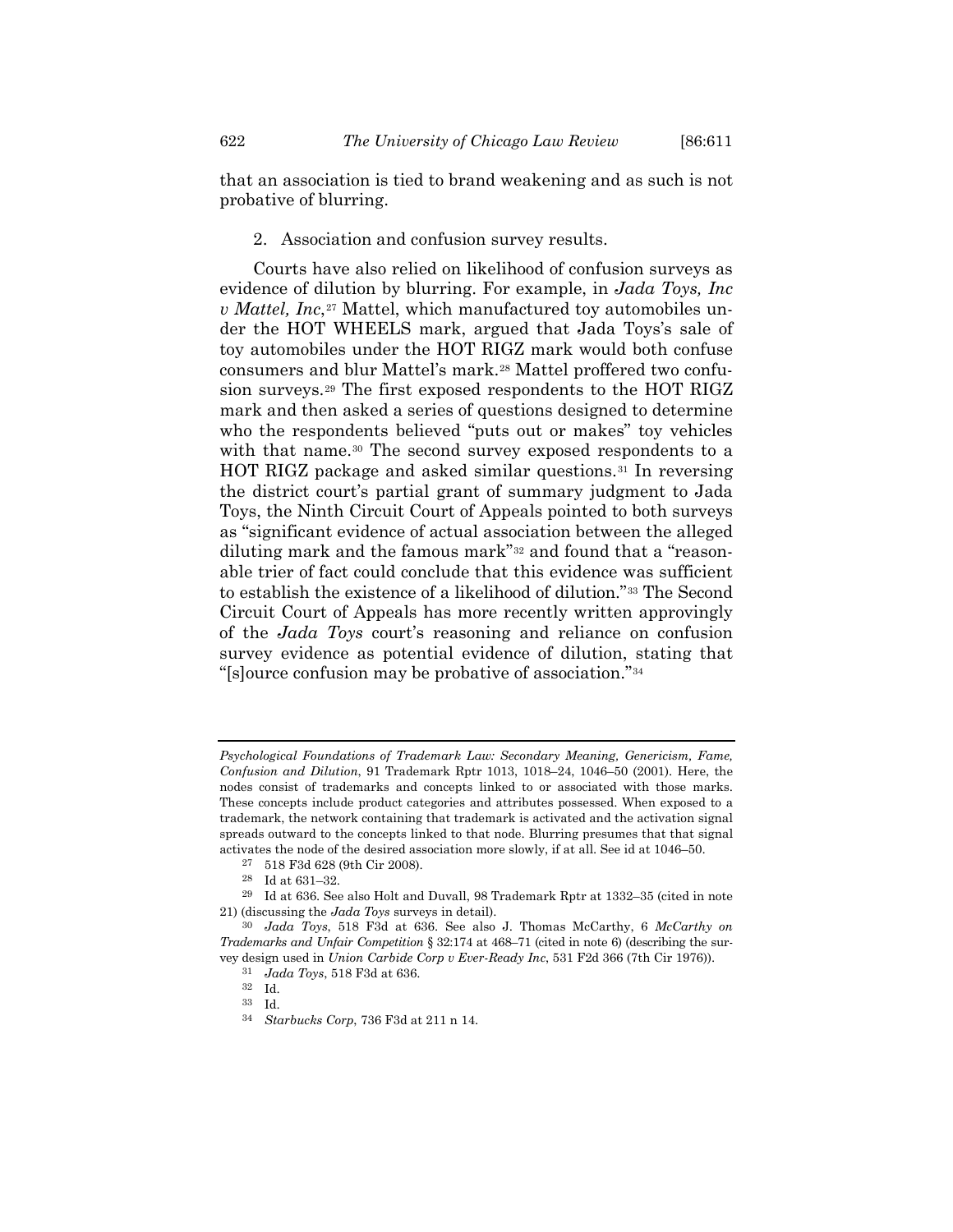As with the *Nikepal* survey format, consumer confusion surveys show consumer association, but they do not show blurring. Indeed, confusion surveys arguably show the *opposite* of blurring. Recall that blurring describes situations in which, due to the similarity of the plaintiff's and the defendant's marks, consumers see the plaintiff's mark and must think for a moment to determine whether the mark is referring to the plaintiff or the defendant—APPLE for the high-technology company or for the bar in Brooklyn. In this scenario, consumers are not confused as to source. They know that APPLE may refer to one of two different companies. By contrast, consumer confusion surveys expose situations in which consumers believe that both marks, due to their close similarity, refer only to the plaintiff. In this sense, the defendant's mark reminds consumers of and reinforces the link between the plaintiff's mark and the plaintiff. Consumers do not think that there are two different companies. They think that there is only APPLE, the famous high-technology company that has now apparently expanded its brand into cocktail bars.

In other words, in the case of consumer confusion, on encountering the defendant's mark, the confused consumer associates it with the plaintiff's mark and believes that it originates in the plaintiff. By contrast, in the case of blurring, on encountering the defendant's mark, the blurred consumer associates it with the plaintiff's mark but knows that it originates in the *defendant*. Evidence of consumer association that leads to consumer confusion is evidence that consumers think there is only one company rather than two; those confused consumers cannot experience blurring because they associate both marks with the *same* company.

On these grounds, many commentators have been critical of courts' conflation of evidence of association that leads to confusion with evidence of association that leads to blurring.[35](#page-12-0) This conflation risks merging confusion and dilution, which are two very different causes of action.[36](#page-12-1) Yet plaintiffs, it seems, are only

<span id="page-12-0"></span><sup>35</sup> See, for example, McCarthy, 4 *McCarthy on Trademarks* § 24:116 at 392 (cited in note [6\)](#page-4-4) ("The statutory [dilution] requirement of 'association' is not the same kind of mental link that must occur for classic trademark infringement by a likelihood of confusion.").

<span id="page-12-1"></span><sup>36</sup> Trademark confusion occurs when consumers are confused about the source of products or services because of similarity between two marks used on those products or services. Trademark dilution does not involve consumer confusion about the source of products or services. Trademark dilution refers to the use of a similar mark on products or services that are sufficiently different from the products or services marketed using the famous mark, such that there is no consumer confusion but the use weakens the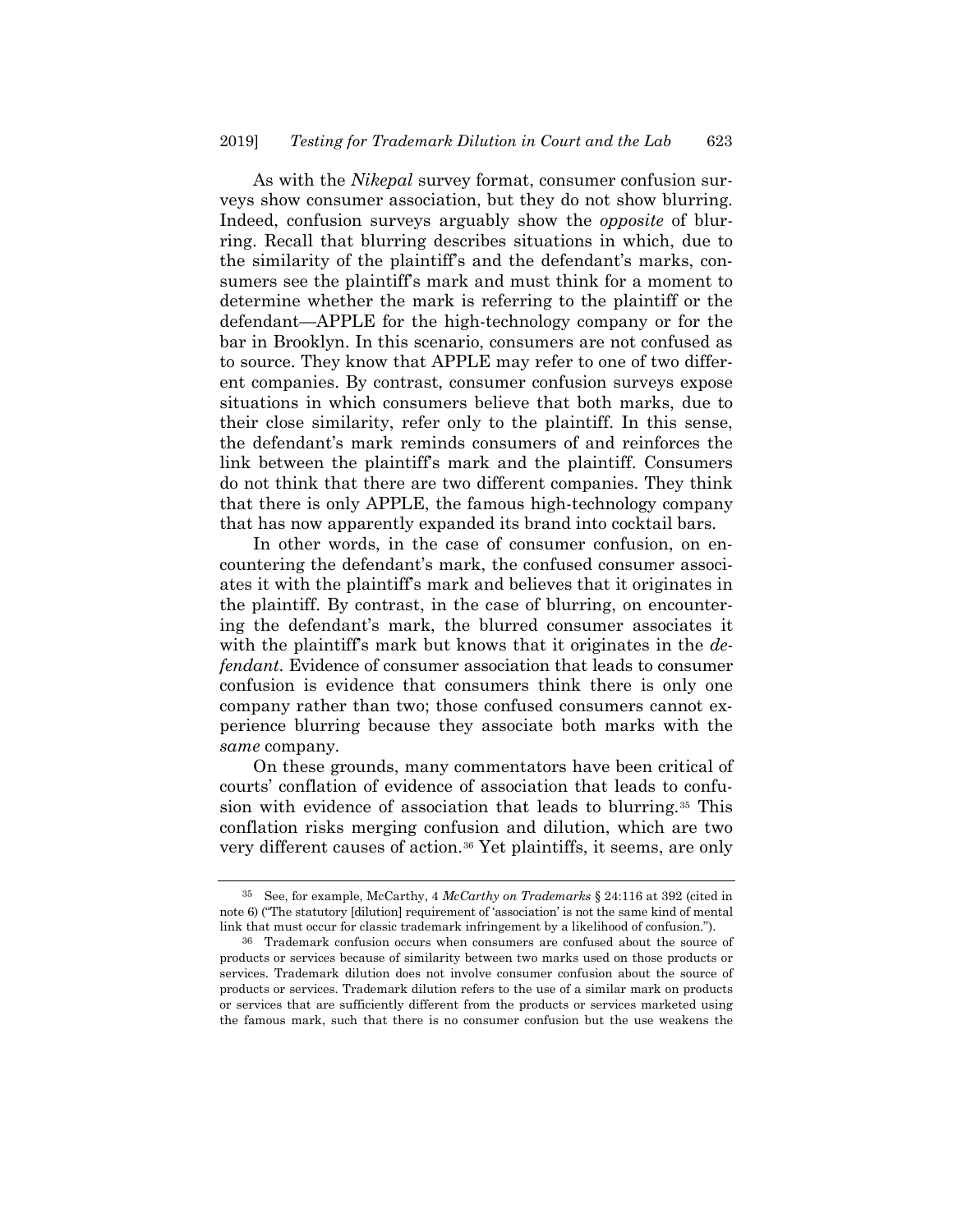too eager to confuse the matter and, having conducted a confusion survey, present its results as evidence of blurring as well.

B. Survey Evidence of Mere Association Is Not Evidence of Impairment

We believe, as the *Moseley* Court stated, that mere association evidence fails on its own terms to establish blurring. But we also present experimental evidence confirming that even when consumers associate a junior mark with a senior famous mark, this does not necessarily result in weakening the association of the famous mark with its source or other associations. Furthermore, such consumer association does not necessarily result in any material change to consumers' purchasing preferences. In sum, mere association on its own does not necessarily damage the senior mark.

1. Brand selection pretest.

Because we intended in these experiments to study blurring in the form of changes in brand associations, we sought out brands with strong, relatively well-defined associations. We chose automobiles as a product category and collected data from five hundred people to identify brands and associations that could potentially be blurred.[37](#page-13-0) The research began by showing respondents the names of up to twenty popular car brands. The brand names were shown one by one in random order. For each brand name, respondents were asked whether they were familiar with the brand. Familiarity with the brand was defined as knowing something about it other than that it exists. Respondents responded "yes" or "no."

As soon as a respondent identified five familiar brands, we stopped showing that respondent brands and moved on to the next phase. In this second phase, respondents were asked to name the top five things that came to mind when they thought of each of the brands they identified as familiar; that is, the top

ability of a famous trademark to indicate the source of products or services, either by linking the mark to unsavory associations (tarnishing) or by linking it to product category or product attribute associations other than those possessed by the senior mark (blurring). See *AutoZone, Inc v Tandy Corp*, 373 F3d 786, 805 (6th Cir 2004); McCarthy, 4 *McCarthy on Trademarks* § 24:69 at 217–18, § 24:70 at 221, § 24:116 at 392 (cited in not[e 6\).](#page-4-4)

<span id="page-13-0"></span><sup>37</sup> We recruited subjects for our studies on Amazon's Mechanical Turk platform. We discuss Mechanical Turk in Appendix A.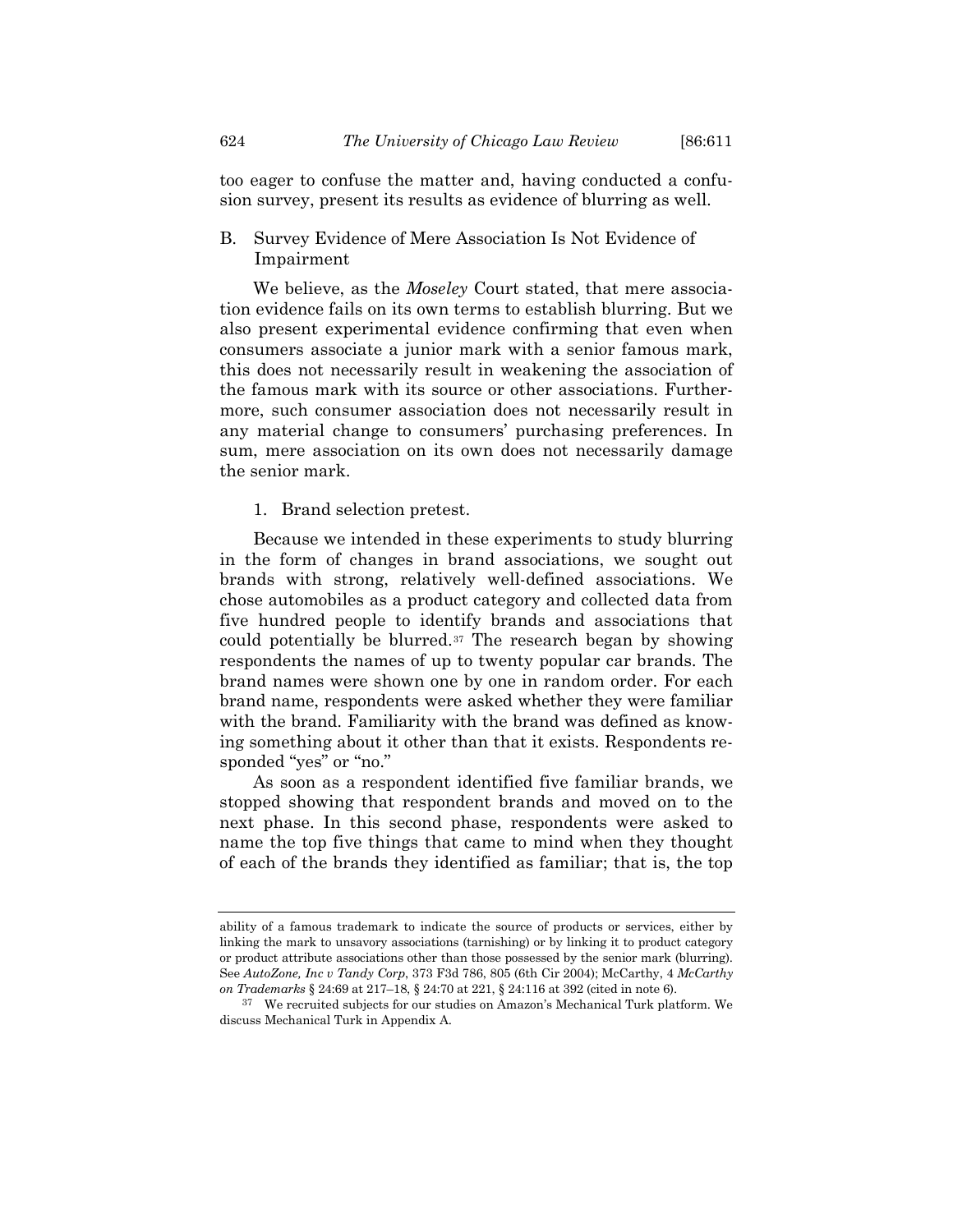five associations for each brand. Our assumption was that very strong brands would bring to mind a relatively concentrated set of associations, most of which would be positive. Conversely, weaker brands would bring to mind a larger set of more diffuse, and sometimes negative, associations.

To determine how concentrated a brand's associations were, we collected all of the associations that respondents provided for each brand. We then grouped like associations and calculated the percentage of subjects identifying each group. We then added up the percentages for the five most common association groups mentioned for each brand. This gave us a concentration score. The mean concentration score was 39 percent. We considered a brand "strong" if its concentration score was at least one standard deviation above the mean.

This left us with Mercedes (57.41 percent), BMW (55.92 percent), and Infiniti (48.34 percent) as our three strongest brands. Coincidentally, all three brands are luxury car brands. Respondents tended to emphasize this fact most when asked to list words they associate with each mark. In all three cases, the most common associations named were characteristics like "luxury," "expensive," as well as words that connote wealth and high socioeconomic status. Respondents also associated words like "fast" and "good looking" with the Mercedes, BMW, and Infiniti brands, but to a lesser extent.

We first selected MERCEDES because it had the highest concentration score. For our second test brand, we chose INFINITI. INFINITI had a relatively high concentration of positive associations, but it was among the least familiar brands in our sample. In fact, only 41.1 percent of respondents who saw an INFINITI prompt said they knew something about the brand other than that it existed. By comparison, 60.8 percent of respondents who saw a MERCEDES prompt and 63.8 percent of respondents who saw a BMW prompt said that they knew something about those brands. As such, although INFINITI has relatively clear associations among those who are familiar with it, it may be more easily diluted because its associations are not as widely held.

## 2. Study 1: Examining brand association strength.

Study 1 tested whether blurring advertisements affected the strength of the association between the MERCEDES and INFINITI brands and both their product category (cars) and the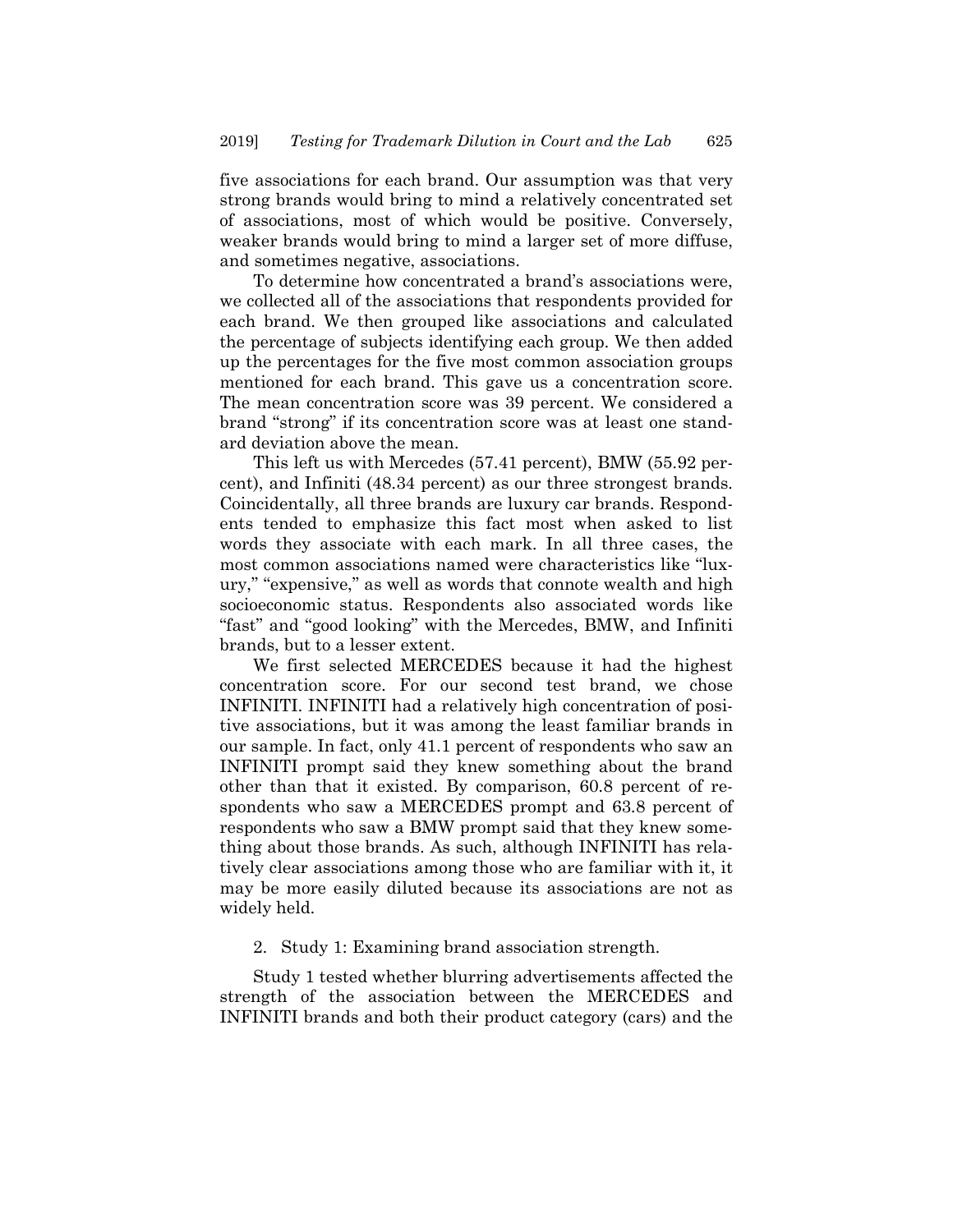top associations (wealth, luxury) previously found for each brand in our initial brand selection pretest. A total of 2,012 subjects participated in the experiment. Each subject was randomly assigned to a brand (MERCEDES or INFINITI), then randomly assigned to a treatment or control group. The 503 subjects in the INFINITI control group and the 506 subjects in the MERCEDES control group saw three "filler" text-only "tombstone" advertisements for well-known brands (for example, PERRIER sparkling water, CHASE bank, UNITED VAN LINES) that contained true representations of each brand's product category and attributes.[38](#page-15-0) Subjects in our two treatment groups saw the three filler ads plus an ad for a fictitious diluting brand. The 505 subjects assigned to the MERCEDES treatment group saw an ad for a diluting brand called "MERCEDES Toothpaste" and the 498 subjects assigned to the INFINITI treatment group saw an ad for a diluting brand called "INFINITI Toothpaste."[39](#page-15-1)

All subjects were then shown twenty-three brand-word pairs and told to state the degree to which they associate the brand name and the word on a five-point Likert scale,<sup>[40](#page-15-2)</sup> on which a score of one means they associate the brand and the word "a great deal" and a score of five means they associate the brand and the word "not at all." Eighteen of these pairs were filler pairs for brands unrelated to cars, such as CHASE-money, CHASE-food, COCA COLA-thirst, COCA COLA-expensive, NIKE-slow, NIKE-poor, UNITED-plane, and UNITED-boxes. Randomly mixed in with the eighteen filler pairs were five brand-word pairs for one of our target marks. The pairs for our target marks included the product category "cars" and two words that capture the high-status qualities that respondents in our brand selection survey tended to associate with both marks: "luxury" and "wealth." Finally, we included two words that are

<span id="page-15-0"></span><sup>38</sup> A tombstone advertisement presents information via "black and white text only, with no use of human or animal images or cartoon characters." Lawrence O. Gostin, *Corporate Speech and the Constitution: The Deregulation of Tobacco Advertising*, 92 Am J Pub Health 352, 354 (2002).

<sup>39</sup> The tombstone advertisements used in the experiment are reproduced in Appendix B.

<span id="page-15-2"></span><span id="page-15-1"></span><sup>40</sup> Likert scaling is a unidimensional multipoint scaling method that is commonly used to measure agreement with a proposition or (as in our experiment) the degree of association between two identified things or propositions. Unlike binary "yes or no" measures of agreement, Likert scales, which commonly measure agreement or association along a five-point or seven-point scale, provide more information about the strength of the agreement or association that is being measured. See Donald R. Lehmann, Sunil Gupta, and Joel H. Steckel, *Marketing Research* 242 (Addison-Wesley 1998).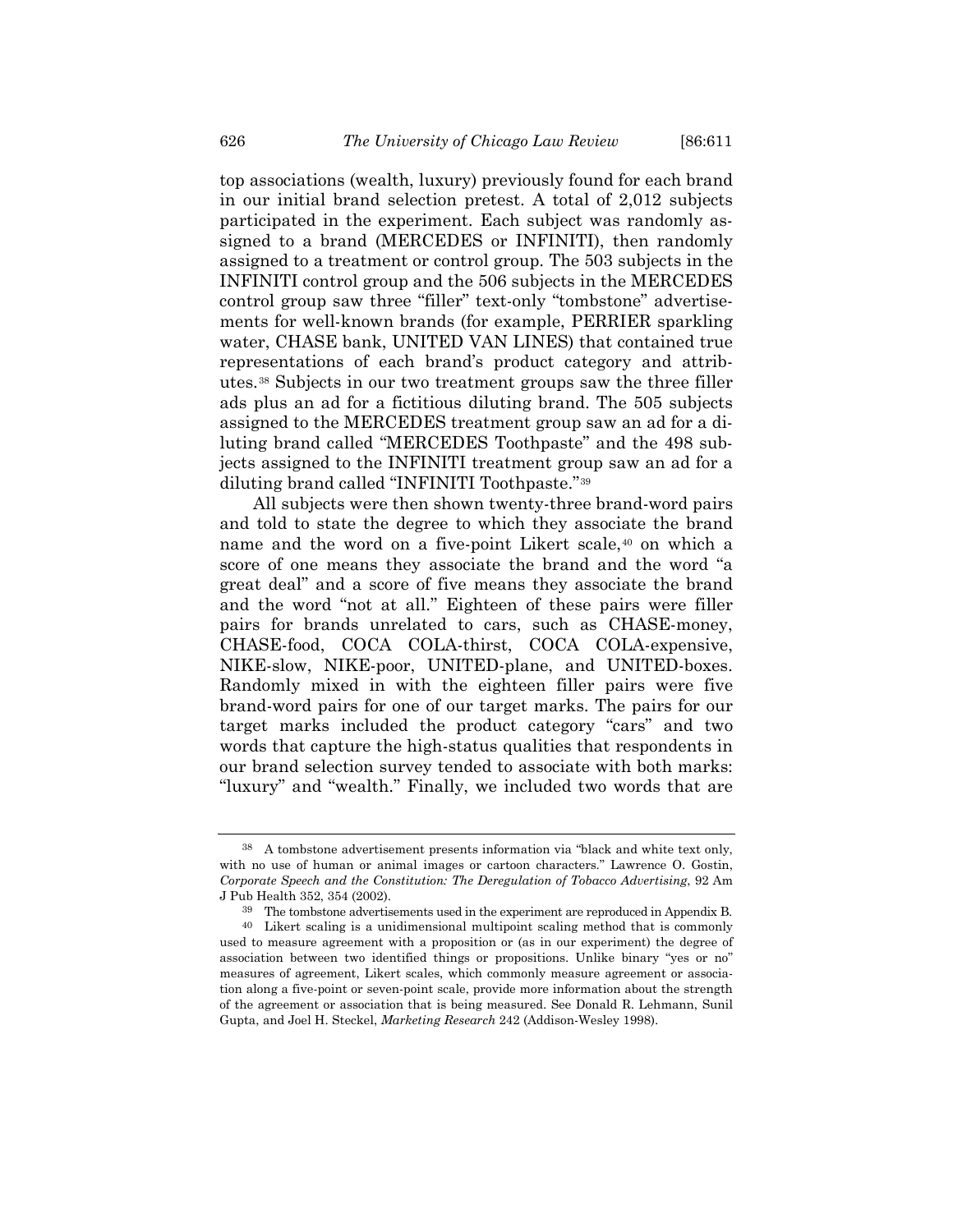not associated with the Mercedes and Infiniti car brands: the product category "toothpaste" and the attribute "cheap." Subjects in the MERCEDES group therefore saw the pairs MERCEDES-cars, MERCEDES-wealth, MERCEDES-luxury, MERCEDES-toothpaste, and MERCEDES-cheap randomly distributed among the eighteen filler pairs. Subjects in the INFINITI group saw INFINITI-cars, INFINITI-wealth, INFINITI-luxury, INFINITI-toothpaste, and INFINITI-cheap mixed in with the eighteen filler pairs.

If the MERCEDES and INFINITI Toothpaste ads were causing dilution by blurring, we would expect that subjects in the treatment groups exposed to such ads would show two differences from subjects in the control group. First, as compared to control subjects, treatment subjects would more strongly associate the car brands with the product category "toothpaste." Second, treatment subjects would less strongly associate the car brands with the product category "cars." They may also become less likely to associate these marks with words that our pretests indicated to be strongly associated with MERCEDES and INFINITI, such as "luxury" and "wealth," and more likely to associate these brands with the word "cheap," which better describes an ordinary, low-cost product like toothpaste than an expensive luxury automobile. Such differences would indicate that distinctiveness has been impaired.

We present the results of Study 1 below. We first report average treatment effects (that is, the average of the Likert responses of the treatment subjects minus the average of the Likert responses of control subjects). These show no blurring. We then describe shifts in the distribution of responses of treatment subjects as compared to control subjects. These results present a more complicated picture.

*a) Average treatment effects*. Table 1 sets out average treatment effects. These results show that our blurring stimulus produced a new association—that is, an association between MERCEDES or INFINITI, and toothpaste—for a significant number of subjects. Specifically, the average treatment effect of the diluting toothpaste ad was 0.369 on a five-point scale in the case of MERCEDES and 0.730 on a five-point scale in the case of INFINITI. Both effects are statistically significant  $(p < 0.01)$ , and they remained significant in regressions that controlled for subjects' stated level of familiarity with the MERCEDES and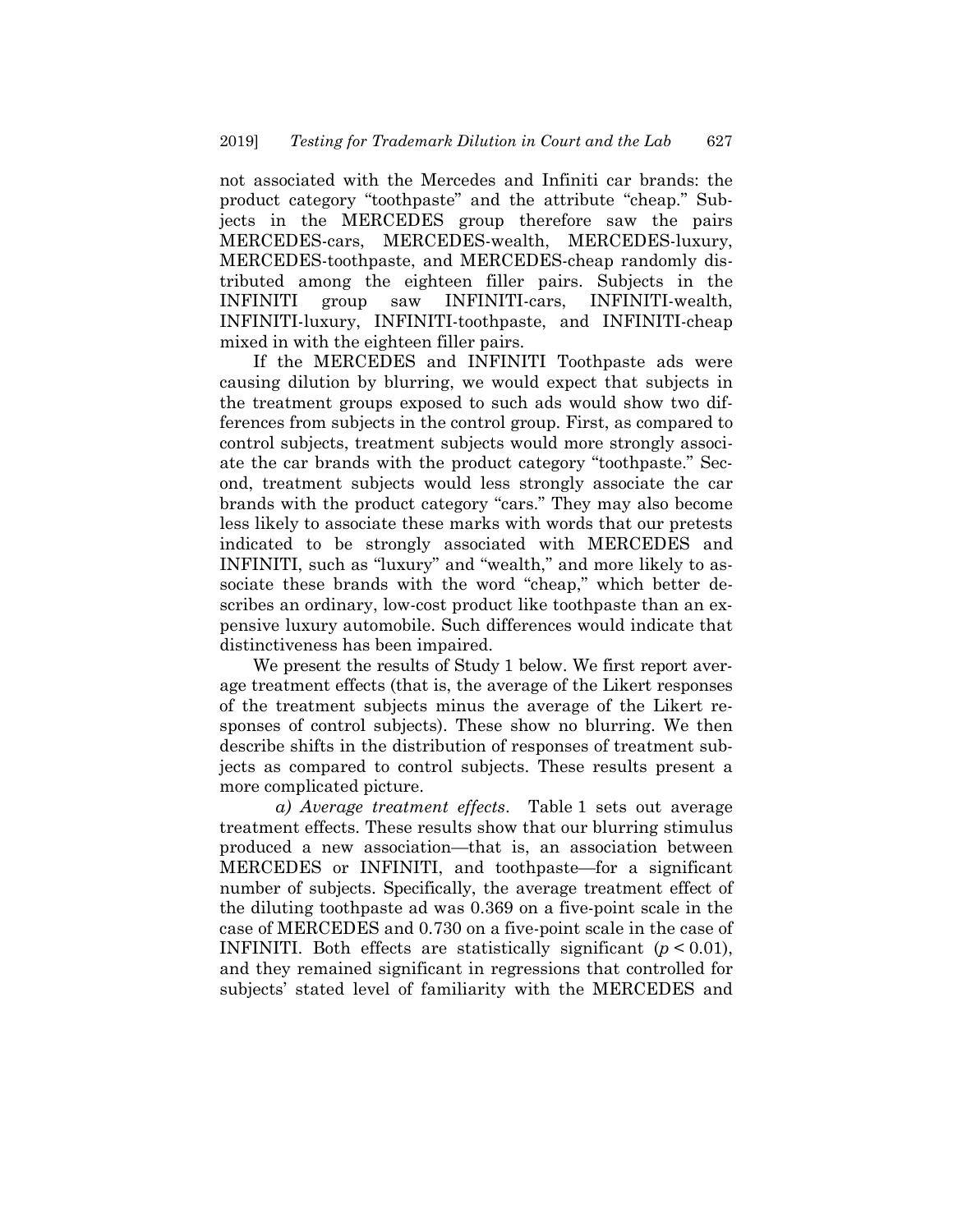INFINITI brands, which we asked about at the end of the interview.

Crucially, Table 1 shows no evidence that this new association between the test brands and the toothpaste product category is accompanied by a *weakening of the association* between the test brands and their true product category or their principal product attributes. Subjects who saw the MERCEDES Toothpaste and INFINITI Toothpaste ads were no less likely than control group subjects to associate target marks with the product category "cars" or attributes like "luxury" and "wealth." Furthermore, subjects who saw the MERCEDES Toothpaste and INFINITI Toothpaste ads were no more likely than control group subjects to associate these brands with the word "cheap." In short, Table 1 shows no evidence of distinctiveness having been impaired.

TABLE 1: LIKERT ASSOCIATION STRENGTH TESTS—DIFFERENCE BETWEEN TREATMENT GROUP MEAN AND CONTROL GROUP MEAN

|                     |                     | <b>Control Group: No Fourth Ad</b> | Treatment Group: Mercedes/Infiniti Toothpaste Ad |                    |
|---------------------|---------------------|------------------------------------|--------------------------------------------------|--------------------|
| Mercedes-<br>Luxury | Mercedes-<br>Wealth | Mercedes-<br>Cars                  | Mercedes-<br>Toothpaste                          | Mercedes-<br>Cheap |
| 0.052               | 0.019               | 0.040                              | $-0.369***$                                      | $-0.016$           |
| (0.050)             | (0.059)             | (0.040)                            | (0.048)                                          | (0.032)            |
|                     |                     |                                    |                                                  |                    |
| Infiniti-           | Infiniti-           | Infiniti-                          | Infiniti-                                        | Infiniti-          |
| Luxury              | Wealth              | Cars                               | Toothpaste                                       | Cheap              |
| $-0.009$            | 0.124               | 0.055                              | $-0.730***$                                      | $-0.029$           |
| (0.078)             | (0.081)             | (0.075)                            | (0.058)                                          | (0.043)            |
|                     |                     |                                    |                                                  |                    |

Standard errors in parentheses

Two-tailed test: \*\* *p* < 0.05, \*\*\* *p* < 0.01

*b) Shifts in distributions of Likert responses*. Looking only at average treatment effects can obscure important changes in the distribution of responses to each of the brand-word pairs. These distributions, presented in Figures 1 and 2, tell a more nuanced story.

First, consistent with Table 1, the top-left and bottom-left cells of Figure 1 show that subjects who saw a MERCEDES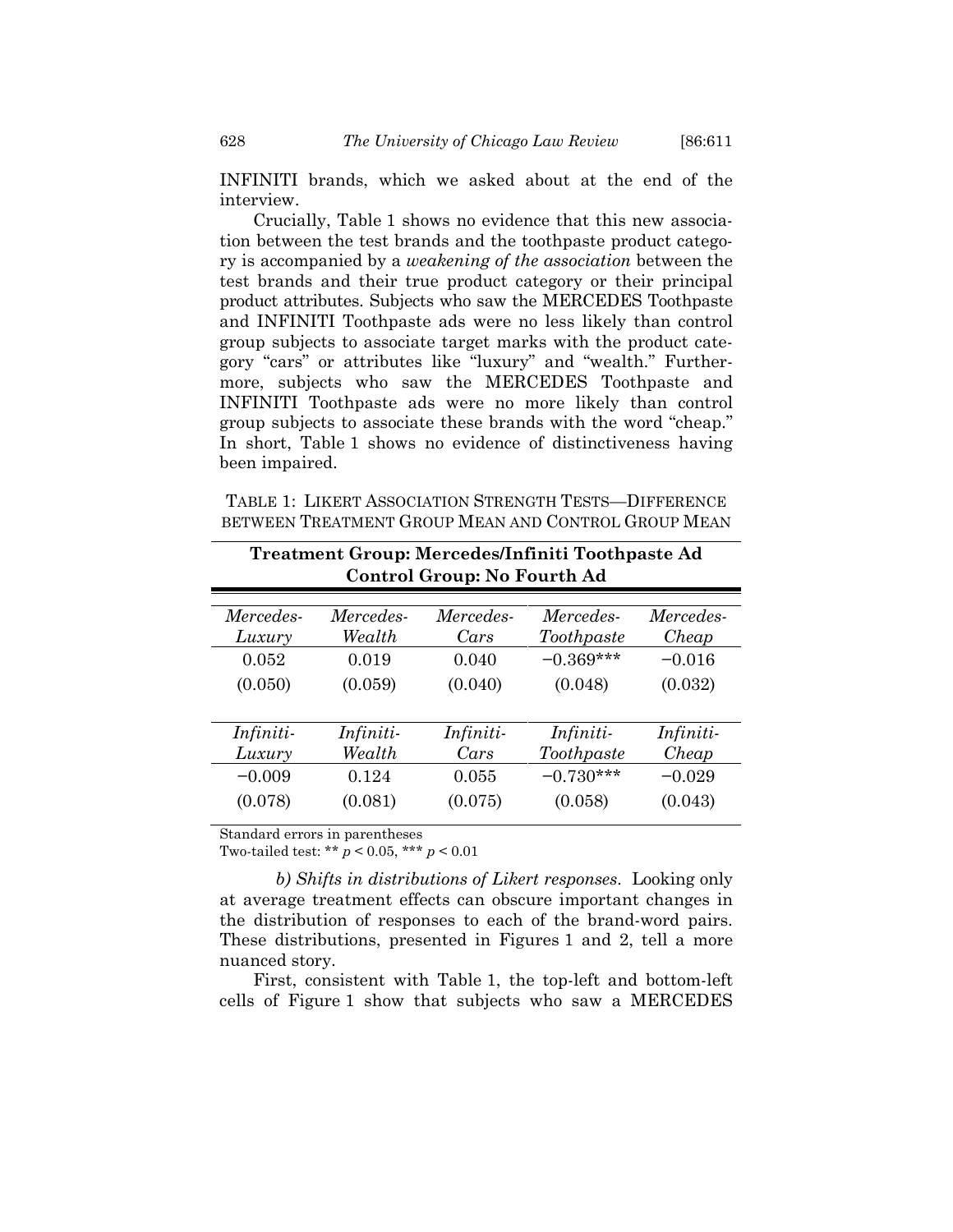Toothpaste or INFINITI Toothpaste ad (the treatment groups) were more likely to associate these marks with the product category "toothpaste" compared to control group subjects who did not see a diluting ad. Almost all control group subjects (94.0 percent and 95.7 percent) said they do "not at all" associate the INFINITI or MERCEDES brand with the word "toothpaste" (that is, they responded with a "five" on a five-point Likert rating scale). The result was very different for subjects in the treatment groups. In the INFINITI treatment group, 54.8 percent of subjects said they do "not at all" associate INFINITI with the word "toothpaste," whereas 23.5 percent said they associate these words "a little," 9.2 percent "a moderate amount," 6.2 percent "a lot," and 6.2 percent "a great deal." In the MERCEDES treatment group, 73.3 percent of subjects said they do "not at all" associate the words MERCEDES and toothpaste, whereas 15.8 percent associate them "a little," 5.0 percent "a moderate amount," 2.8 percent "a lot," and 3.2 percent "a great deal." These differences ought to be attributable to the fact that treatment group subjects saw an ad moments earlier that established an association between these brands and the toothpaste product category.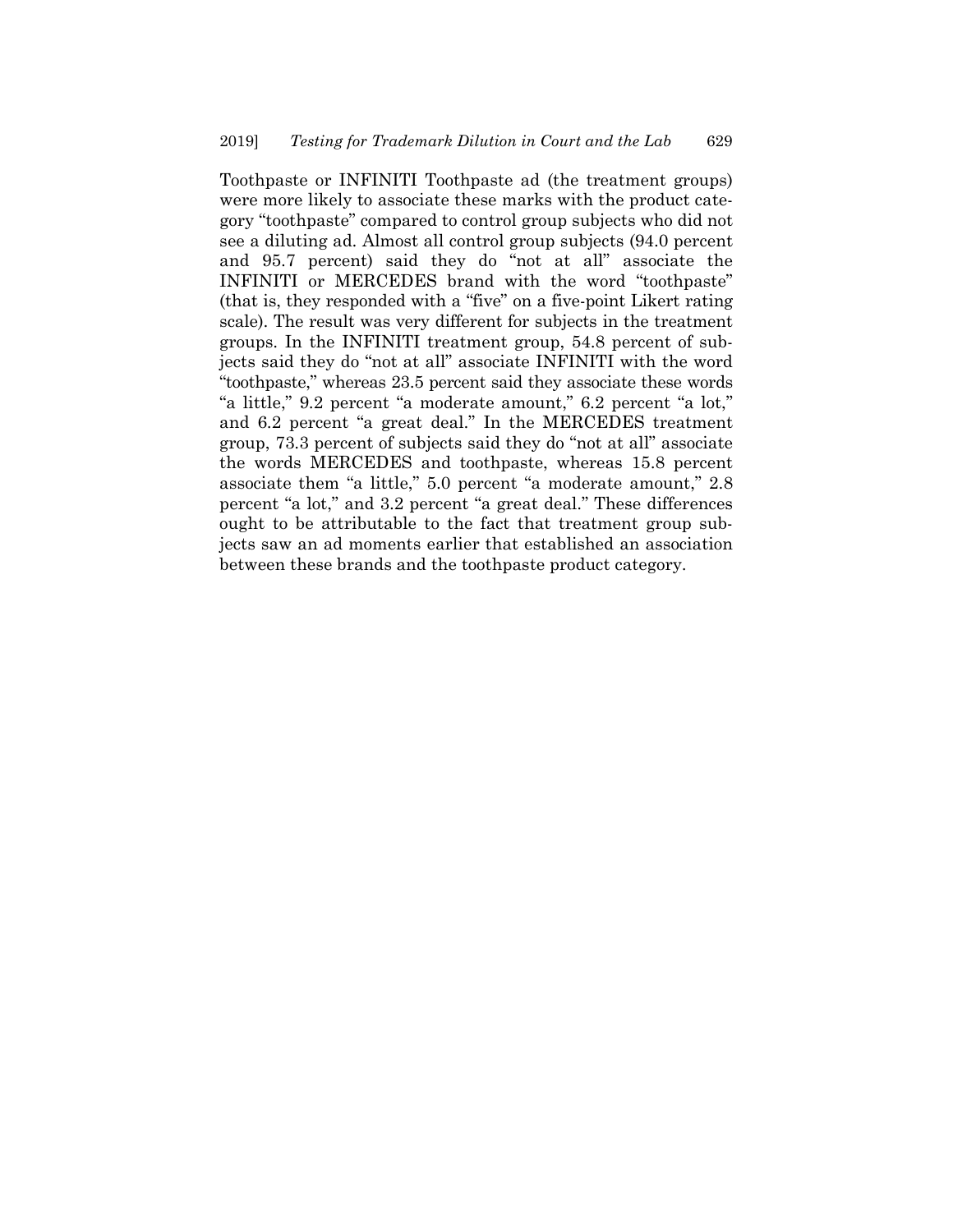# FIGURE 1: DISTRIBUTION OF RESPONSES BY BRAND AND PRODUCT TYPE

The top-right and bottom-right cells of Figure 1 show how subjects in the treatment and control groups responded when asked the degree to which they associate the MERCEDES and INFINITI brands with the product category "cars." Here we see some evidence, although it is far from definitive, that the toothpaste ads weakened the association between the senior marks and their product category. In the case of MERCEDES, the more famous of our two brands, any impairment or weakening of the association with the product category appears to be negligible. Among control group subjects, for instance, 83.79 percent said they associate MERCEDES with the word "cars" "a great deal," 11.86 percent said they associate these words "a lot," and 2.37 percent said they associate them "a moderate amount." In the treatment group, 81.19 percent said they associate MERCEDES with cars "a great deal," 13.47 said "a lot," and 3.56 percent said "a moderate amount." In both groups, the association between MERCEDES and cars was very strong; however, it appears that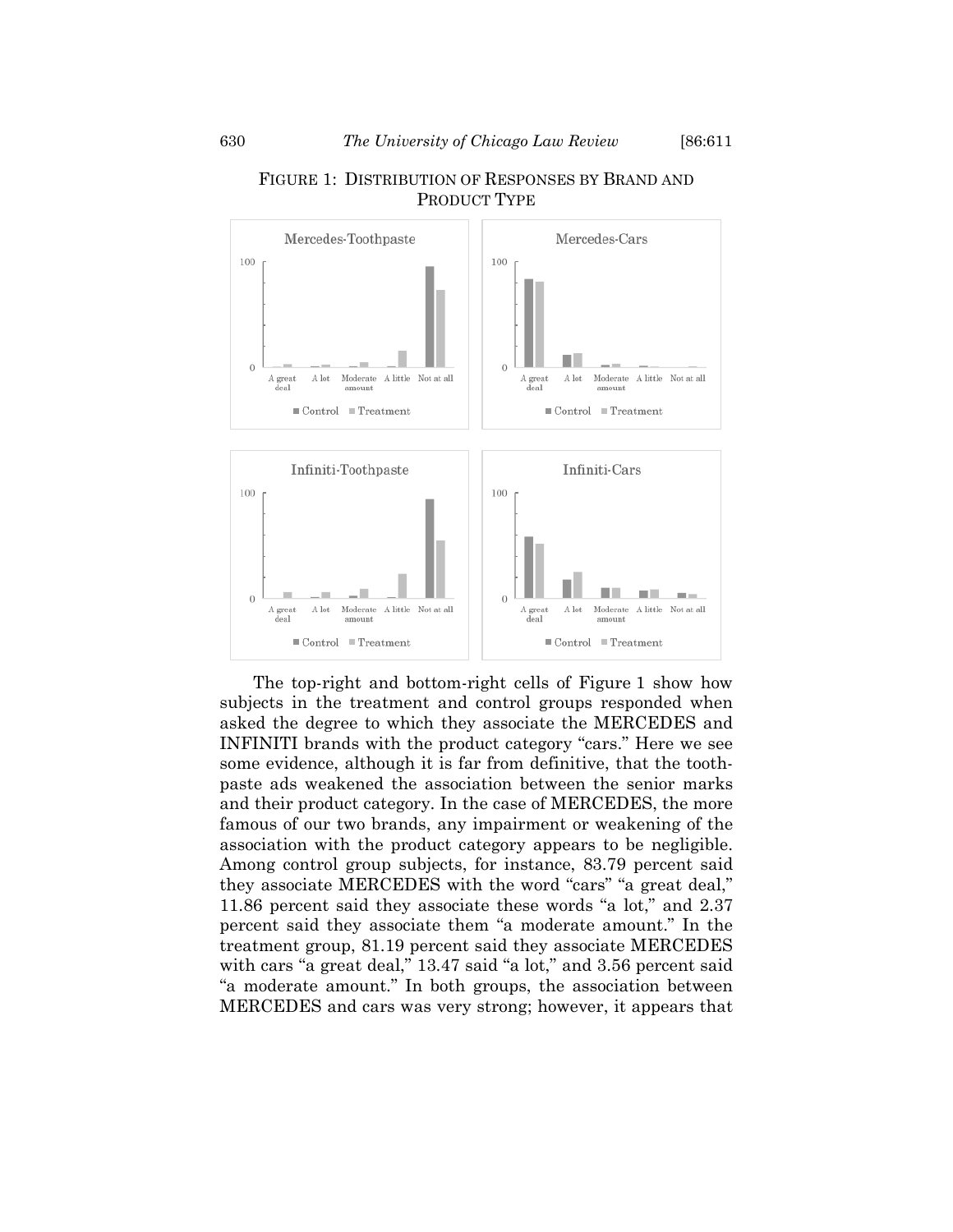it was slightly less strong in the case of the treatment group. A chi-square test for equality of distributions indicates that these differences approach (but fall short of) standard thresholds for statistical significance  $(x^2 = 9.22; p = 0.056)$ .

Evidence that the toothpaste ad caused a weakening of the association between the brand and product category is substantively larger and statistically significant in the case of INFINITI, the lesser known of the two car brands. Among control group subjects, 58.65 percent said they associate INFINITI with the word "cars" "a great deal," and 18.09 percent said they associate INFINITI with cars "a lot." Among treatment group subjects, the percentage who said they associate INFINITI with cars "a great deal" was lower at 51.81 percent, while the percentage who said they associate INFINITI with cars "a lot" was higher at 25.1 percent. The distribution, in other words, shifts slightly to the right in the treatment group. A chi-square test indicates that these differences are statistically significant  $(x^2 = 16.87$ ;  $p = 0.002$ ). Again, both groups strongly associate INFINITI with the word "cars"; however, the group that saw the INFINITI Toothpaste ad was somewhat less enthusiastic in making that connection. It therefore seems that the diluting ad caused a slight weakening of the association between INFINITI and cars.

FIGURE 2: DISTRIBUTION OF RESPONSES BY BRAND AND PRODUCT ATTRIBUTE

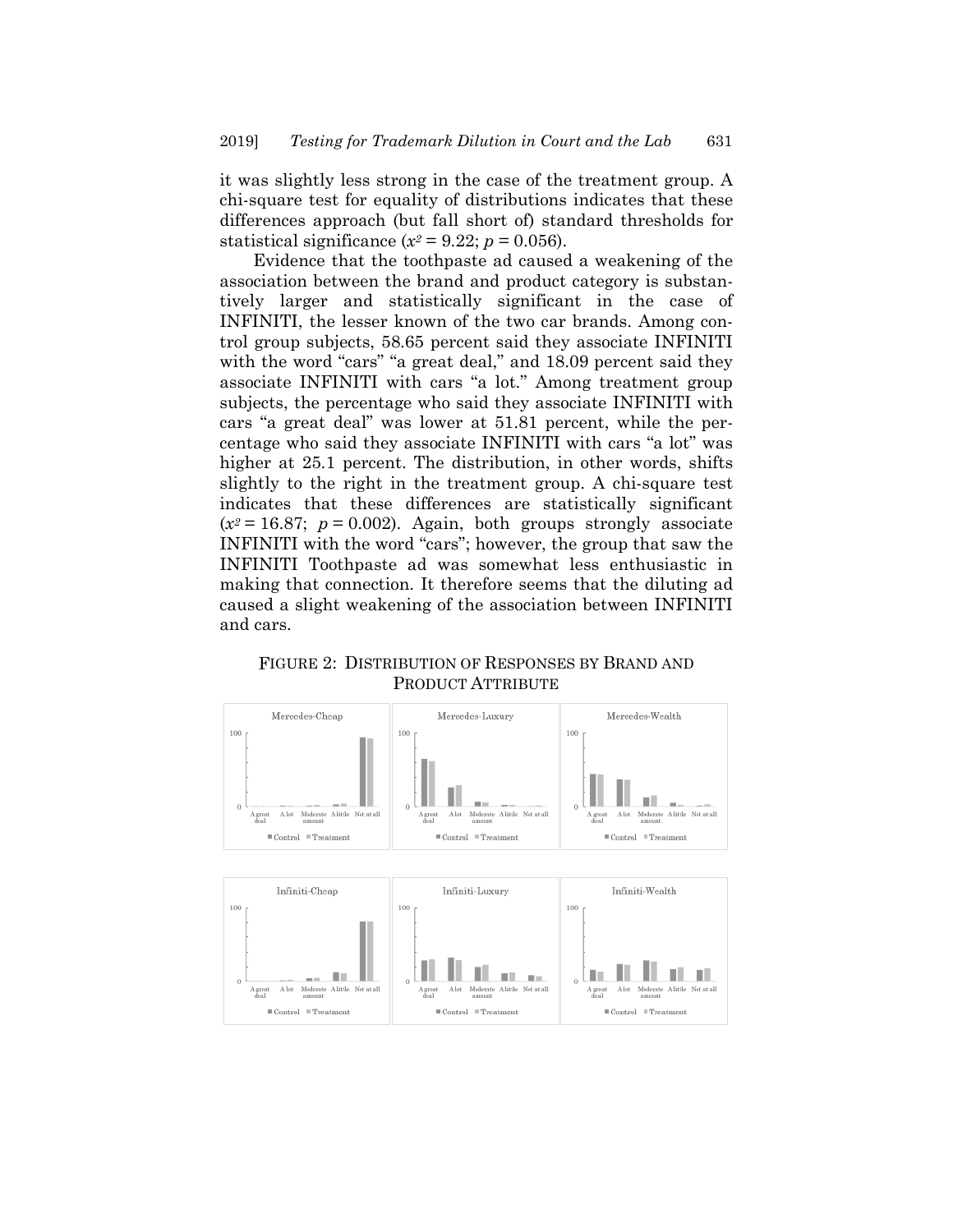Figure 2 shows the distribution of responses to questions about product attributes, such as "wealth" and "luxury," and the word "cheap," which one might associate with an everyday product like toothpaste. These distributions show what looks like a slight weakening of the association on the MERCEDES-luxury and INFINITI-wealth pairs. These differences, however, are both substantively very small and not statistically significant  $(p = 0.211)$ ;  $p = 0.220$ . Overall, we do not find evidence that the toothpaste ad caused a weakening of common associations or that it caused people to associate the brand names with the word "cheap."[41](#page-21-0)

\* \* \*

In sum, the MERCEDES and INFINITI Toothpaste ads contributed to the formation of a new association between the targeted brands and a new product category. Evidence of this was straightforward both when we analyzed average treatment effects and when we compared the distribution of subjects' responses. While we observed the formation of a new association among subjects in the treatment groups, we found mixed evidence that the creation of this new association was accompanied by the blurring or weakening of preexisting associations. Comparing average responses, there were no statistically significant differences between the degree to which subjects in the treatment and control groups associated certain words with the target brands. A closer look at the distribution of responses was more nuanced. Particularly with regard to the INFINITI-cars pairing, our analysis of the response distributions indicates that the diluting ad may have caused a slight weakening of the association between INFINITI and cars. The data here is far from definitive—especially given the results of Study 2, which we discuss directly below. But it does point toward a method, which we term the association strength test, that courts can use to determine whether association leads, in a particular case, to dilution. We will return to that point in Part I.C below.

<span id="page-21-0"></span><sup>41</sup> A chi-square test indicates that there is a statistically significant difference between the distributions of the treatment and control groups on the MERCEDES-wealth pair  $(x^2 = 27.07; p = 0.000)$ . This difference, however, is not indicative of a weakening of the association between the MERCEDES brand and the word "wealth." Rather, the difference between the two distributions appears to occur in the middle of the distribution in such a way that is not indicative of weakening or impairment.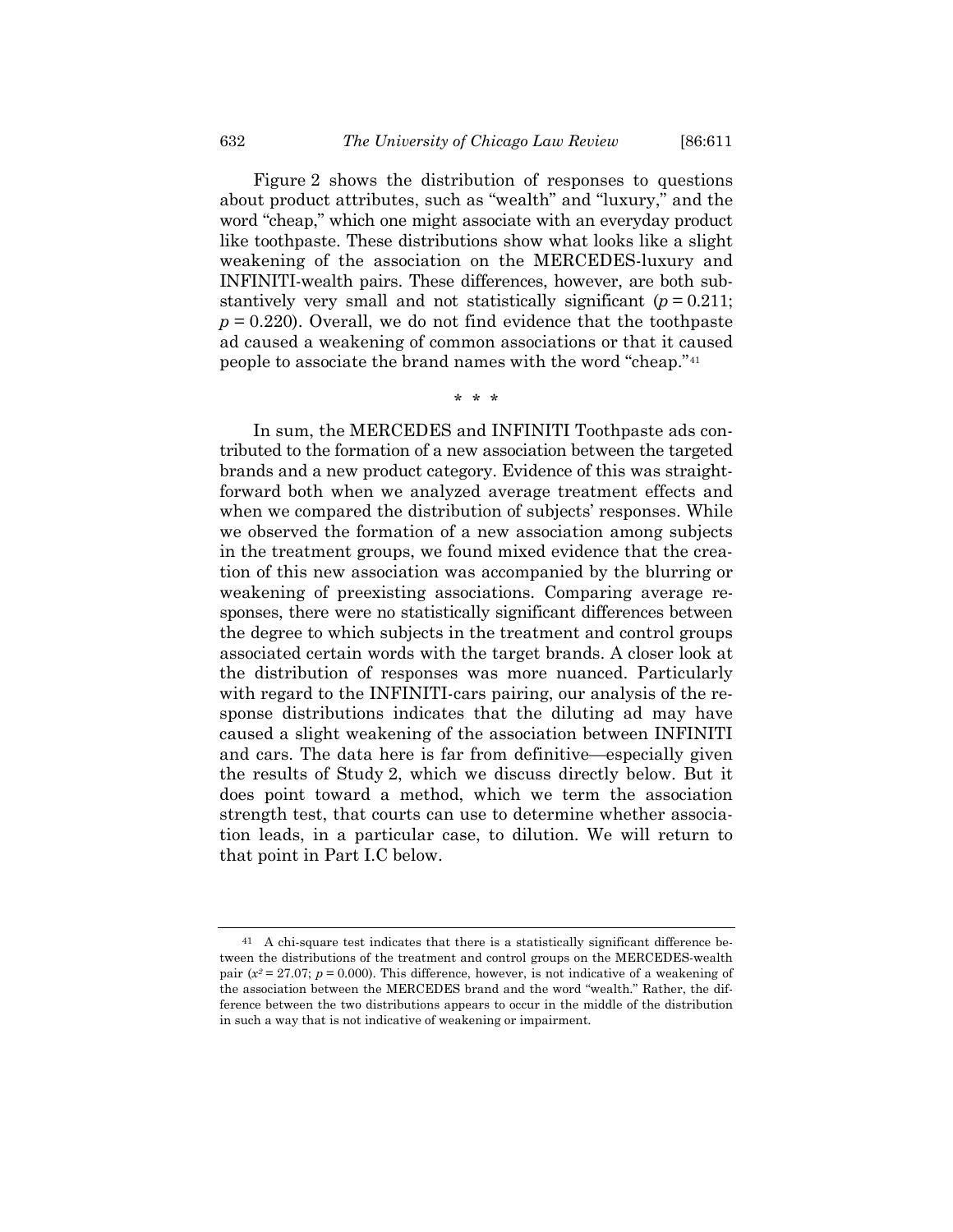3. Dilution and brand ranking.

Study 1 shows that new associations may or may not lead to the weakening of other associations, but the ultimate question as to whether distinctiveness is impaired is whether these new associations have some effect on the "selling power" of the famous brand. Study 2 engaged this issue. It tested whether ostensibly blurring advertisements and the new associations they produce affect consumer preferences and consumers' intent to purchase the targeted brand.

TABLE 2: PREFERENCE RANKING EXPERIMENTS—DIFFERENCE BETWEEN TREATMENT GROUP MEAN AND CONTROL GROUP MEAN

# **Treatment Group: Mercedes/Infiniti Toothpaste Ad Control Group: No Fourth Ad**

| <i>Mercedes</i> | Infiniti |
|-----------------|----------|
| 0.178           | 0.048    |
| (0.170)         | (0.249)  |

Standard errors in parentheses

Two-tailed test: \*\* *p* < 0.05, \*\*\* *p* < 0.01

Study 2 consisted of a preference-ordering protocol in which 1,009 subjects were first shown up to twenty car brands in random order and asked to state whether the brand was familiar. When five familiar brands were selected, respondents moved to the next stage of the experiment. Half of the subjects who said they were familiar with either MERCEDES or INFINITI were shown a diluting MERCEDES Toothpaste or INFINITI Toothpaste ad in addition to three filler ads (treatment group). The other half were shown a NIKE Toothpaste ad in addition to the three filler ads (control group).<sup>[42](#page-22-0)</sup>

After viewing the ads, subjects were asked to rank the five brands they had identified as familiar in order of preference, from 1 (favorite) to 5 (least favorite). Overall, the mean rank for MERCEDES was 2.32, and the mean rank for INFINITI was 2.84.

<span id="page-22-0"></span><sup>42</sup> For reasons we explain more fully in the next Part, the control group was shown a toothpaste ad for a famous brand other than MERCEDES or INFINITI to ensure that control subjects were exposed to some ostensibly diluting advertisement, though one not directed at the targeted brands.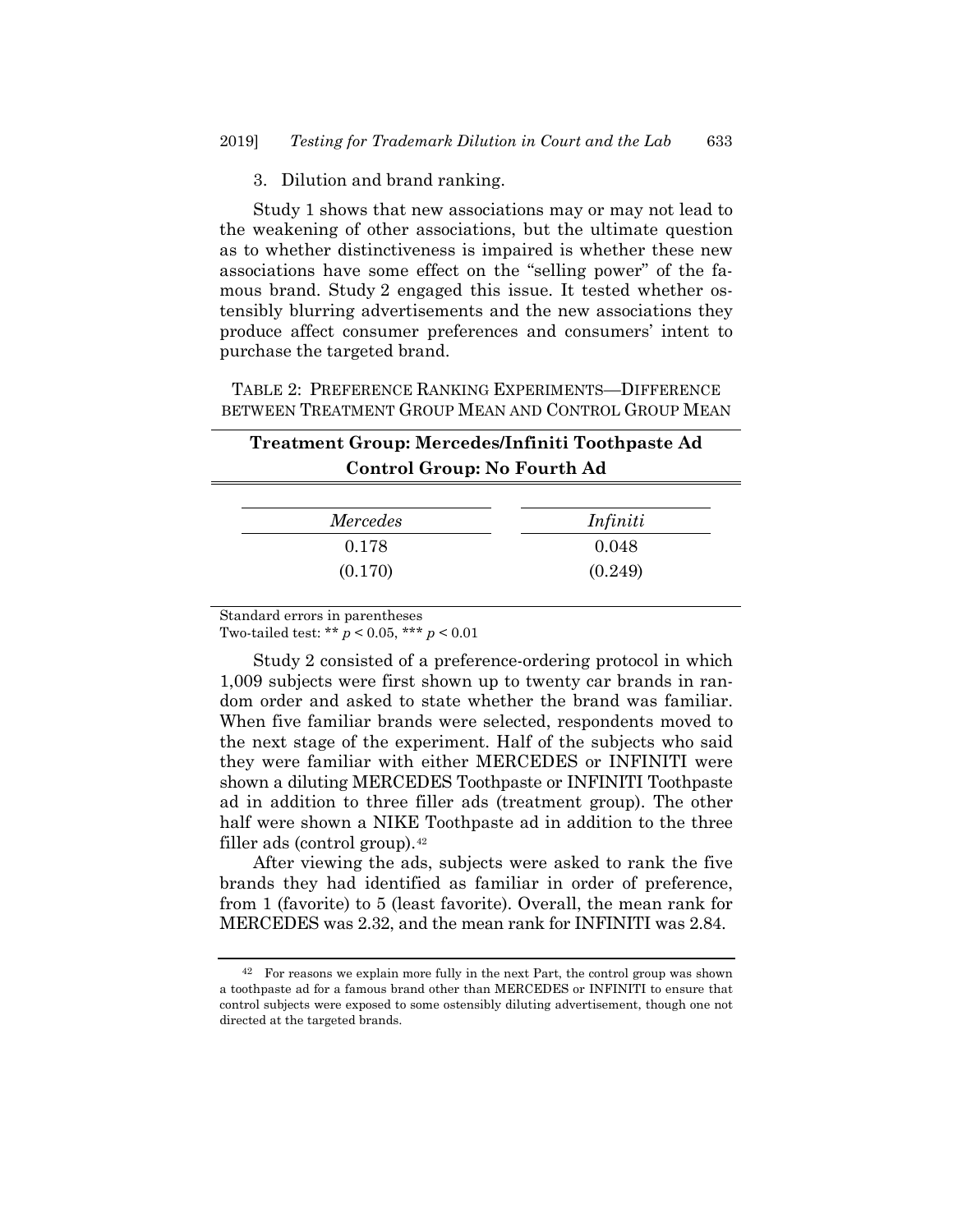Table 2 shows the differences between the mean preference ranking for treatment and control group subjects for each brand. In both cases, the differences are not statistically different from zero. We are unable to find any evidence from this protocol that the diluting ad caused subjects to rank MERCEDES or INFINITI lower.

# C. Moving Forward: What Courts Should Require Dilution Plaintiffs to Prove

To recall, federal trademark law states that "'dilution by blurring' is association arising from the similarity between a mark or trade name and a famous mark that *impairs the distinctiveness* of the famous mark."[43](#page-23-0) This statutory language implies that some associations do not impair the distinctiveness of the plaintiff's mark. Otherwise, if all association resulted in impairment, there would be no need to add the limiting phrase "that impairs the distinctiveness of the famous mark." The statutory scheme assumes an underlying fact: association does not *necessarily* lead to impairment.

Taken together, Studies 1 and 2 suggest that courts that equate mere association with impairment—in defiance of the *Moseley* Court's dictum—are proceeding in error. We exposed subjects to diluting stimuli that created new associations among the targeted brands and new products and brand characteristics in these subjects' shared associative memory networks.[44](#page-23-1) But despite the new associations, we found no evidence of blurring measured either by average treatment effects or by effects on purchase intention. That is, as measured by average treatment effects, subjects showed no weakening of the association between the targeted brands and their traditional products and characteristics, nor did these subjects reveal any change in purchasing preferences.

In contrast, when we disaggregated average treatment effects and examined the distribution of responses on our fivepoint Likert scale, we saw some results that suggest the *potential* for dilution. For example, we saw a statistically significant shift in the number of subjects responding "a great deal" when asked whether they associated INFINITI with the product category "cars" and a corresponding increase in subjects responding

<span id="page-23-0"></span> $43$  15 USC § 1125(c)(2)(B) (emphasis added).

<span id="page-23-1"></span><sup>44</sup> See generally Collins and Loftus, 82 Psychological Rev 407 (cited in note [26\)](#page-10-5).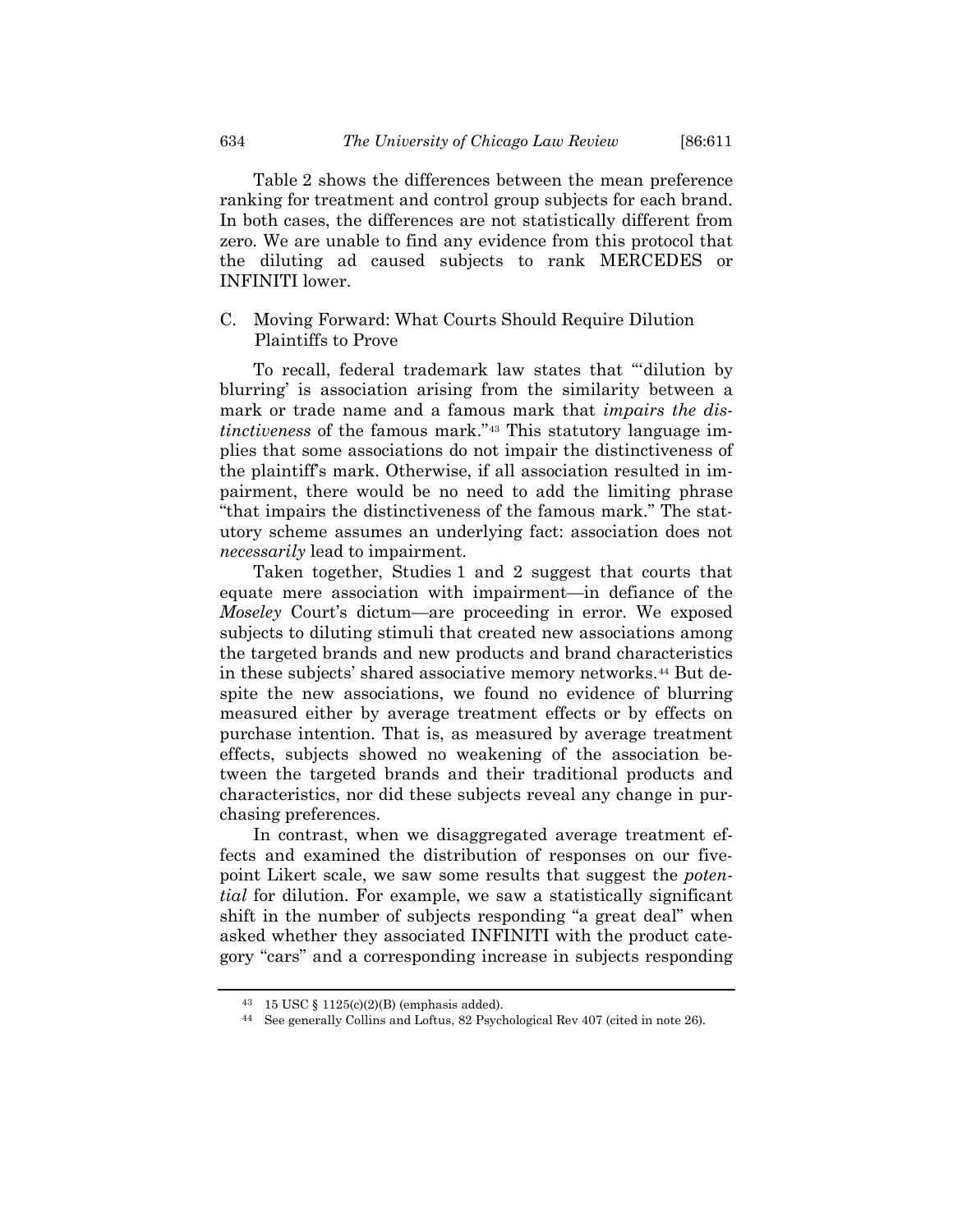"a lot" to that question (a response indicating a slightly weaker connection). On the other hand, we did not see the same sort of significant shift in the distribution of preferences for MERCEDES. That fact is important because even our best evidence for impairment is significant for only one of the two brands. What we see, in short, is a glimmer of evidence that association *may* be associated with dilution. But we see strong evidence that association does not lead *inexorably* to dilution.

On this basis, we conclude that courts should not treat mere association as tantamount to proof of trademark dilution through blurring. Plaintiffs must present something more than evidence of association between the defendant's and plaintiff's marks to establish the likelihood that the plaintiff's mark will suffer dilution via blurring.

The question, of course, is what plaintiffs should do to present proof of dilution aside from evidence of the mere fact of association between the defendant's and plaintiff's marks. We believe that our results help to mark the correct path. Courts should require plaintiffs to produce evidence of a weakening of the associations between the plaintiff's mark and its source or other preexisting attributes. Plaintiffs may seek to do so by using our Study 1 and Study 2 methodologies. Study 1 is a direct measure of any such impairment. Data from this type of study should be analyzed to see both whether exposure creates a negative average treatment effect and also whether it changes the distribution of Likert responses in a way that suggests impairment. As a supplement, Study 2 indirectly measures association strength. It does so by inquiring whether the association of a defendant's junior mark with the plaintiff's senior mark "cashes out" in the form of reduced consumer intention to purchase the plaintiff's goods. In the end, this is the form of harm that brand owners typically care about most because it hits their bottom line. Though the results of one test may sometimes be sufficient to show impairment, courts would be best advised to rely on a combination of these tests and to be wary of enjoining defendants based on weak and conflicting evidence of dilution—such as when (as in our studies) the data reveals no substantial negative average treatment effect or diminution in purchase intention but rather only small shifts in the distribution of Likert responses. Ultimately, the plaintiff should be required to demonstrate that any weakening of association between the plaintiff's mark and its source or preexisting attributes (or any reduction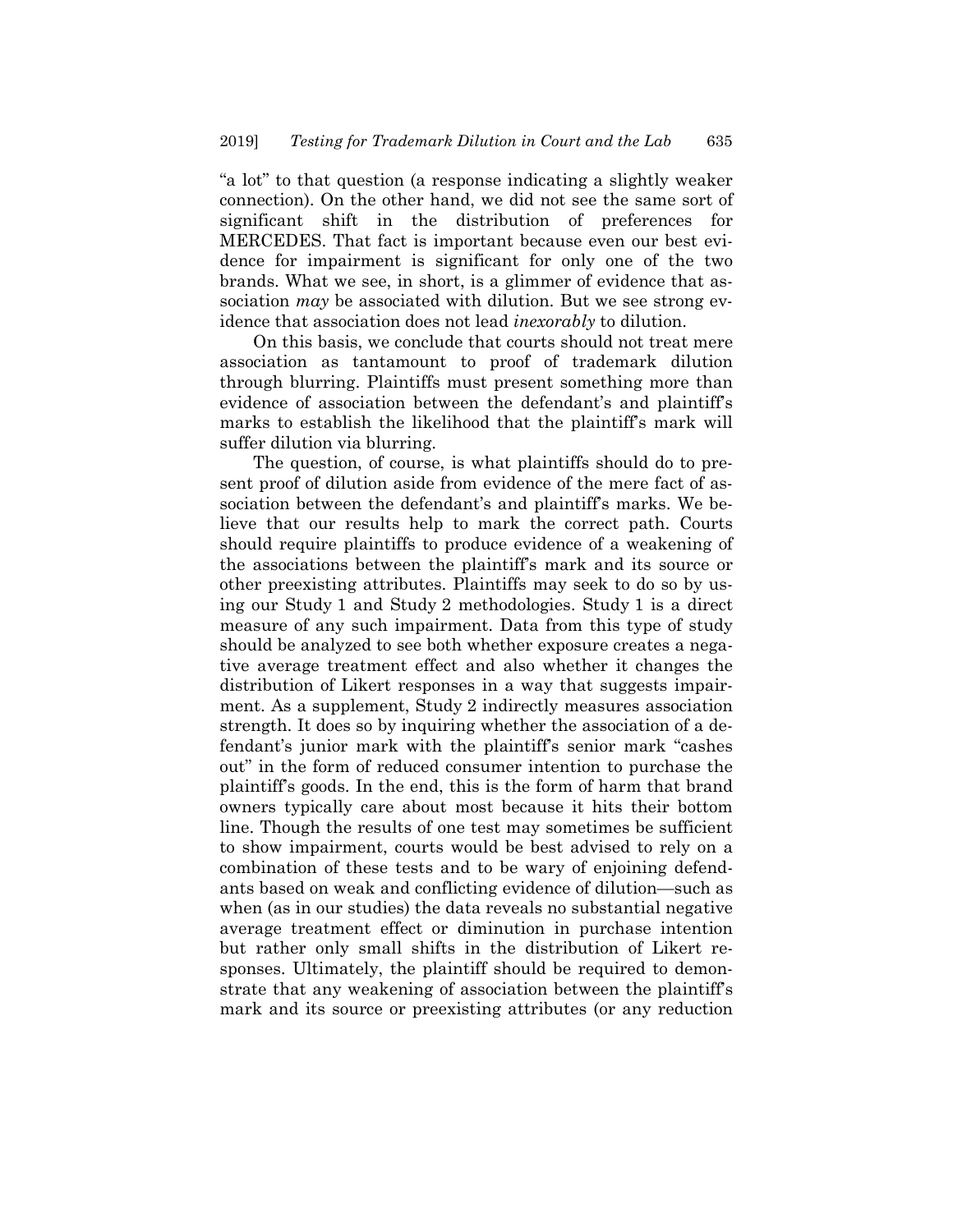in purchase intention) is not just statistically significant but also substantively significant. Evidence that the defendant's mark only slightly impairs the distinctiveness of the plaintiff's mark cannot justify the kind of broad injunctive relief that antidilution protection entails.

In sum, we have identified empirical tests for dilution that have construct validity. And yet nothing we have done relieves courts of their central responsibility in assessing this sort of social scientific evidence—a court must always take care to assess the strength of the evidence produced by the tests and not simply rely blindly on a positive and statistically significant result.

#### II. RESPONSE TIME EXPERIMENTS AND BLURRING

The association tests we discuss above are not the only tools available to litigants and courts involved in a dilution dispute. Over the last two decades, social science research has developed tests for blurring based on *response time measurements*, and these tests have begun to penetrate ongoing litigations. Unlike mere association surveys, response time tests purportedly show disassociation in that subjects exposed to ostensibly diluting stimuli appear to take longer than control subjects to link targeted marks with their traditional product categories and product attributes and characteristics. In this Part, however, we show that previous versions of these tests were flawed. When response time tests use the proper control, no evidence of dilution is found. We first review these previous experiments. We then report the results of our own response time experiments and explain their significance.

#### A. Previous Response Time Experiments

We focus on two response time studies: Professors Maureen Morrin and Jacob Jacoby's pathbreaking 2000 study, *Trademark Dilution: Empirical Measures for an Elusive Concept*,[45](#page-25-0) and Professors Chris Pullig, Carolyn Simmons, and Richard Netemeyer's influential 2006 study, *Brand Dilution: When Do New Brands Hurt Existing Brands?*[46](#page-25-1)

<sup>45</sup> Morrin and Jacoby, 19 J Pub Pol & Mktg at 265 (cited in not[e 14\)](#page-7-1).

<span id="page-25-1"></span><span id="page-25-0"></span><sup>46</sup> Pullig, Simmons, and Netemeyer, 70 J Mtkg at 52 (cited in note [14\)](#page-7-1). For other dilution experiments, see generally Maureen Morrin, Jonathan Lee, and Greg M. Allenby, *Determinants of Trademark Dilution*, 33 J Consumer Rsrch 248 (2006); Hannelie Kruger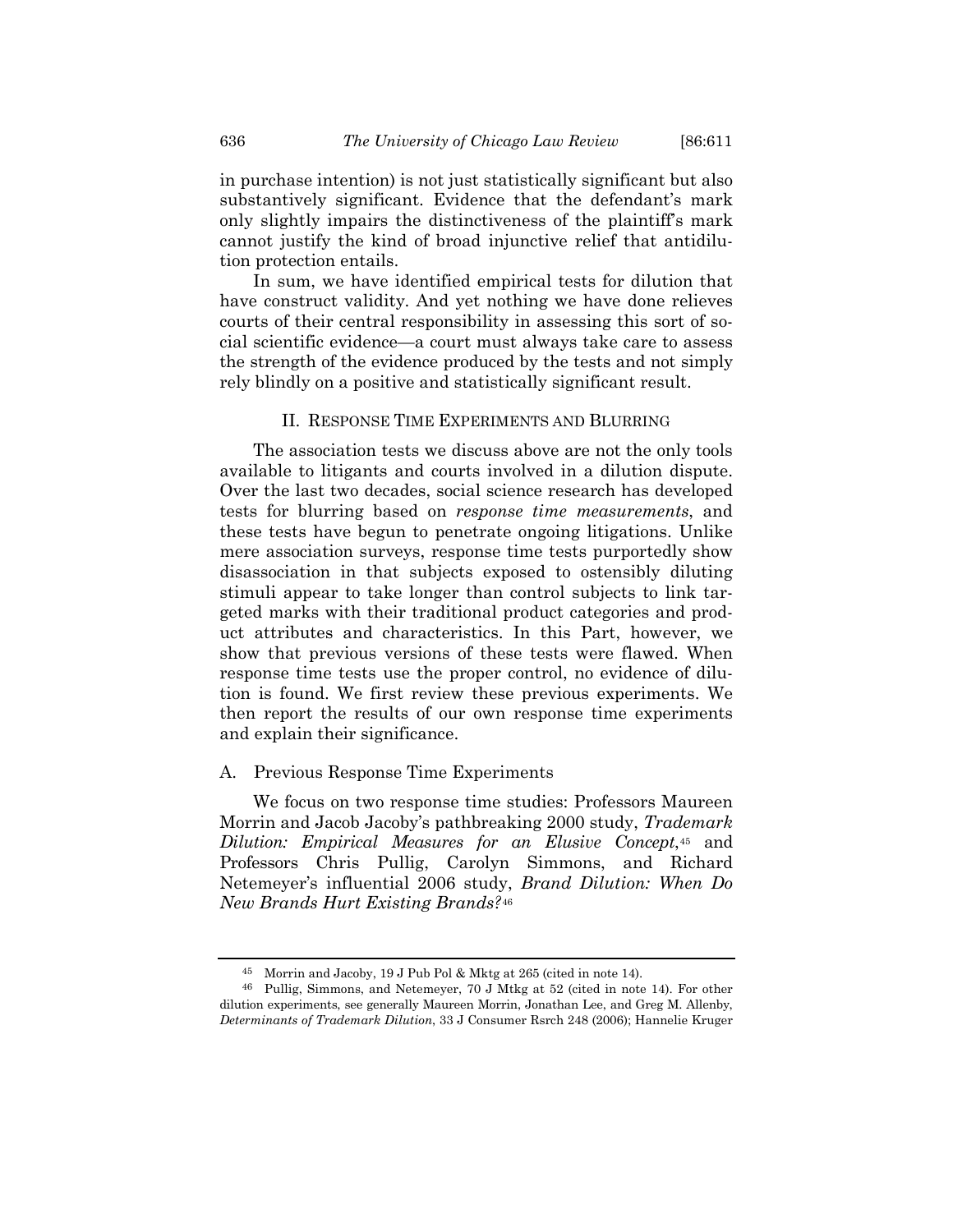#### 1. Morrin and Jacoby.

Morrin and Jacoby set out to test the hypothesis that "[c]onsumers exposed to trademark-diluting advertisements will (a) commit more brand recognition errors and (b) exhibit slower brand recognition reaction times than will consumers not exposed to such advertisements."[47](#page-26-0) Their method was straightforward (and served as a model for our own Pilot Studies A and B and Study 3, all discussed below). They exposed sixty-four subjects each to a total of six "tombstone" text advertisements, some of which were ostensibly diluting of three target brands (HEINEKEN, HYATT, and GODIVA) and then recorded the speed and accuracy with which the subjects attempted to match the target brands with their product categories and characteristics.[48](#page-26-1)

The treatment group consisted of thirty-three subjects who viewed three text-only "filler" advertisements for well-known brands that contained true representations of each brand's product category and attributes (for CHASE, KODAK, and PERRIER), one blurring advertisement, one tarnishing advertisement,[49](#page-26-2) and one brand extension advertisement.[50](#page-26-3) The blurring advertisement took the form of an advertisement for either HEINEKEN popcorn or HYATT legal services. Each blurring advertisement contained a disclaimer stating either that "[HEINEKEN] popcorn is NOT associated with the makers of Heineken beer" or that "[HYATT] legal services is NOT associated with Hyatt Hotels, Inc."[51](#page-26-4) The tarnishing advertisement was for DOGIVA dog biscuits and contained no disclaimer with respect to GODIVA. The brand extension advertisement was for either HEINEKEN popcorn or

and Christo Boshoff, *The Influence of Trademark Dilution on Brand Attitude: An Empirical Investigation*, 24 Mgmt Dynamics 50 (2015).

<sup>47</sup> Morrin and Jacoby, 19 J Pub Pol & Mktg at 268 (cited in not[e 14\)](#page-7-1).

<sup>48</sup> Id at 268–70.

<span id="page-26-2"></span><span id="page-26-1"></span><span id="page-26-0"></span><sup>49</sup> Though Morrin and Jacoby focused their study on dilution by blurring, they also tested for dilution by tarnishment. Id at 267–68. A senior trademark is tarnished when a junior mark portrays the senior mark in a negative light—for example, by associating it with illegal activities or sexually suggestive messages. The theory underlying liability for dilution by tarnishment is that, even in the absence of confusion regarding the source of the senior mark owner's products, the selling power of the senior mark may be harmed by the unsavory association. See McCarthy, 4 *McCarthy on Trademarks* § 24:70 at 221 (cited in not[e 6\)](#page-4-4).

<span id="page-26-4"></span><span id="page-26-3"></span><sup>50</sup> A brand extension advertisement is an advertisement suggesting that the targeted brand was extending its reach into a product category different from the one with which it had been traditionally associated by consumers. See Morrin and Jacoby, 19 J Pub Pol & Mktg at 266–67 (cited in note [14\)](#page-7-1).

<sup>51</sup> Id at 275.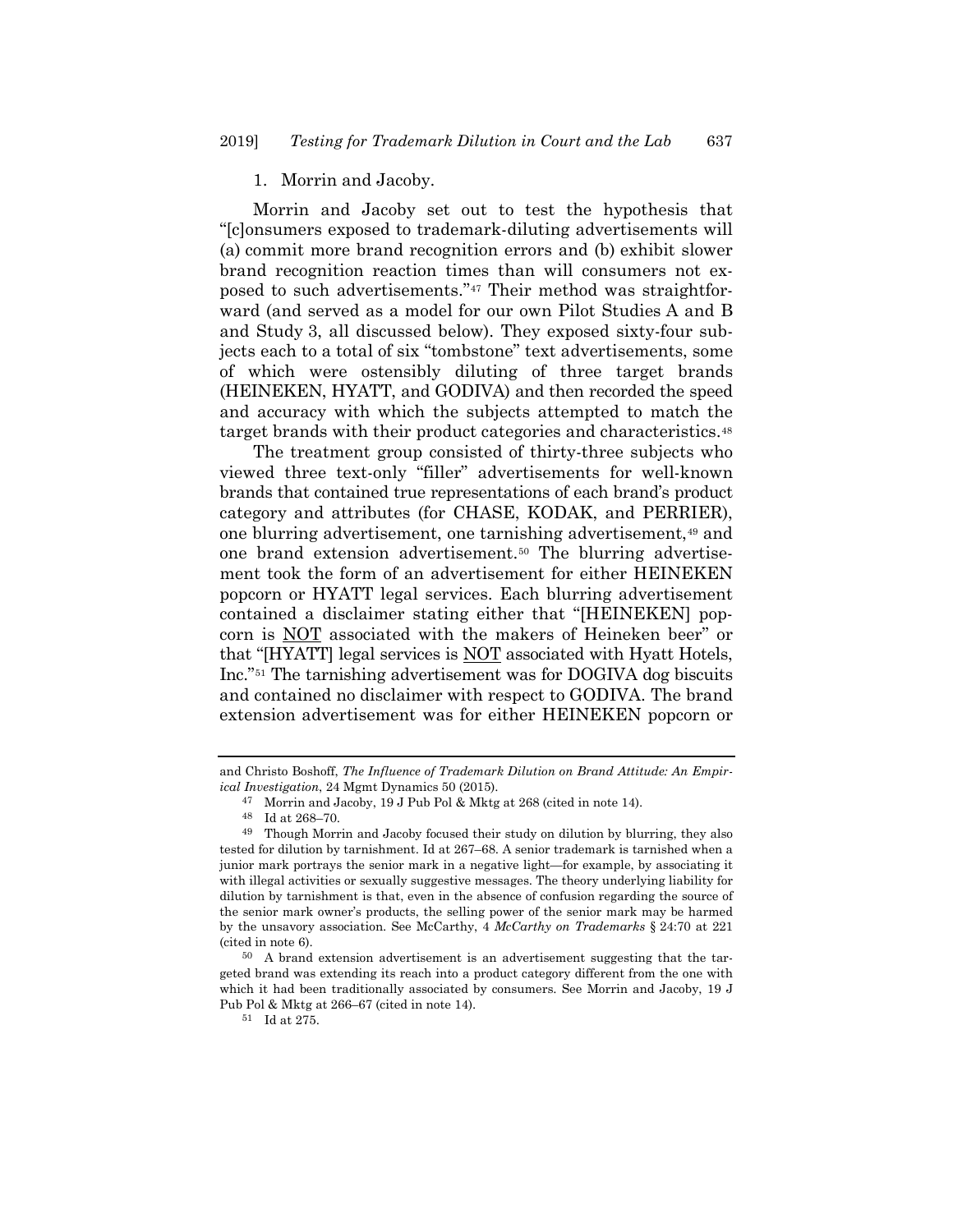HYATT legal services—whichever was not used in the blurring advertisement—and apparently contained language announcing the brand extension.[52](#page-27-0)

One control group consisted of sixteen subjects who were exposed to the three filler advertisements and to three unrelated advertisements. A second control group consisted of fifteen subjects who were exposed to the three filler advertisements and three reinforcing advertisements for HEINEKEN beer, HYATT hotels, and GODIVA chocolate.<sup>[53](#page-27-1)</sup>

Immediately after viewing the six advertisements, subjects engaged in a computer task in which two words appeared sequentially on a screen. Subjects were instructed to indicate as quickly but as accurately as possible whether the two words "represented a match" by hitting one key for "Yes" or another for "No."[54](#page-27-2) Among the word pairs presented were pairs relating to category membership (for example, GODIVA/chocolates, chocolates/ GODIVA) and attribute possession (for example, GODIVA/rich taste, rich taste/GODIVA).[55](#page-27-3)

Morrin and Jacoby reported that the mean response times of the treatment group were significantly higher than those of either control group, but only with respect to matches relating to HEINEKEN and GODIVA and not with respect to matches relating to HYATT. For matches relating to HEINEKEN and GODIVA taken together, treatment subjects' mean response time was 836 milliseconds while it was 672 milliseconds for the control group exposed to reinforcing advertisements and 713 milliseconds for the control group exposed to unrelated advertisements.[56](#page-27-4) Meanwhile, for matches relating to HYATT, the treatment group's mean response time was 680 milliseconds, which was exactly the same as the reinforced control group's mean response time and substantially less than the unreinforced control group's mean response time of 810 milliseconds.[57](#page-27-5) Morrin and Jacoby further reported that the treatment group's matching accuracy was lower than both control groups and that

<span id="page-27-0"></span><sup>52</sup> Id at 268.

<sup>53</sup> Id.

<sup>54</sup> Morrin and Jacoby, 19 J Pub Pol & Mktg at 269 (cited in not[e 14\)](#page-7-1).

<span id="page-27-3"></span><span id="page-27-2"></span><span id="page-27-1"></span><sup>55</sup> Id. 56 Id.

<span id="page-27-5"></span><span id="page-27-4"></span>

<sup>57</sup> Id.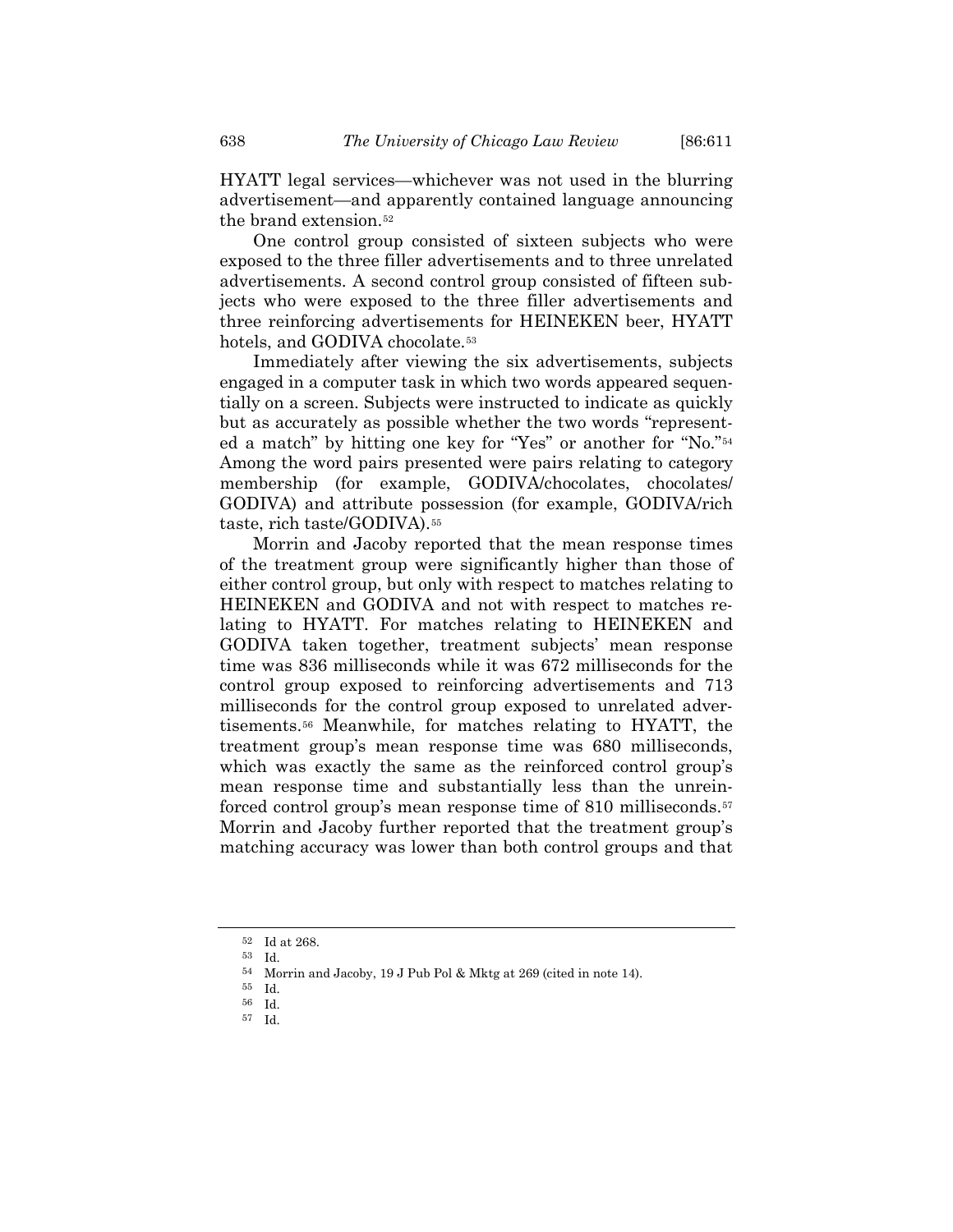this difference was statistically significant.[58](#page-28-0) Specifically, the treatment group accurately judged 73.1 percent of the matches, while the unreinforced control group and the reinforced control group accurately judged 84.3 percent and 88.9 percent of the matches, respectively.[59](#page-28-1)

As Morrin and Jacoby saw it, these results fully supported the hypothesis that consumers exposed to diluting advertisements will commit more brand recognition errors but only partially supported the hypothesis that such consumers will react more slowly to brand recognition tasks. They speculated that subjects' increased familiarity with the HYATT brand moderated the effect on response times for the HYATT legal services advertisement. The authors conducted a subsequent study that tested consumers' ability after exposure to diluting stimuli to recall the categories of goods in connection with which certain brands were used.[60](#page-28-2) The study tested both well-known and unknown brands. Based on the results of this study, Morrin and Jacoby concluded, "It appears that very strong brands are immune to dilution because their memory connections are so strong that it is difficult for consumers to alter them or create new ones with the same brand name."[61](#page-28-3) This conclusion, if correct, carries with it significant public policy implications because federal antidilution law is designed to protect only "famous" brands (that is, those that are "widely recognized by the general consuming public of the United States").[62](#page-28-4)

## 2. Pullig, Simmons, and Netemeyer.

Now armed with a methodological paradigm, subsequent response time research addressed the next logical question: Under

<span id="page-28-0"></span><sup>58</sup> Morrin and Jacoby, 19 J Pub Pol & Mktg at 269 (cited in note [14\)](#page-7-1). Morrin and Jacoby found statistically significant lower matching accuracy only when they measured the control group against the three brands pooled together. When they measured the control group against the brands individually, the accuracy of the treatment group was still lower, but the difference was not significant. Id.

<span id="page-28-2"></span><span id="page-28-1"></span><sup>59</sup> Id. Morrin and Jacoby's results on recognition accuracy do not detail the associations that they examine apart from brand category (for example, GODIVA chocolate). See id. As such, it is difficult to know what "accuracy" means. Finally, the numbers presented in their Table 1 (top panel) are inconsistent. Id. Unlike the bottom panel of the table, the mean row is not equal to the mean of the rows. Therefore, we find it difficult to interpret or accept the findings.

<sup>60</sup> Id at 270–74.

<span id="page-28-4"></span><span id="page-28-3"></span> $^{61}\,$  Id at 274.

<sup>62</sup> 15 USC § 1125(c)(2)(A).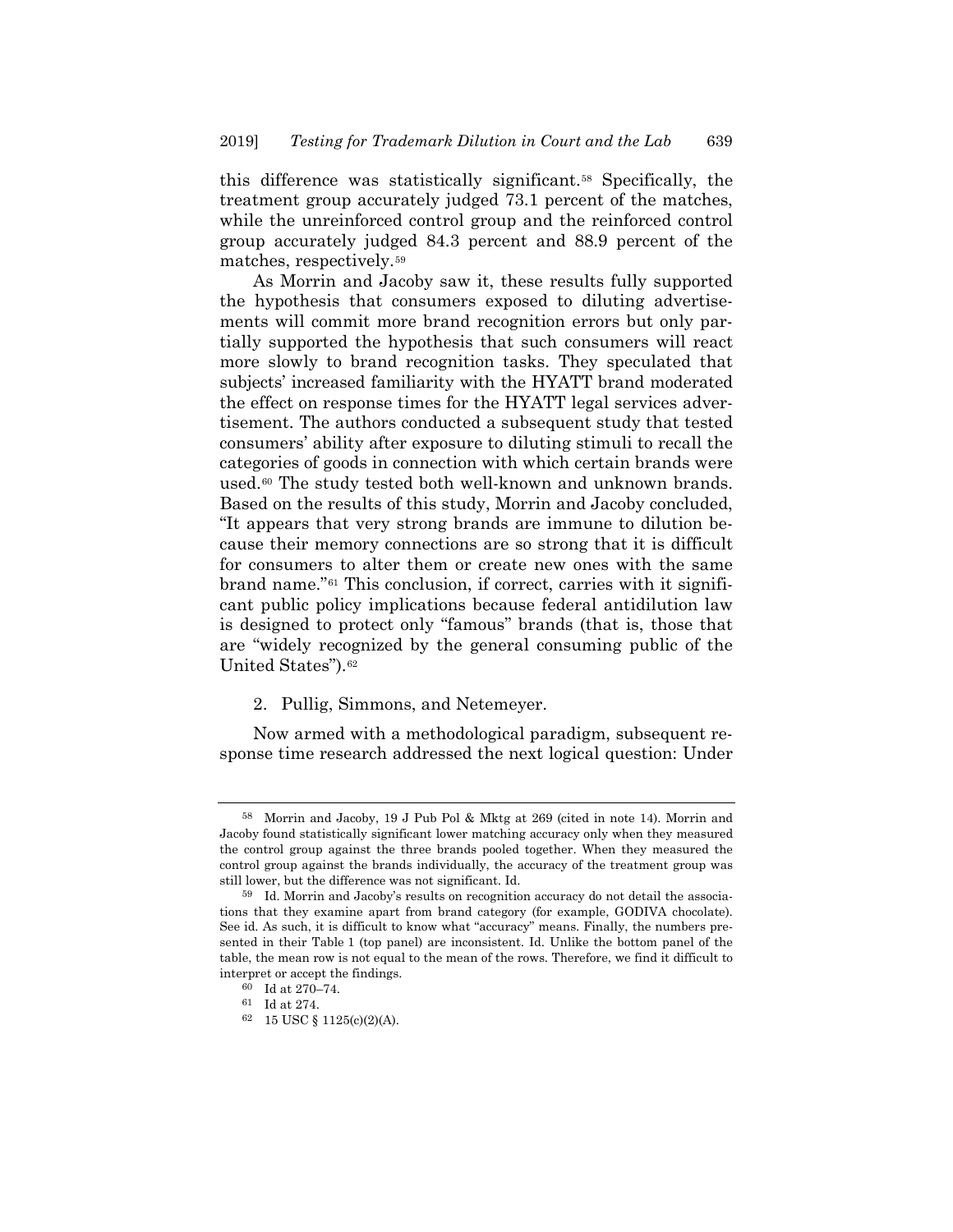what conditions would we expect dilution to be more likely to occur? Pullig, Simmons, and Netemeyer built on the Morrin and Jacoby approach to address this question by investigating potential moderators of trademark dilution.[63](#page-29-0) In particular, they were interested in whether the similarity between the categories and attributes of the senior and junior users moderated the threat of dilution by blurring.

Pullig, Simmons, and Netemeyer's experimental protocol was complex and need not be described in detail here. In essence, they focused on BIG RED, a brand of chewing gum reasonably well-known in the United States for having a cinnamon flavor, and used a hypothetical BRAND A as a control. To study the effect of category similarity, they exposed eighty-nine subjects to a total of three advertisements according to a "2 (category similarity: high [bubble gum] or low [snack bars])  $x$  2 (new product: junior brand [BIG RED] and unbranded [BRAND A]) x 2 (order of ad presentation) between-subjects design."[64](#page-29-1) More specifically, one advertisement was for bubble gum (branded as either BIG RED, BRAND A, or BAZOOKA), one was for bite-size candy (branded as SKITTLES), and one for snack bars (branded as either BIG RED, BRAND A, or NUTRI-GRAIN). Each advertisement contained the brand name, a product category, and two claims. To hold constant attribute similarity, certain bubble gum and snack bar ads claimed "great cinnamon flavor."[65](#page-29-2) The BIG RED bubble gum advertisement also promised to "blow awesome bubbles," while for the BIG RED snack bars advertisement, the other claim stated "enriched with vitamins and minerals."[66](#page-29-3)

After viewing the advertisements, subjects engaged in a computer-administered task. The subject was presented with a brand name or attribute, and after pressing the space bar, an attribute or brand name (depending on what was presented first) appeared. The subject then pressed a key as quickly but as accurately as possible to indicate whether the brand name and at-tribute matched.<sup>[67](#page-29-4)</sup>

<span id="page-29-1"></span><span id="page-29-0"></span>Pullig, Simmons, and Netemeyer reported that subjects exposed to the use of BIG RED in the similar product category

<sup>63</sup> See Pullig, Simmons, and Netemeyer, 70 J Mtkg at 55, 58–60 (cited in not[e 14\)](#page-7-1).

<sup>64</sup> Id at 55–57 (alterations in original).

<span id="page-29-3"></span><span id="page-29-2"></span><sup>65</sup> Id at 57.

<span id="page-29-4"></span><sup>66</sup> Id.

<sup>67</sup> Pullig, Simmons, and Netemeyer, 70 J Mtkg at 57 (cited in not[e 14\)](#page-7-1).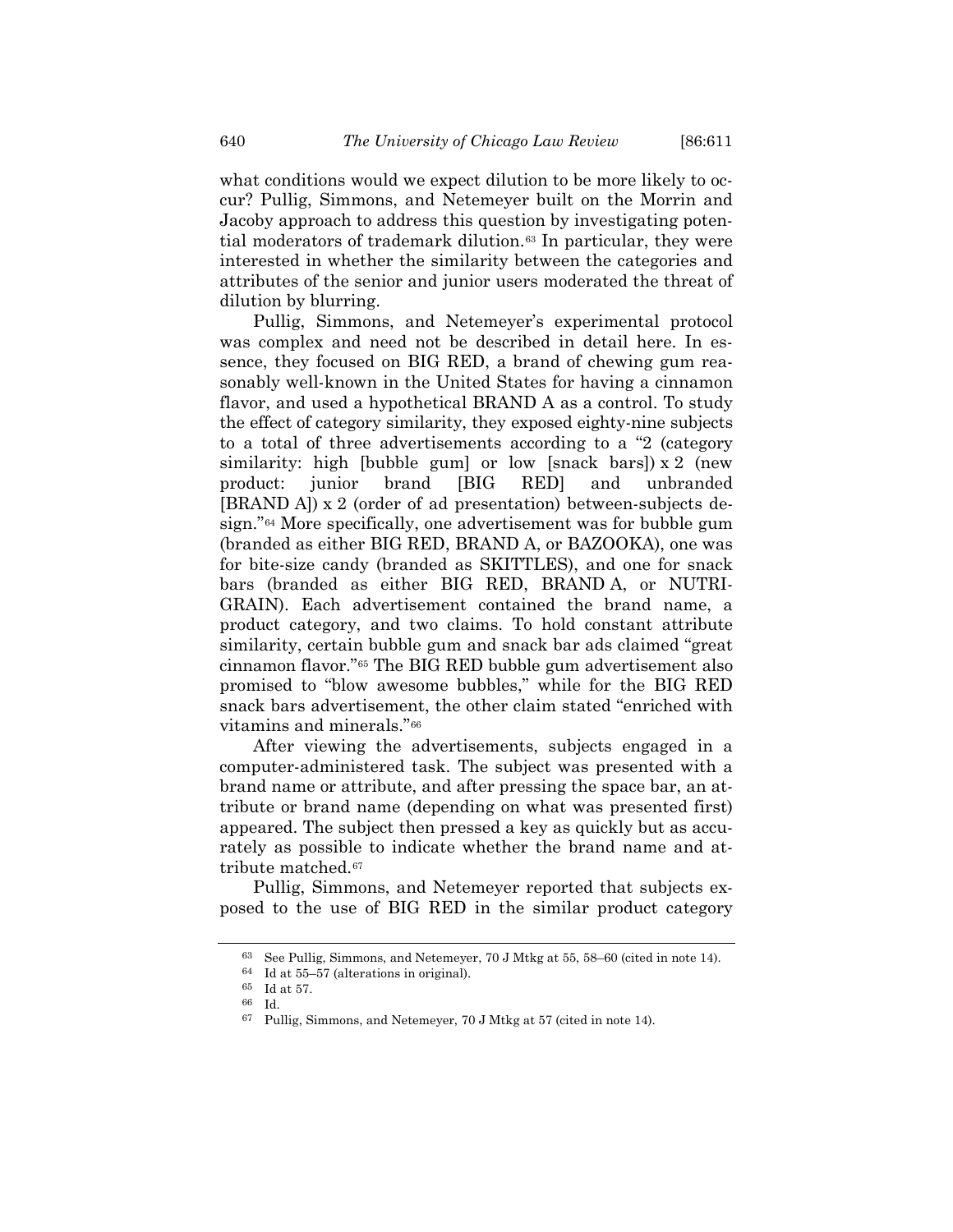<span id="page-30-4"></span>(bubble gum) exhibited significantly faster response times linking BIG RED and chewing gum and linking BIG RED and cinnamon flavor than subjects exposed to BRAND A bubble gum. The mean change in speed ranged from an increase of 174 milliseconds to an increase of 327 milliseconds. These results suggested that junior users in a similar product category reinforce rather than blur the senior mark.[68](#page-30-0)

By contrast, subjects exposed to the use of BIG RED in the different product category (snack bars) exhibited significantly slower response times than subjects exposed to BRAND A snack bars. Here the mean change ranged from a decrease of 119 milliseconds to a decrease of 334 milliseconds. These results suggested to the authors that junior users in a different product category blur the mark.[69](#page-30-1)

In a second study, Pullig, Simmons, and Netemeyer manipulated both category and attribute similarity. Their protocol was based on that of the previous study but with an additional dimension varying attribute similarity between high, "cinnamon flavor and breath freshening," and low, "strawberry flavor and containing immunity-boosting Echinacea."[70](#page-30-2) Their response time results suggested to them that a junior user in a similar product category with similar product attributes reinforces the senior user's mark. On the other hand, a junior user in a different product category with different attributes blurs the senior mark. However, the response time results were otherwise mixed and suggest that attribute similarity may sometimes offset category dissimilarity and forestall blurring.[71](#page-30-3)

B. Response Time Pilot Studies: Are We Really Observing Dilution?

A leading criticism of the Morrin and Jacoby study in particular, and to some extent of the Pullig, Simmons, and Netemeyer study, is that they failed to place their test subjects in a purchasing context. Professor Rebecca Tushnet has persuasively argued that consumers are sophisticated enough to disambiguate

<span id="page-30-1"></span><span id="page-30-0"></span><sup>68</sup> Id at 58.

<span id="page-30-3"></span><span id="page-30-2"></span><sup>69</sup> Id.

 $^{70}\;$  Id at 58–59.

<sup>71</sup> Pullig, Simmons, and Netemeyer, 70 J Mtkg at 60–61 (cited in note [14\)](#page-7-1).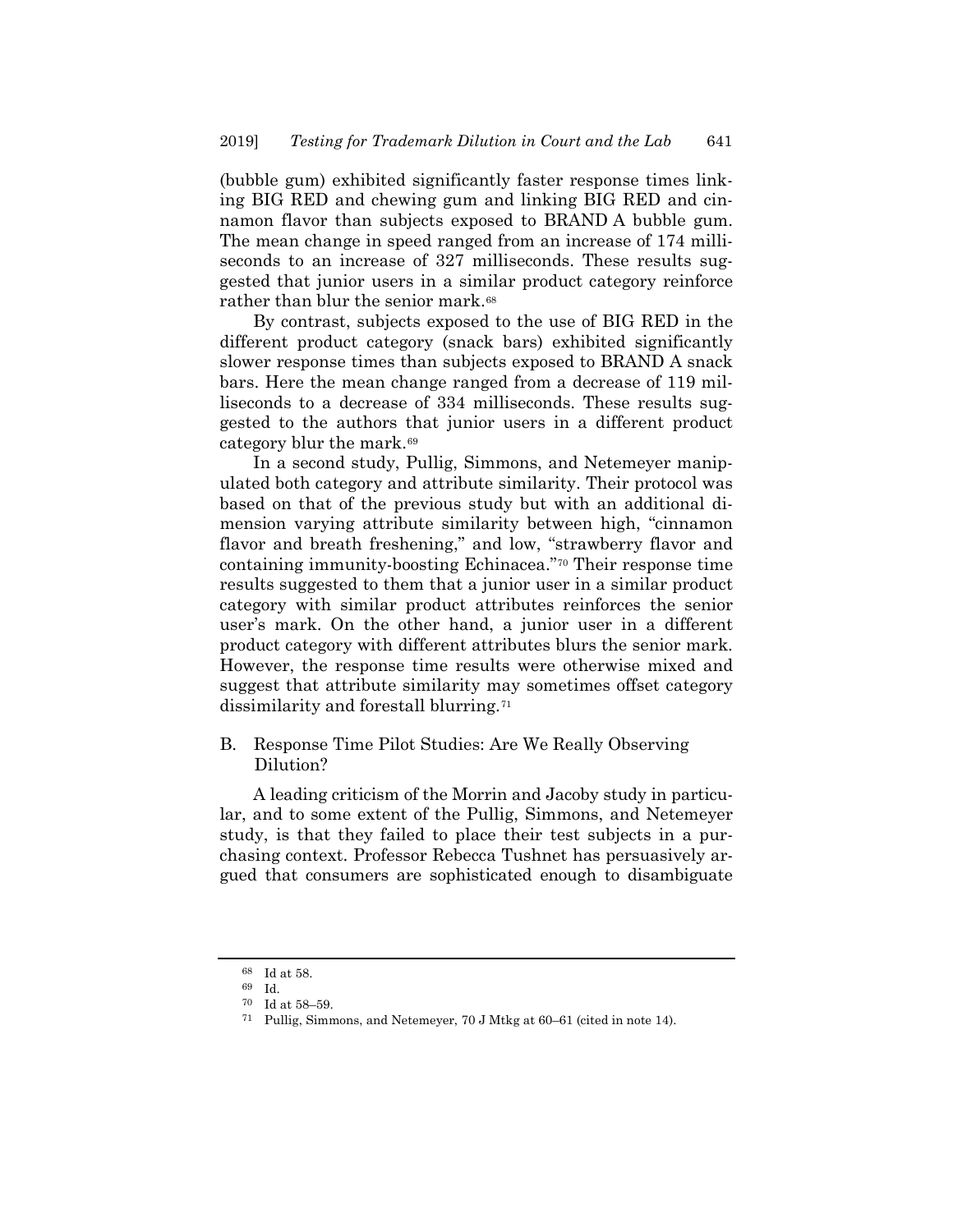terms in light of context.[72](#page-31-0) For example, at an airport, when someone refers to "United" or "Delta," no one must "think for a moment" to know that the references are to airlines and not to the Manchester soccer club or the faucet maker. Even in a setting like online search, in which there is less context, consumers are often able to disambiguate various uses of a mark using the information that accompanies search results.



Pictured above, for example, are results from a Google search for "Delta." Using the search test, one can clearly differentiate the airline from the faucet maker.

Delta Faucet | Bathroom & Kitchen Faucets, Showers, Toilets, Parts ... https://www.deltafaucet.com/ v The Delta Faucet brand delivers well-made, stylish faucets, shower heads and other kitchen and bathroom accessories. Browse now to customize your kitchen ...

Blurring, in other words, is possible in theory but rarely if ever likely in practice because of the disambiguating effect of purchasing context. We initially set out to determine whether placing treatment and control subjects in a purchasing context would affect the comparative speed and accuracy with which they link marks with their sources and associations. What we found led us to recognize that the basic design of previous response time studies was flawed.

<span id="page-31-0"></span><sup>72</sup> Rebecca Tushnet, *Gone in Sixty Milliseconds: Trademark Law and Cognitive Science*, 86 Tex L Rev 507, 529–32 (2008).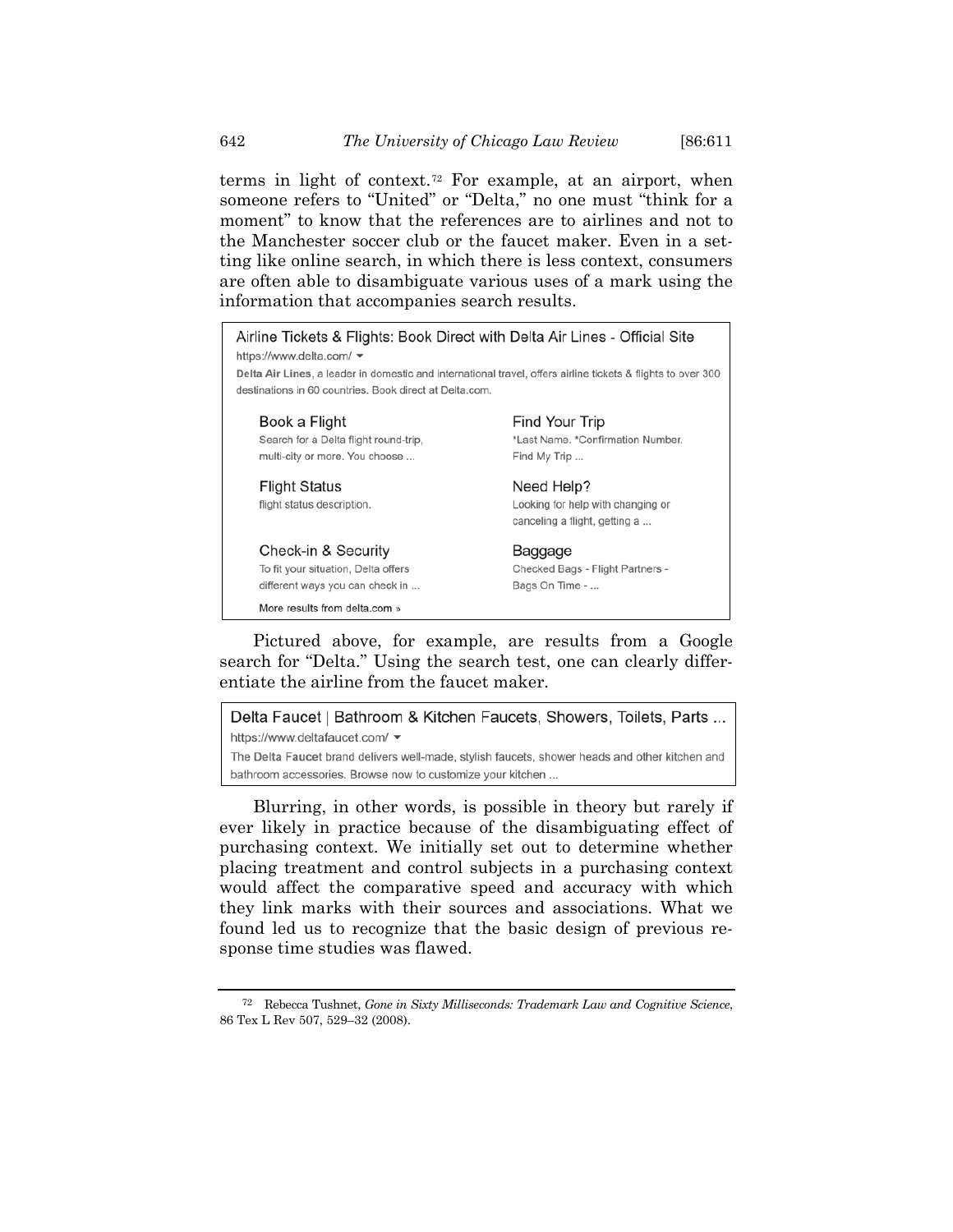#### 1. Pilot Study A: The surprise effect.

We began our response time study by conducting a smallsample pilot to pretest our survey instrument. The objective of this pilot was to measure the speed and accuracy with which subjects identified whether the terms MERCEDES-cars and INFINITI-cars are a match. One hundred subjects were randomly assigned to a mark—either MERCEDES or INFINITI—and then to one of three conditions within each mark. Each markcondition combination had between fifteen and seventeen respondents. The pilot protocol initially followed the method that we used in Study 1. Subjects in the control condition saw the three filler text-only "tombstone" advertisements for well-known brands (PERRIER sparkling water, CHASE bank, UNITED VAN LINES), while subjects in our two treatment groups saw the three filler ads plus either the ad for MERCEDES Toothpaste or the ad for INFINITI Toothpaste.

After looking at the ads, subjects in one of the treatment groups participated in a brief car buying role-play task—that is, a task related to the targeted brands and intended to contextualize the matching task. These subjects were asked to write about the steps they would take in the process of purchasing a car, to think about how many dealerships they would visit, and to rank various features such as speed, roominess, and affordability. Subjects in the control group and the other treatment group performed a similar task after seeing the ads, but instead of being asked to imagine the process of buying a car, they were asked to imagine the process of searching for a job—a process unrelated to the targeted marks. In addition to allowing us the opportunity to expose some subjects to a purchasing context, these exercises served as distractors between the ads and the response time portion of the study.[73](#page-32-0) And if relevant context assists consumers in disambiguating the marks, we should see less, or no, response time delays for our subjects who were exposed to the car buying context (relevant to the targeted marks) versus subjects exposed to the job search context (irrelevant to the targeted marks).

In the response time portion of the protocol, which came next, all subjects were informed that they would see a brand

<span id="page-32-0"></span><sup>73</sup> Distractor tasks were also used in Morrin and Jacoby's response time study. Morrin and Jacoby, 19 J Pub Pol & Mktg at 272 (cited in not[e 14\)](#page-7-1).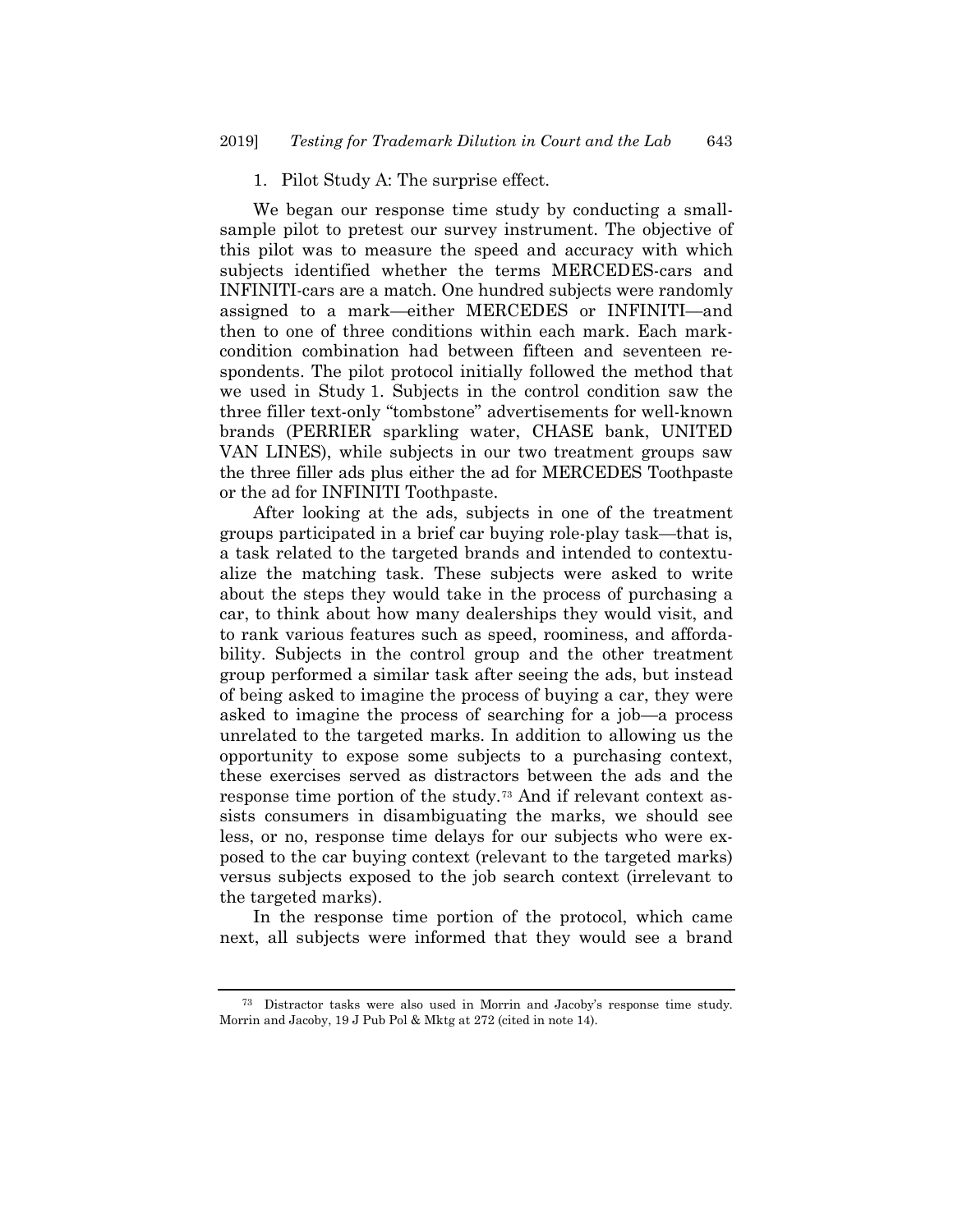name and a word on the following screens. Subjects were told to click a "Yes" button if the mark and the word matched and to click a "No" button if they did not. Subjects were asked to click as quickly as possible without sacrificing accuracy.

Subjects were then shown thirty brand-mark pairs. Twentyfive of these were "filler" pairs for marks such as MCDONALD'S, CHASE, COCA COLA, PERRIER, MICROSOFT, and UNITED. Mixed in with the filler pairs were pairs for one of our target marks, either MERCEDES or INFINITI. These pairs included the product category "cars" and two product attributes strongly associated with each mark in the Brand Selection Pretest (that is, "wealth" and "luxury" in the case of Mercedes; "fast" and "luxury" in the case of Infiniti). As in our association studies (Studies 1 and 2, described above), we also included a product attribute that is not strongly associated with either mark ("cheap") and a product category that is unrelated to cars ("printers"). Subjects in the MERCEDES group therefore saw MERCEDES-cars, MERCEDES-wealth, MERCEDES-luxury, MERCEDES-printers, and MERCEDEScheap mixed in with the twenty-five filler pairs. Subjects in the INFINITI group saw INFINITI-cars, INFINITI-fast, INFINITIluxury, INFINITI-printers, and INFINITI-cheap mixed in with the twenty-five filler pairs. Through Qualtrics, we were able to measure the time it took each subject to click "Yes" or "No," down to one one-thousandth of a second.[74](#page-33-0)

When we compared average response times, our results for the MERCEDES group matched what others have found before: subjects who saw a diluting MERCEDES Toothpaste ad were slightly slower (by about two-tenths of a second) than control subjects to respond when the pair MERCEDES-cars flashed onto the screen. That delay was statistically significant (differ- $\text{ence} = 0.194$  seconds;  $p < 0.05$ ). Subjects who saw the MERCEDES Toothpaste ad were also slower to respond when the pairs MERCEDES-printers (difference  $= 0.183$ ;  $p \le 0.05$ ) and MERCEDES-wealth (difference = 0.345; *p* < 0.05) appeared on screen. We saw no such differences for the INFINITI pairs.

But we also noticed something that we did not expect. In addition to a statistically significant difference in average response time between treatment and control groups on the MERCEDES-cars, MERCEDES-printers, and MERCEDES-

<span id="page-33-0"></span><sup>74</sup> For a more detailed description of the procedure, see Appendix A.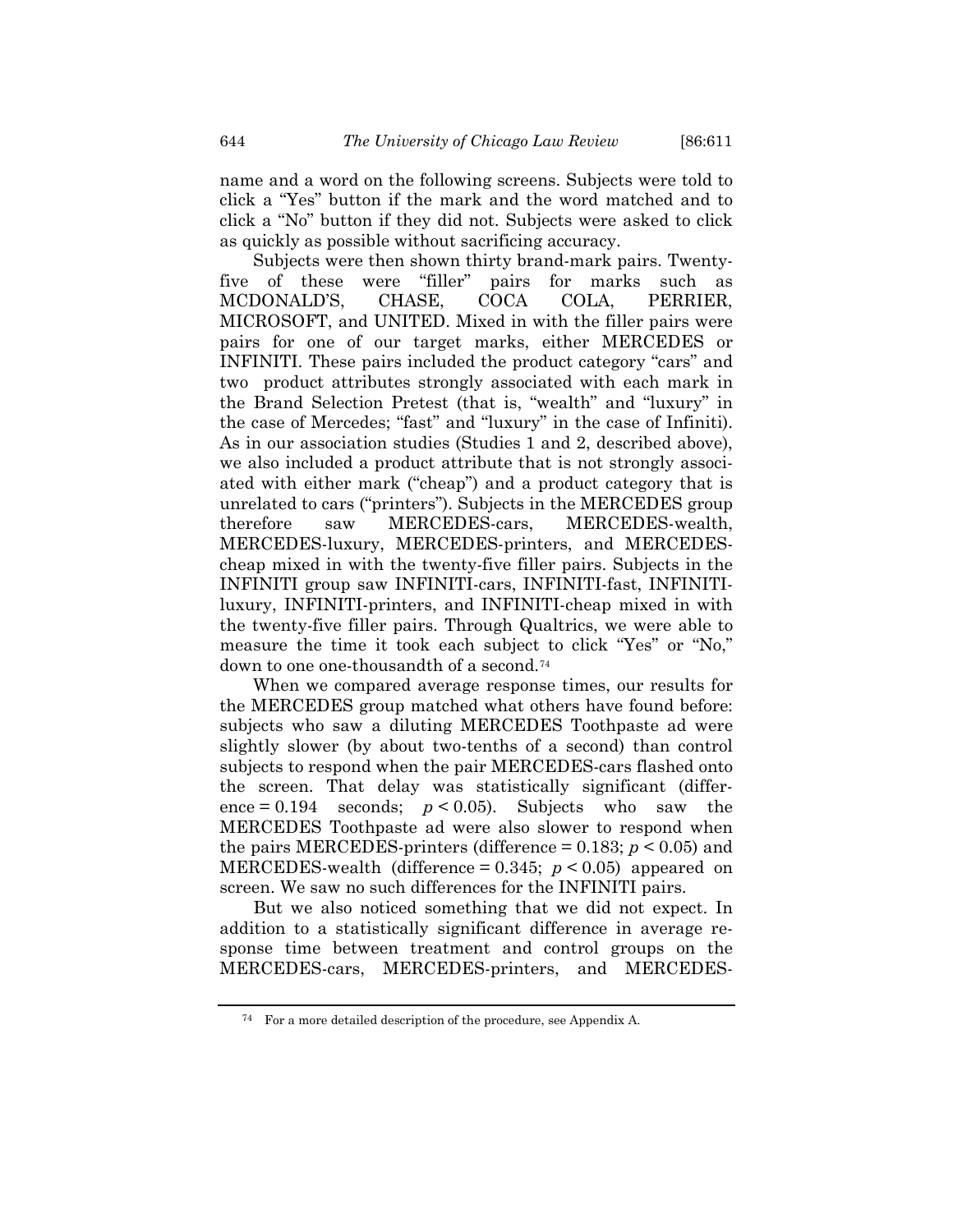wealth pairs, *we noticed statistically significant differences between control and treatment groups on many of the filler pairs*. Subjects in the MERCEDES treatment groups, for example, were slightly slower to click "Yes" or "No" when pairs like MCDONALD'S-hamburgers (difference  $= 0.378$ ;  $p < 0.01$ ), MCDONALD'S-affordable (difference  $= 0.203$ ;  $p < 0.05$ ), MCDONALD'S-healthy (difference  $= 0.251$ ;  $p < 0.05$ ), MICROSOFT-software (difference = 0.234; *p* < 0.05), COCA COLA-expensive (difference =  $0.211$ ;  $p < 0.05$ ), and UNITEDboxes (difference  $= 0.416$ ;  $p \le 0.05$ ) appeared on screen.

The fact that our MERCEDES Toothpaste ad led to slower response times, not only for the MERCEDES-cars pair but for a total of sixteen mark-word pairs completely unrelated to the MERCEDES mark, gave us pause and caused us to question what these response time experiments are actually measuring. Were we measuring dilution of the MERCEDES and INFINITI marks? Or was the diluting ad so unexpected by subjects that it distracted or surprised them and either caused them to suspect that experimenters were trying to trick them or simply diverted their attention from the task at hand? The latter would merely be an experimental artifact that could not be construed as harming the mark. We designed a second pilot to examine these issues.

2. Pilot Study B: Controlling for potential surprise.

Our first pilot led us to hypothesize that an unexpected or surprising stimulus could give subjects pause as they proceed through the experimental task, resulting in slower response times in general, even for marks included in the task that the stimulus did not target. If this were the case, differences in response times between treatment and control groups would not be a sign of dilution but rather an artifact of an experimental design that fails to properly control for the potentially distracting effects of any unexpected stimulus. Studies reported in the psychology and consumer studies literature support this understanding.[75](#page-34-0) Accordingly, we designed a second pilot to isolate this potential source of methodological error.

<span id="page-34-1"></span><span id="page-34-0"></span><sup>75</sup> While no one in the trademark literature had contemplated a surprise effect for such incongruent ads, this effect is consistent with prior work on response times and matching tasks. The psychology literature is replete with studies of perceptual and cognitive matching tasks. See generally, for example, Robert W. Proctor, *A Unified Theory for Matching-Task Phenomena*, 88 Psychological Rev 291 (1981). Such tasks generally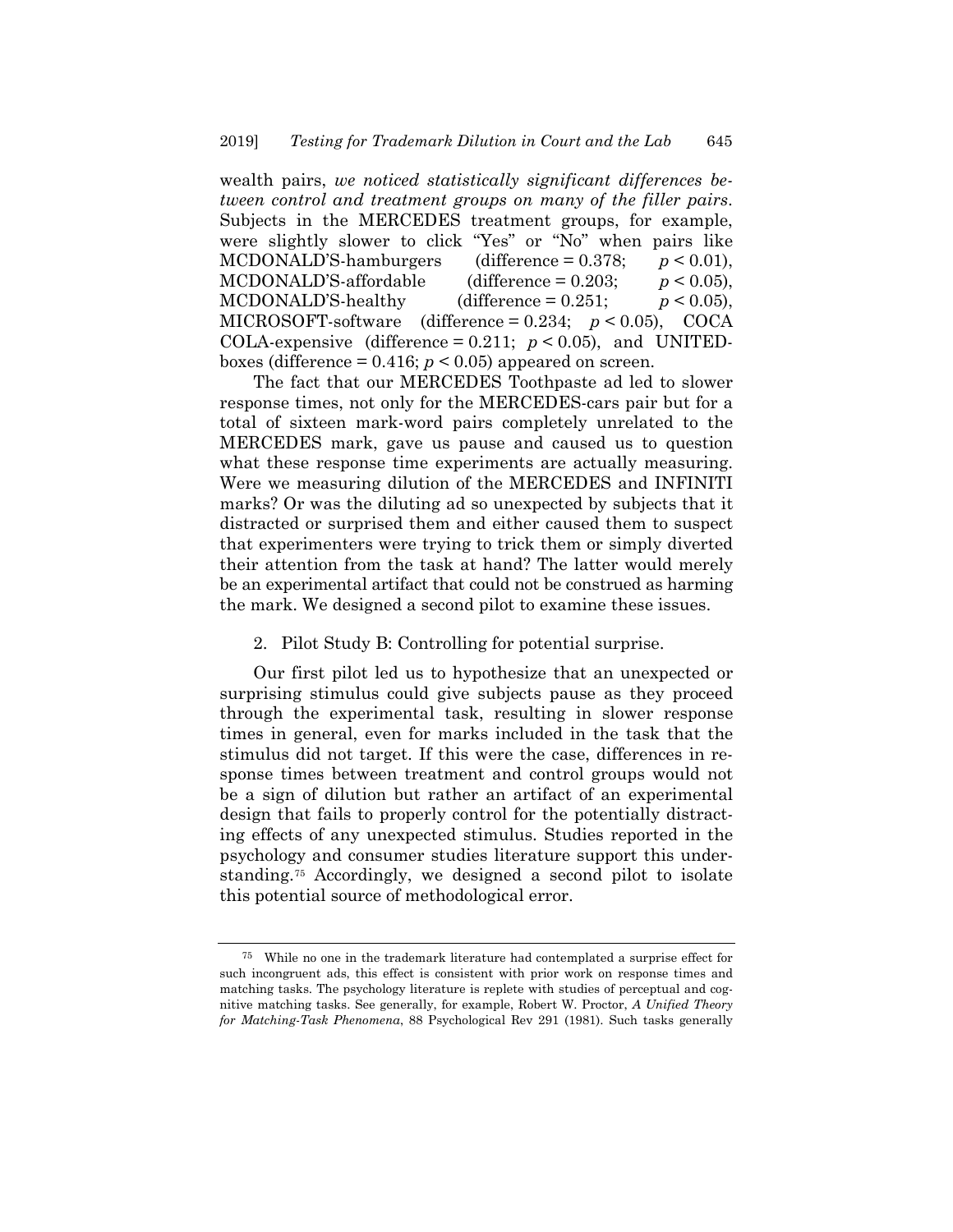Pilot B was virtually identical in structure to Pilot A except that the protocol attempted to control for any unexpected stimulus. Again, we administered the study to one hundred subjects. The treatment groups were the same as in Pilot A. The sample sizes for the mark-treatment combinations ranged between fifteen and eighteen per group. Now, however, our control group subjects would see an ad for a fictitious NIKE Toothpaste in addition to the three filler ads. Our logic was that if our MERCEDES/INFINITI Toothpaste ads were causing subjects to slow down on the matching exercise simply because they were unexpected, that effect could be offset by including an ad that was just as unexpected in the control group; that is, we would add a control ad to the control group. Statistically significant differences between treatment groups and the control group, in other words, should diminish or vanish if a surprise-type effect is at work.

When we compared average response times for the treatment and control groups, we found that this is exactly what happened. Virtually no statistically significant differences in response times for the MERCEDES pairs, the INFINITI pairs, or the filler pairs appeared in Pilot B. Across all groups and marks, there were twenty-nine statistically significant delays in Pilot A and only four statistically significant delays in Pilot B. There

involve either simultaneous or sequential presentation of stimuli (for example, letters, numbers, words) that subjects judge to be the same or different according to criteria set by the experimenter.

One branch of this extensive literature involves priming. In these studies, a priming stimulus, to which the subject generally does not have to react, is presented prior to another stimulus to which the subject generally does have to react. A neutral prime condition serves as a baseline against which a particular type of prime produces facilitation or inhibition in processing a test stimulus. See Proctor, 88 Psychological Rev at 293 (cited in note [75\)](#page-34-1). The pilot studies reported in this Article as well as in the prior trademark dilution literature reviewed earlier all fall into this category.

Delays in response time are often evident when the prime is unrelated to the subsequent stimulus, a concept termed prime validity. James H. Neeley, *Semantic Priming and Retrieval from Lexical Memory: Roles of Inhibitionless Spreading Activation and Limited-Capacity Attention*, 106 J Experimental Psychology: Gen 226, 230, 251–52 (1977); David A. Taylor, *Time Course of Context Effects*, 106 J Experimental Psychology: Gen 404, 421– 23 (1977); Michael I. Posner and Charles R.R. Snyder, *Facilitation and Inhibition in the Processing of Signals*, in P.M.A. Rabbitt and S. Dornic, eds, *Attention and Performance V* 669, 670–71 (Academic 1975). The general consensus in this literature is that the delay can be attributed to both automatic and attentional components. In other words, some effects occur automatically as a result of processing the prime, and others involve the subject's conscious expectations. Proctor, 88 Psychological Rev at 294 (cited in note [75\)](#page-34-1); Ira Fischler, *Associative Facilitation without Expectancy in a Lexical Decision Task*, 3 Experimental Psychology Human Perception and Performance 18, 18 (1977).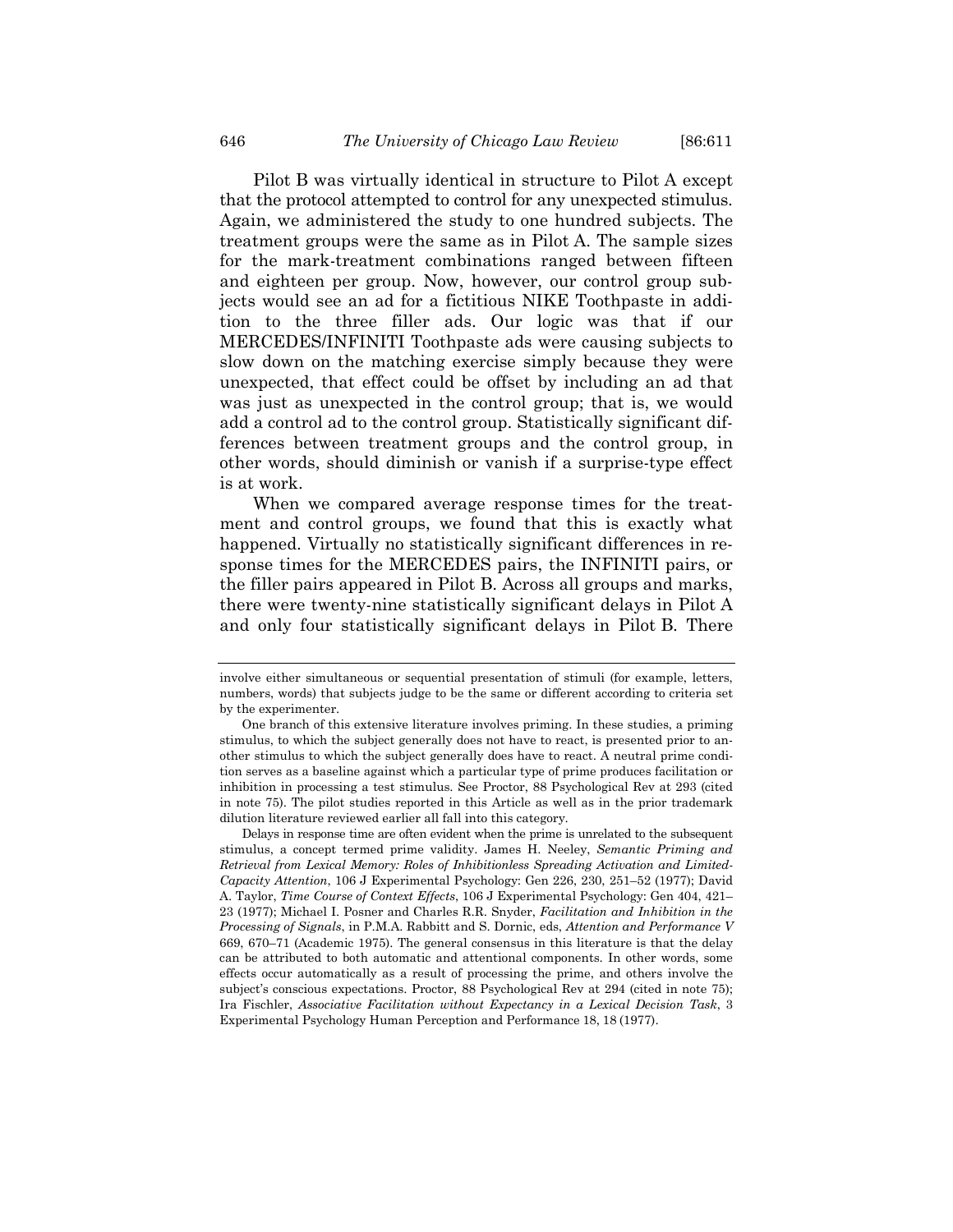were six significant delays on the MERCEDES matches in Pilot A, none in Pilot B, and none for INFINITI in either study. Also, comparison across treatments revealed no effect of context.

The results of our first two pilots led us to question the validity of using the traditional response time experiments to measure dilution. Whereas before we assumed that response time experiments were a valid way to measure dilution, we now believe that statistically significant results in the prior Morrin and Jacoby and Pullig, Simmons, and Netemeyer experiments could have been due to failure to control for the surprise effect caused by the supposedly diluting ad. It could be that the mere presence of *any* unexpected mark-category combination in an ad slows down processing because the consumer is busy wondering what was behind the surprising stimulus. But because the small subject pool for our pilot response time studies increased the risk of spurious results, we decided to run our redesigned control condition with a large sample to confirm our suspicions. Accordingly, we designed a larger-scale experiment to more formally test the extent to which response time experiments measure dilution versus the effect of the unexpected. Because we found no indication that our context manipulation had any effect in either of our two pilots, we focused exclusively on the element of the unexpected.

C. Study 3: Response Time and Category Recall When Controlling for Surprise

We proceeded with a larger-scale study (*N* = 1,343) to disentangle the two possible causes for the observed reaction times in our two pilot studies. We randomly assigned subjects to a MERCEDES group or an INFINITI group. For each targeted mark, subjects were randomly assigned to one of three groups: a treatment group or one of two control groups. Subjects in the treatment group saw the three filler ads plus a MERCEDES- or INFINITI-diluting ad  $(N = 444)$ . Subjects in the first control group saw only the three filler ads  $(N = 451)$ , and subjects in the second control group saw the three filler ads plus a NIKE Toothpaste ad  $(N = 448)$ . After viewing the ads, subjects participated in the job search role-play task as a distractor. They then answered the same thirty matching questions we presented in the first two studies.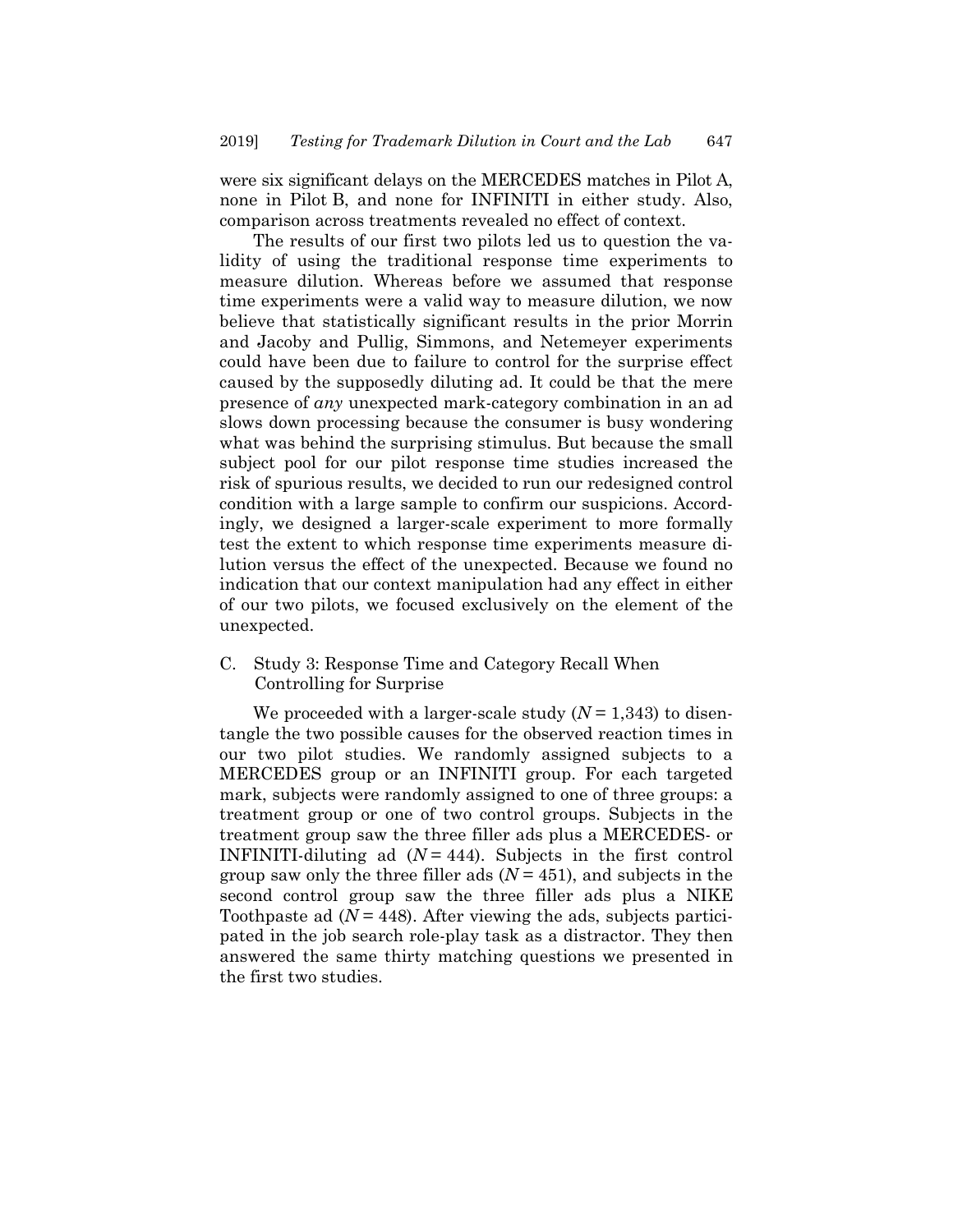1. Response times.

Our results indicate that once we control for the effect of any surprising mark-category combination, evidence of blurring disappears. In other words, with respect to the average response times in which subjects link MERCEDES and INFINITI with their traditional associations, there are no significant differences between subjects exposed to ostensibly blurring ads involving the targeted marks (MERCEDES Toothpaste and INFINITI Toothpaste) and subjects exposed to ostensibly blurring ads involving a mark other than the targeted marks (NIKE Toothpaste).

Consider first Table 3A. This table reports the average treatment effects (that is, the average response time of the treatment group minus the average response time of the control group) for MERCEDES treatment subjects (who were exposed to the three filler ads and the MERCEDES Toothpaste ad) and control subjects within the first control group (who were exposed to the three filler ads only). In the first row, there is no statistically significant difference between the treatment and control groups on the product-category pair MERCEDES-cars, which indicates that the diluting stimulus was not causing subjects to dissociate the brand MERCEDES from its traditional product category. We do see, however, what could be interpreted as a form of blurring of the association between MERCEDES and "luxury." On average, subjects who saw the MERCEDES Toothpaste ad took 0.075 seconds longer than subjects in the control group to determine whether MERCEDES and LUXURY match (*p* < 0.05). Although this difference is statistically significant, it is substantively very small. Furthermore, no other differences for the target MERCEDES brand are statistically significant from zero.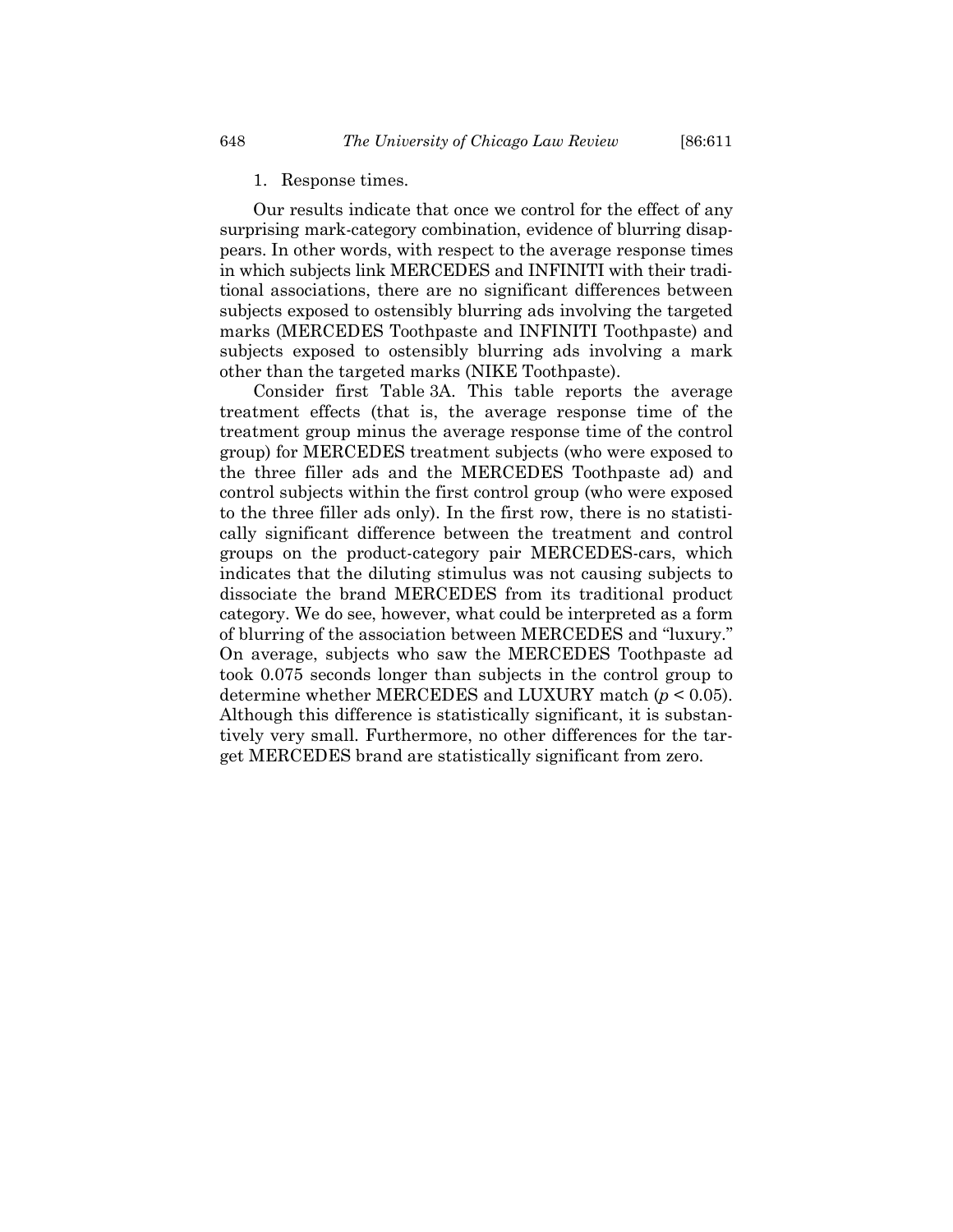|               | <b>Treatment Group: Mercedes Toothpaste Ad</b><br>Control Group: No Fourth Ad |                      |                    |             |
|---------------|-------------------------------------------------------------------------------|----------------------|--------------------|-------------|
|               |                                                                               | Target Brand         |                    |             |
| Mercedes-     | Mercedes-                                                                     | Mercedes-            | Mercedes-          | Mercedes-   |
| Luxury        | Printers                                                                      | Cars                 | Cheap              | Wealth      |
| $0.075**$     | 0.023                                                                         | $-0.046$             | 0.092              | 0.063       |
| (0.041)       | (0.053)                                                                       | (0.105)              | (0.079)            | (0.066)     |
|               |                                                                               | <b>Filler Brands</b> |                    |             |
| Chase-        | Chase-                                                                        | Coca Cola-           | Coca Cola-         | Coca Cola-  |
| Money         | Restaurants                                                                   | Expensive            | <b>Soft Drinks</b> | Sour        |
| 0.025         | 0.037                                                                         | $-0.005$             | 0.007              | $0.098**$   |
| (0.036)       | (0.036)                                                                       | (0.059)              | (0.034)            | (0.059)     |
| Coca Cola-    | McDonald's-                                                                   | McDonald's-          | McDonald's-        | McDonald's- |
| Toothpaste    | Affordable                                                                    | Fries                | Hamburgers         | Healthy     |
| 0.064         | $-0.008$                                                                      | 0.067                | 0.060              | 0.042       |
| (0.045)       | (0.041)                                                                       | (0.052)              | (0.059)            | (0.040)     |
| McDonald's-   | Microsoft-                                                                    | Microsoft-           | Microsoft-         | Microsoft-  |
| <b>Sunset</b> | Bicycles                                                                      | Computers            | Reliable           | Software    |
| 0.020         | $-0.038$                                                                      | $0.164**$            | $-0.012$           | 0.024       |
| (0.064)       | (0.057)                                                                       | (0.077)              | (0.098)            | (0.061)     |
| Microsoft-    | Perrier-                                                                      | Perrier-             | Perrier-           | Perrier-    |
| Luxury        | <b>Bottle</b>                                                                 | Clothing             | Pure               | Soft        |
| $-0.021$      | $-0.121$                                                                      | $-0.071$             | 0.041              | $-0.039$    |
| (0.058)       | (0.105)                                                                       | (0.067)              | (0.088)            | (0.077)     |
| Perrier-      | United-                                                                       | United-              | United-            | United-     |
| Water         | <b>Boxes</b>                                                                  | Horses               | Small              | Trucks      |
| 0.019         | $-0.010$                                                                      | 0.111                | $-0.077$           | 0.080       |
| (0.068)       | (0.070)                                                                       | (0.075)              | (0.087)            | (0.082)     |

TABLE 3A: DIFFERENCES IN MEAN RESPONSE TIMES—TARGET BRAND: MERCEDES—NO CONTROL FOR SURPRISE

Standard errors in parentheses

Two-tailed test: \*\* *p* < 0.05, \*\*\* *p* < 0.01

Table 3A further indicates that the diluting stimulus is associated with slower response times on two unrelated brands. Treatment group participants, for example, were slower by 0.098 seconds to react to the COCA COLA-sour pair and by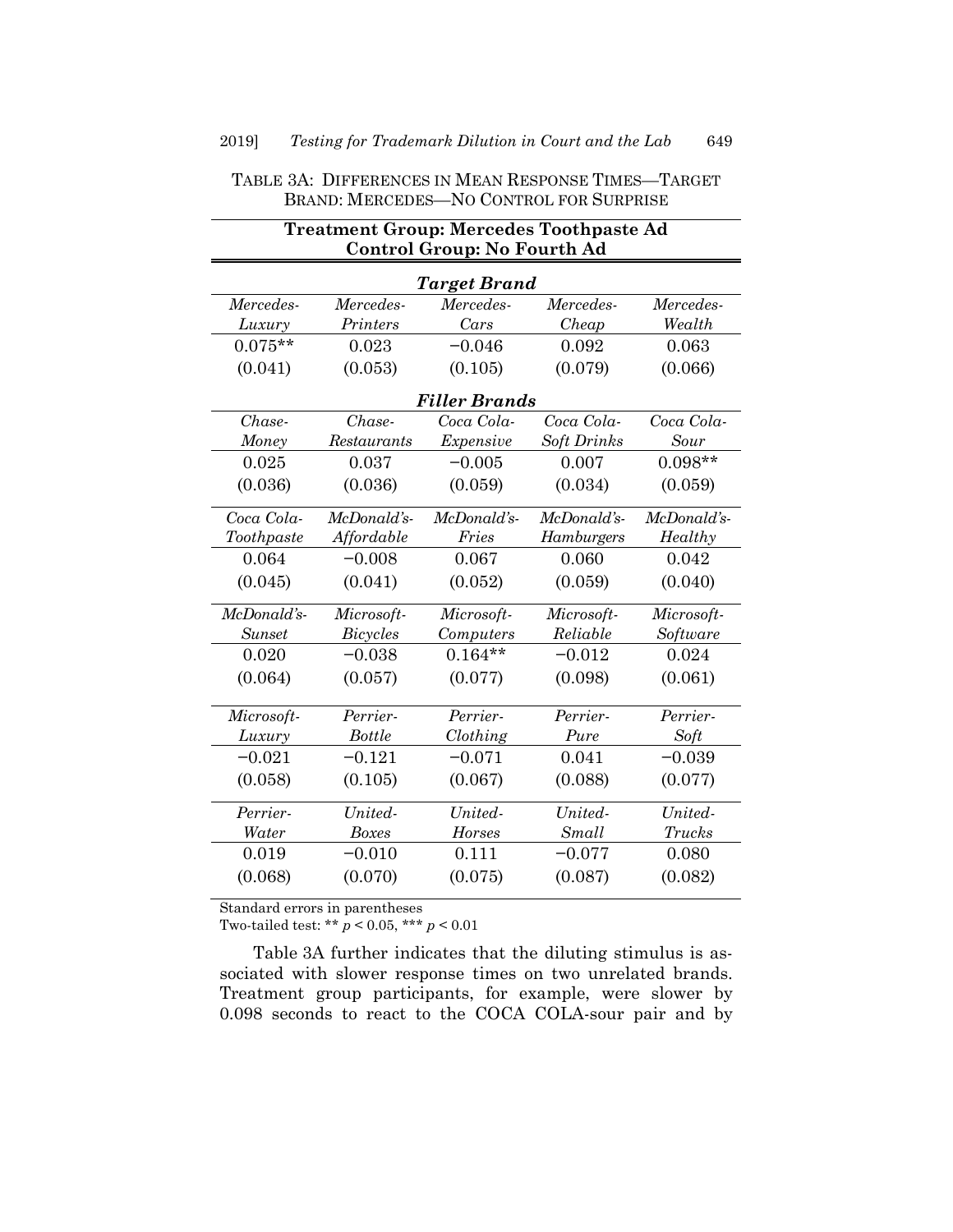0.164 to the MICROSOFT-computer pair. This signals that the MERCEDES Toothpaste ad may have been unexpected by treatment subjects and may have slowed them down generally.

| TABLE 3B: DIFFERENCES IN MEAN RESPONSE TIMES—TARGET |  |  |
|-----------------------------------------------------|--|--|
| BRAND: MERCEDES-CONTROLLING FOR SURPRISE            |  |  |

|               | Treatment Group: Mercedes Toothpaste Ad<br><b>Control Group: Nike Toothpaste Ad</b> |                      |             |               |
|---------------|-------------------------------------------------------------------------------------|----------------------|-------------|---------------|
|               |                                                                                     | <b>Target Brand</b>  |             |               |
| Mercedes-     | Mercedes-                                                                           | Mercedes-            | Mercedes-   | Mercedes-     |
| Luxury        | Printers                                                                            | Cars                 | Cheap       | Wealth        |
| $-0.026$      | $-0.096$                                                                            | 0.022                | 0.047       | 0.083         |
| (0.096)       | (0.129)                                                                             | (0.037)              | (0.103)     | (0.065)       |
|               |                                                                                     | <b>Filler Brands</b> |             |               |
| Chase-        | Chase-                                                                              | Coca Cola-           | Coca Cola-  | Coca Cola-    |
| Money         | Restaurants                                                                         | Expensive            | Soft Drinks | Sour          |
| $-0.014$      | 0.029                                                                               | $-0.098$             | $-0.066$    | 0.032         |
| (0.048)       | (0.036)                                                                             | (0.073)              | (0.040)     | (0.062)       |
| Coca Cola-    | McDonald's-                                                                         | McDonald's-          | McDonald's- | McDonald's-   |
| Toothpaste    | Affordable                                                                          | Fries                | Hamburgers  | Healthy       |
| 0.060         | 0.006                                                                               | 0.015                | $0.117**$   | $-0.017$      |
| (0.042)       | (0.036)                                                                             | (0.073)              | (0.050)     | (0.042)       |
| McDonald's-   | Microsoft-                                                                          | Microsoft-           | Microsoft-  | Microsoft-    |
| <b>Sunset</b> | <b>Bicycles</b>                                                                     | Computers            | Reliable    | Software      |
| 0.049         | $-0.079$                                                                            | 0.104                | $-0.010$    | 0.036         |
| (0.056)       | (0.091)                                                                             | (0.079)              | (0.060)     | (0.050)       |
| Microsoft-    | Perrier-                                                                            | Perrier-             | Perrier-    | Perrier-      |
| Luxury        | <b>Bottle</b>                                                                       | Clothing             | Pure        | Soft          |
| $-0.083$      | 0.025                                                                               | 0.017                | 0.120       | $-0.033$      |
| (0.058)       | (0.050)                                                                             | (0.046)              | (0.077)     | (0.069)       |
| Perrier-      | United-                                                                             | United-              | United-     | United-       |
| Water         | <b>Boxes</b>                                                                        | Horses               | Small       | <b>Trucks</b> |
| 0.091         | 0.023                                                                               | 0.029                | $-0.012$    | 0.021         |
| (0.065)       | (0.062)                                                                             | (0.080)              | (0.066)     | (0.089)       |

Standard errors in parentheses

Two-tailed test: \*\* *p* < 0.05, \*\*\* *p* < 0.01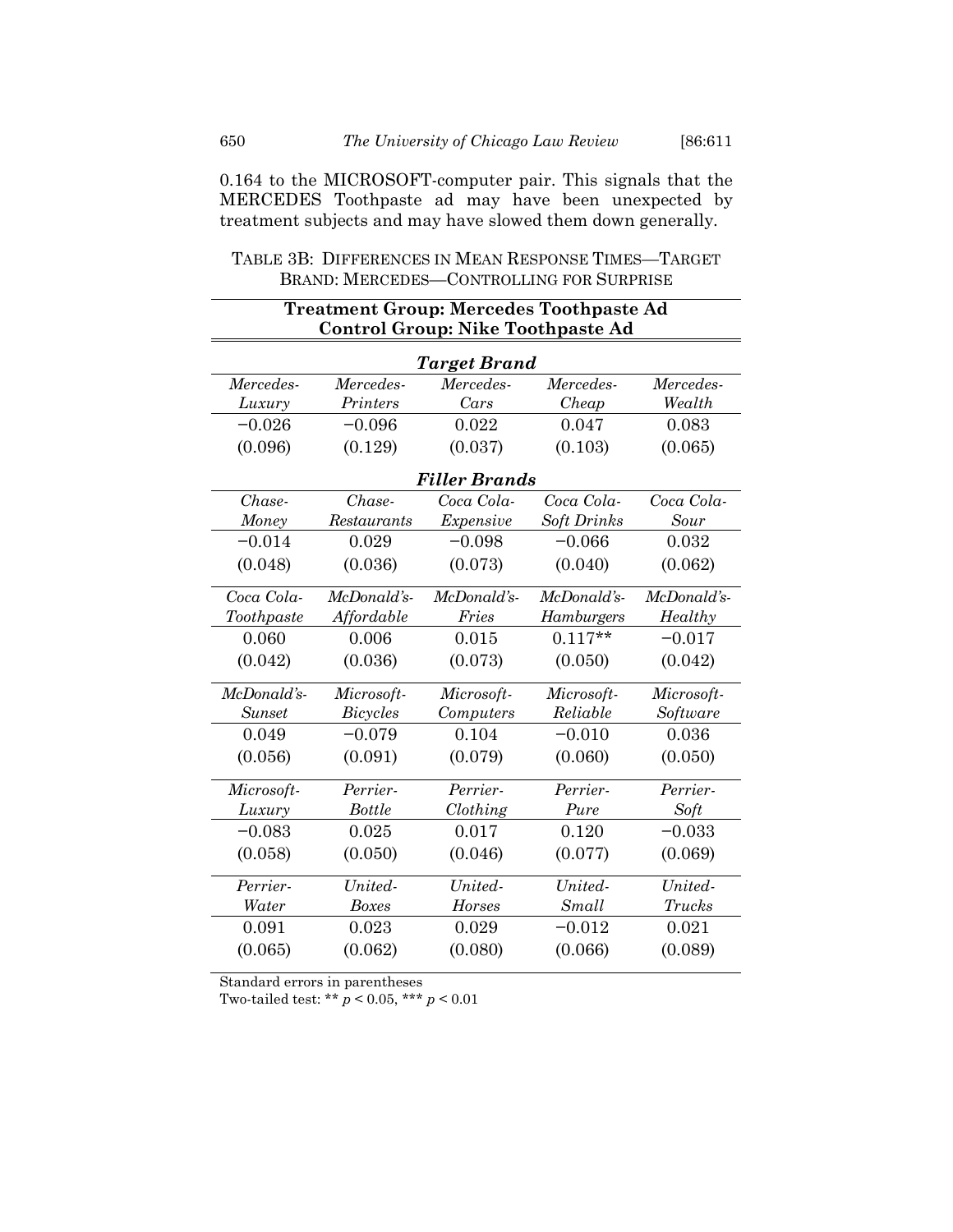Table 3B shows what happens when we control for the appearance of a surprising mark-category combination. It reports the average treatment effects for MERCEDES treatment subjects and control subjects within the *second* control group (who were exposed to the three filler ads *and* the Nike Toothpaste ad). The statistically significant differences that we saw in Table 3A disappear, not simply with respect to MERCEDES-luxury but also with respect to COCA-COLA-sour and MICROSOFT-computers. Only one statistically significant response time difference remains (MCDONALD'S-hamburgers), which could be due to chance. In essence, while Table 3A reports very weak evidence of blurring, Table 3B shows that once the proper control is used, even that very faint evidence of blurring disappears.

Tables 4A and 4B, which report results for the same experiments applied to the INFINITI mark, provide further support for the hypothesis that previous response time experiments failed to control for the effect of having any unexpected stimulus. Table 4A reports treatment effects for the INFINITI treatment group as compared to the first control group, and Table 4B reports treatment effects for the INFINITI treatment group as compared to the second control group. Consistent with our MERCEDES results, Table 4B shows that all statistically significant increases in mean response time disappeared when the second control group was also exposed to an ostensibly diluting ad.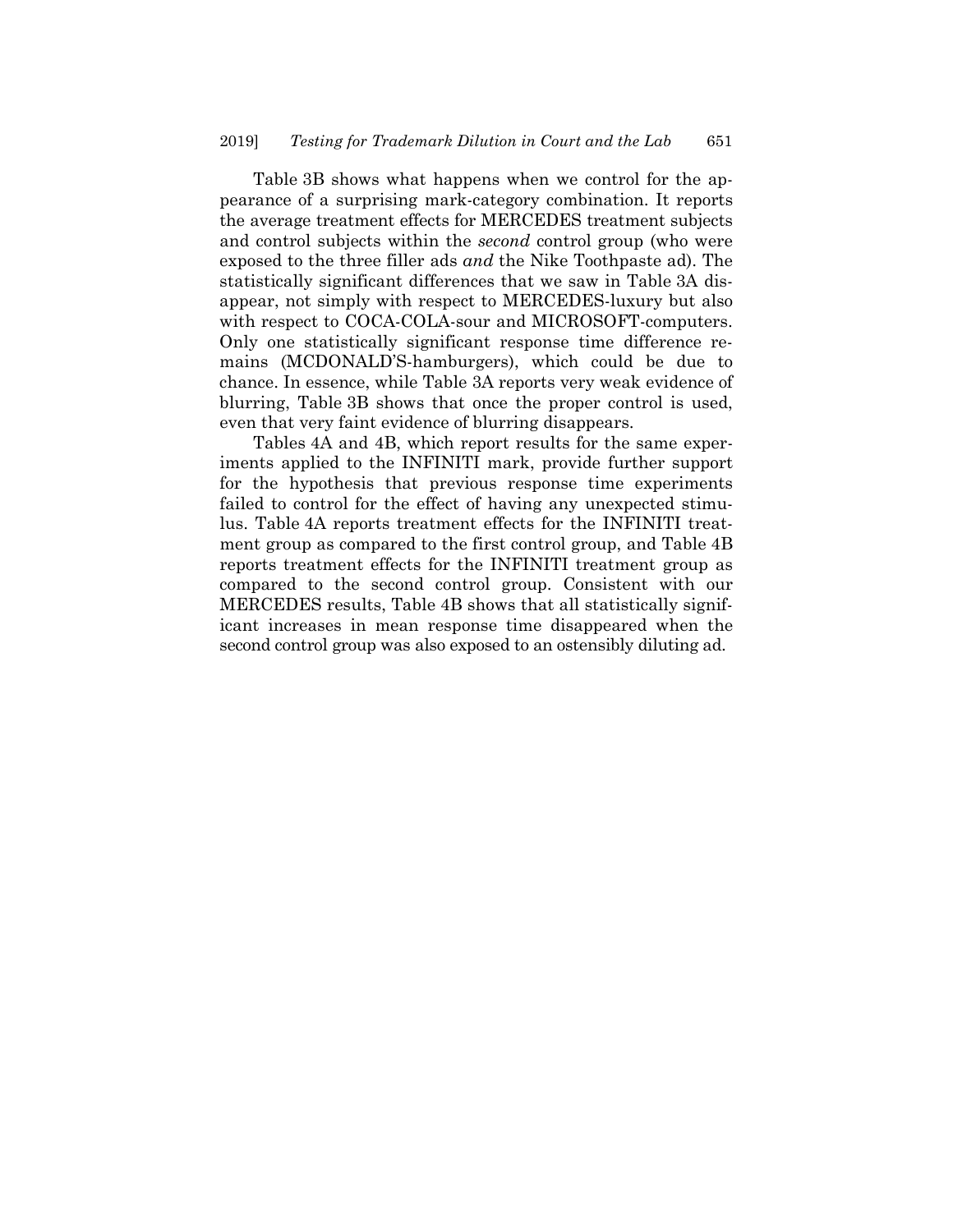# TABLE 4A: DIFFERENCES IN MEAN RESPONSE TIMES—TARGET BRAND: INFINITI—NO CONTROL FOR SURPRISE

|               | <b>Treatment Group: Infinite Toothpaste Ad</b><br>Control Group: No 4th Ad |                      |             |               |
|---------------|----------------------------------------------------------------------------|----------------------|-------------|---------------|
|               |                                                                            | Target Brand         |             |               |
| Infiniti-     | Infiniti-                                                                  | Infiniti-            | Infiniti-   | Infiniti-     |
| Luxury        | Printers                                                                   | Cars                 | Fast        | Cheap         |
| 0.029         | $-0.078$                                                                   | 0.125                | 0.108       | $0.131***$    |
| (0.080)       | (0.078)                                                                    | (0.096)              | (0.110)     | (0.053)       |
|               |                                                                            | <b>Filler Brands</b> |             |               |
| Chase-        | Chase-                                                                     | Coca Cola-           | Coca Cola-  | Coca Cola-    |
| Money         | Restaurants                                                                | Expensive            | Soft Drinks | Sour          |
| $-0.022$      | $0.121**$                                                                  | 0.043                | $-0.023$    | 0.024         |
| (0.033)       | (0.066)                                                                    | (0.045)              | (0.045)     | (0.035)       |
| Coca Cola-    | McDonald's-                                                                | McDonald's-          | McDonald's- | McDonald's-   |
| Toothpaste    | Affordable                                                                 | Fries                | Hamburgers  | Healthy       |
| 0.080         | $-0.038$                                                                   | $-0.003$             | $0.072**$   | 0.038         |
| (0.117)       | (0.043)                                                                    | (0.038)              | (0.036)     | (0.038)       |
| McDonald's-   | Microsoft-                                                                 | Microsoft-           | Microsoft-  | Microsoft-    |
| <b>Sunset</b> | <b>Bicycles</b>                                                            | Computers            | Reliable    | Software      |
| $0.120**$     | $-0.013$                                                                   | $-0.012$             | $-0.099$    | 0.031         |
| (0.053)       | (0.061)                                                                    | (0.040)              | (0.084)     | (0.039)       |
| Microsoft-    | Perrier-                                                                   | Perrier-             | Perrier-    | Perrier-      |
| Luxury        | <b>Bottle</b>                                                              | Clothing             | Pure        | Soft          |
| 0.065         | 0.039                                                                      | $0.231**$            | $-0.013$    | $-0.024$      |
| (0.056)       | (0.061)                                                                    | (0.137)              | (0.067)     | (0.098)       |
| Perrier-      | United-                                                                    | United-              | United-     | United-       |
| Water         | <b>Boxes</b>                                                               | Horses               | Small       | <b>Trucks</b> |
| $0.083***$    | 0.226                                                                      | 0.045                | $-0.073$    | 0.043         |
| (0.035)       | (0.161)                                                                    | (0.075)              | (0.073)     | (0.061)       |

Standard errors in parentheses

Two-tailed test: \*\* *p* < 0.05, \*\*\* *p* < 0.01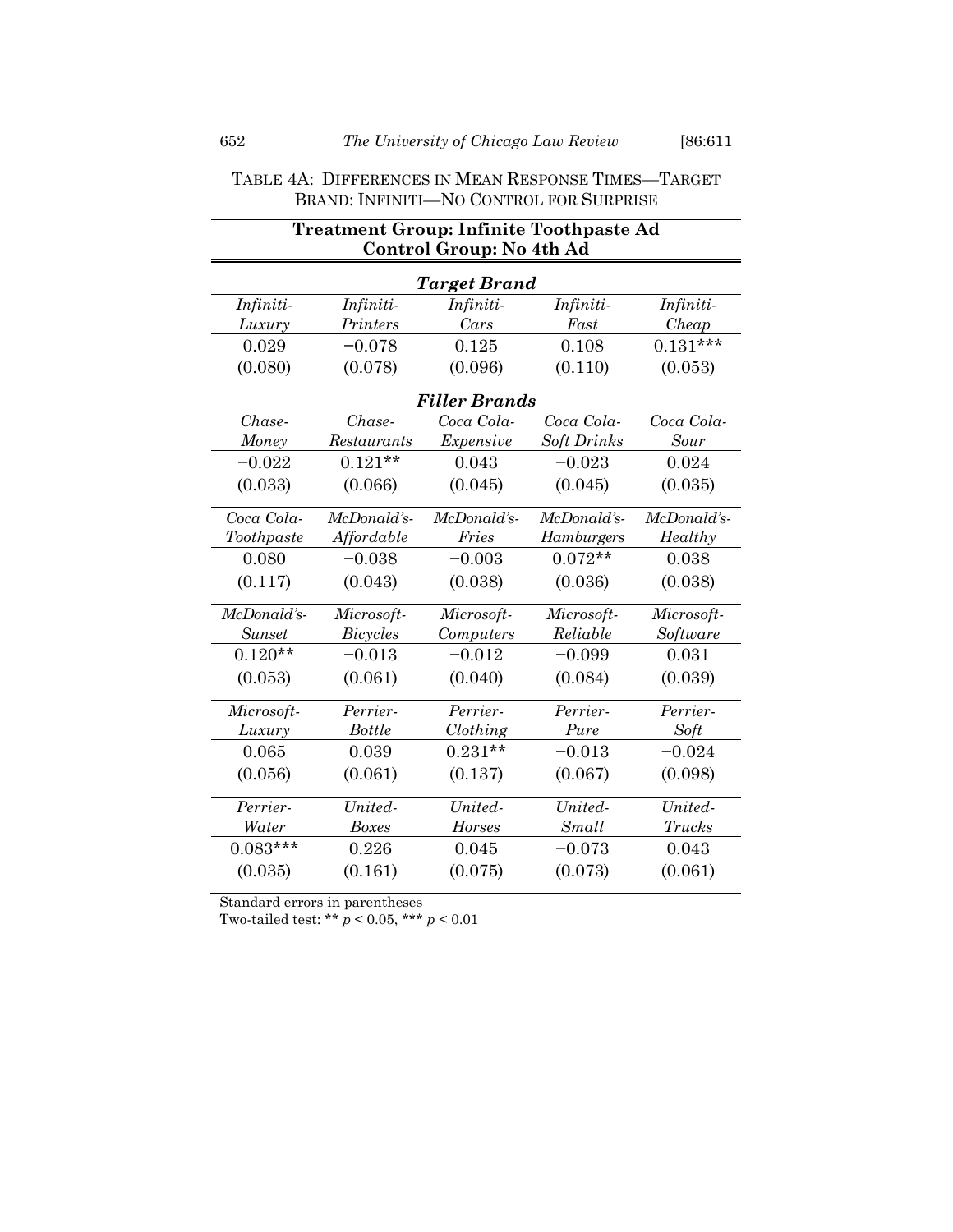|               | <b>Treatment Group: Infinite Toothpaste Ad</b><br><b>Control Group: No Fourth Ad</b> |                      |             |               |
|---------------|--------------------------------------------------------------------------------------|----------------------|-------------|---------------|
|               |                                                                                      | Target Brand         |             |               |
| Infiniti-     | Infiniti-                                                                            | Infiniti-            | Infiniti-   | Infiniti-     |
| Luxury        | Printers                                                                             | Cars                 | Fast        | Cheap         |
| 0.021         | $-0.014$                                                                             | $-0.043$             | 0.079       | $-0.043$      |
| (0.054)       | (0.055)                                                                              | (0.141)              | (0.101)     | (0.107)       |
|               |                                                                                      | <b>Filler Brands</b> |             |               |
| $Chase-$      | Chase-                                                                               | Coca Cola-           | Coca Cola-  | Coca Cola-    |
| Money         | Restaurants                                                                          | Expensive            | Soft Drinks | Sour          |
| $-0.046$      | 0.034                                                                                | $-0.068$             | $-0.071$    | $-0.045$      |
| (0.033)       | (0.081)                                                                              | (0.047)              | (0.051)     | (0.038)       |
| Coca Cola-    | McDonald's-                                                                          | McDonald's-          | McDonald's- | McDonald's-   |
| Toothpaste    | Affordable                                                                           | Fries                | Hamburgers  | Healthy       |
| 0.023         | $-0.080$                                                                             | $-0.020$             | 0.037       | $-0.045$      |
| (0.107)       | (0.044)                                                                              | (0.036)              | (0.037)     | (0.043)       |
| McDonald's-   | Microsoft-                                                                           | Microsoft-           | Microsoft-  | Microsoft-    |
| <b>Sunset</b> | Bicycles                                                                             | Computers            | Reliable    | Software      |
| $-0.045$      | $-0.158$                                                                             | $-0.047$             | $-0.063$    | $-0.060$      |
| (0.066)       | (0.119)                                                                              | (0.036)              | (0.052)     | (0.044)       |
| Microsoft-    | Perrier-                                                                             | Perrier-             | Perrier-    | Perrier-      |
| Luxury        | <b>Bottle</b>                                                                        | Clothing             | Pure        | Soft          |
| $-0.032$      | 0.002                                                                                | 0.216                | $-0.100$    | $-0.094$      |
| (0.064)       | (0.063)                                                                              | (0.137)              | (0.076)     | (0.089)       |
| Perrier-      | United-                                                                              | United-              | United-     | United-       |
| Water         | <b>Boxes</b>                                                                         | $Horses$             | Small       | <b>Trucks</b> |
| $-0.018$      | 0.081                                                                                | $-0.034$             | $-0.110$    | $-0.201$      |
| (0.041)       | (0.172)                                                                              | (0.076)              | (0.082)     | (0.121)       |

# TABLE 4B: DIFFERENCES IN MEAN RESPONSE TIMES—TARGET BRAND: INFINITI—CONTROLLING FOR SURPRISE

Standard errors in parentheses

Two-tailed test: \*\*  $p < 0.05$ , \*\*\*  $p < 0.01$ 

On the basis of this and our two pilot studies, we conclude that previous response time studies used an insufficient control. Thus, they cannot serve as models for surveys used in litigation or as evidence that ostensibly diluting conduct actually causes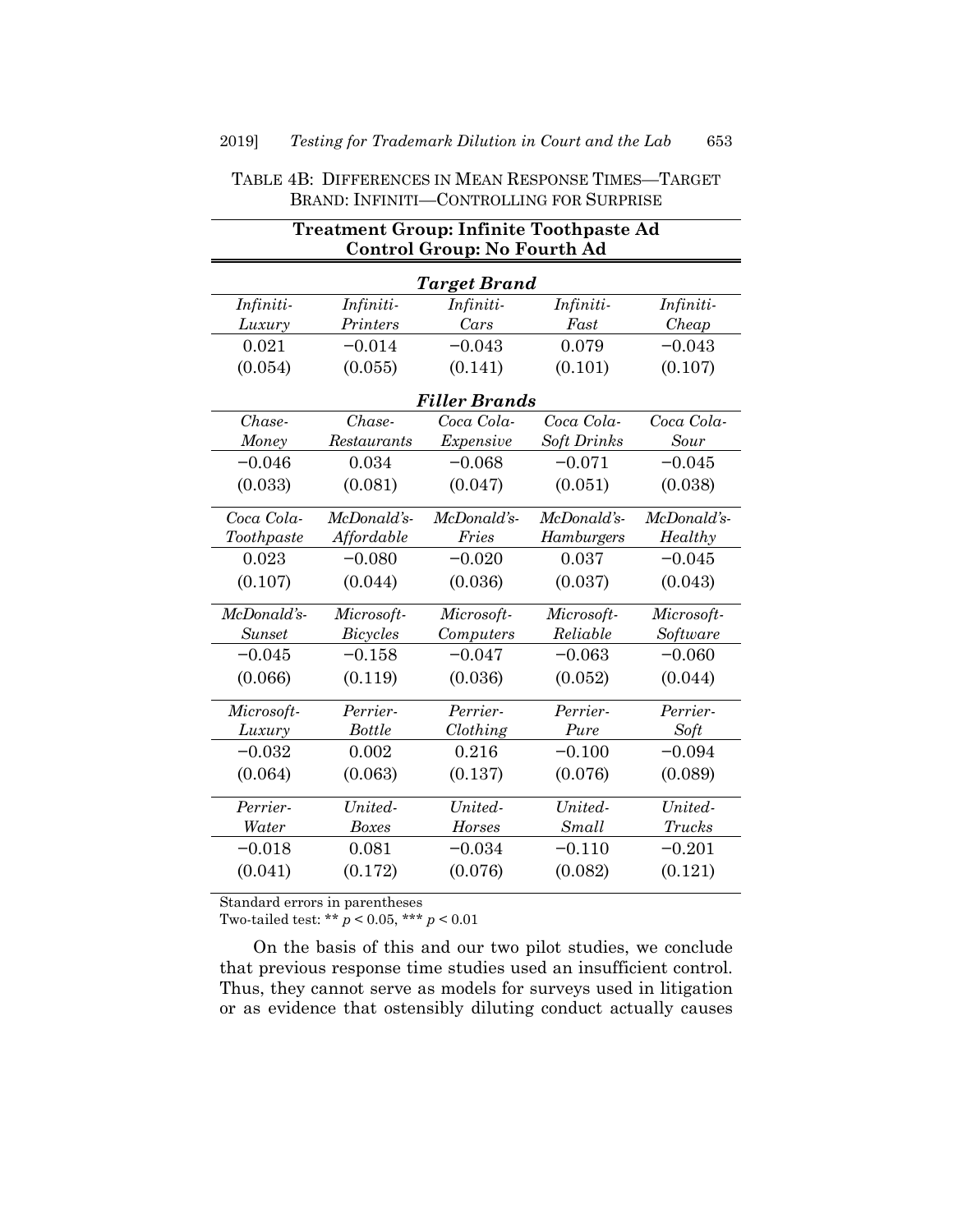any appreciable blurring of consumers' ability to link marks with their traditional sources and associations. These previous studies used the equivalent of our first control group when they should have used the equivalent of our second control group. If future response time studies set out to detect dilution, whether in a litigation or academic context, they must expose control subjects to stimuli that, while not targeting the marks being tested for dilution, are at least as surprising or unexpected to control subjects as the ostensibly diluting stimuli to which treatment subjects are exposed.

2. Category recall.

In addition to response time, Morrin and Jacoby examined the accuracy of category-association matching as an indicator of trademark blurring.[76](#page-43-0) We did the same. We explored whether the MERCEDES Toothpaste and INFINITI Toothpaste ads had any impact on subjects' ability to recall the traditional product categories of the MERCEDES or INFINITI marks. If the MERCEDES Toothpaste or INFINITI Toothpaste ads are causing blurring, we would expect fewer subjects in the treatment groups to identify MERCEDES-cars or INFINITI-cars as a match compared to subjects in the control groups.

<span id="page-43-0"></span><sup>76</sup> Morrin and Jacoby, 19 J Pub Pol & Mktg at 268–69 (cited in not[e 14\)](#page-7-1).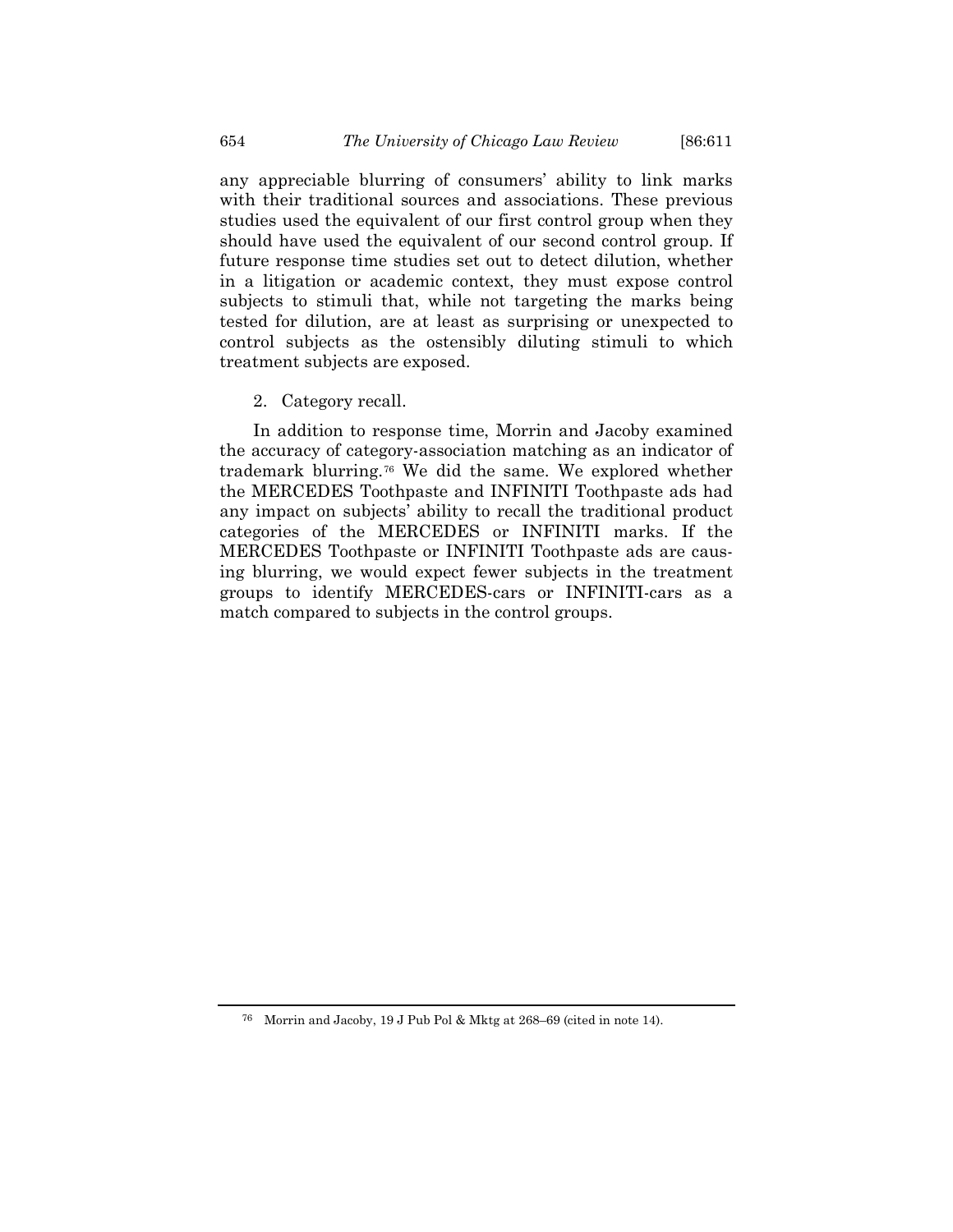| Panel A. |                             |                                                  |
|----------|-----------------------------|--------------------------------------------------|
|          |                             | Treatment Group: Mercedes/Infiniti Toothpaste Ad |
|          | Control Group: No Fourth Ad |                                                  |
|          | Mercedes-Cars               | <i>Infiniti-Cars</i>                             |
|          | $-0.006$                    | $-0.043$                                         |
|          | (0.015)                     | (0.027)                                          |
| Panel B. |                             |                                                  |
|          |                             | Treatment Group: Mercedes/Infiniti Toothpaste Ad |
|          | Control Group: Nike Ad      |                                                  |
|          | Mercedes-Cars               | Infiniti-Cars                                    |
|          | $-0.023**$                  | $-0.016$                                         |
|          | (0.012)                     | (0.028)                                          |

TABLE 5: CATEGORY RECALL EXPERIMENT—DIFFERENCE BETWEEN TREATMENT GROUP MEAN AND CONTROL GROUP MEAN

Standard errors in parentheses

Two-tailed test: \*\* *p* < 0.05, \*\*\* *p* < 0.01

Table 5 shows average treatment effects for the category recall tests in terms of the difference in percentages of correct classifications between the treatment groups and the first and second control groups. The negative signs on the coefficients indicate that treatment group subjects were less likely to state that MERCEDES-cars or INFINITI-cars is a match. These differences, however, were generally quite small and statistically significant in just one of four cases. Panel A shows comparisons between treatment subjects and subjects in the first control group, who were exposed to the three filler ads only. The difference between treatment and control subjects on the MERCEDES-cars exercise was tiny and not statistically different from zero. In fact, 97.8 percent of subjects in the control group said these words were a match compared to 97.2 percent of subjects in the treatment group for a difference of 0.6 percent. The difference between treatment and control subjects on the INFINITI-cars exercise is slightly larger. Control group subjects identified these words as a match in 93.3 percent of cases compared to treatment subjects, who identified the words as a match in 89.0 percent of cases. This difference, however, is not statistically significant. Turning to the MERCEDES-cars column in Panel B, we now find that there is a statistically significant difference between treatment and control groups when the control group sees a NIKE Toothpaste ad. Control group subjects said these words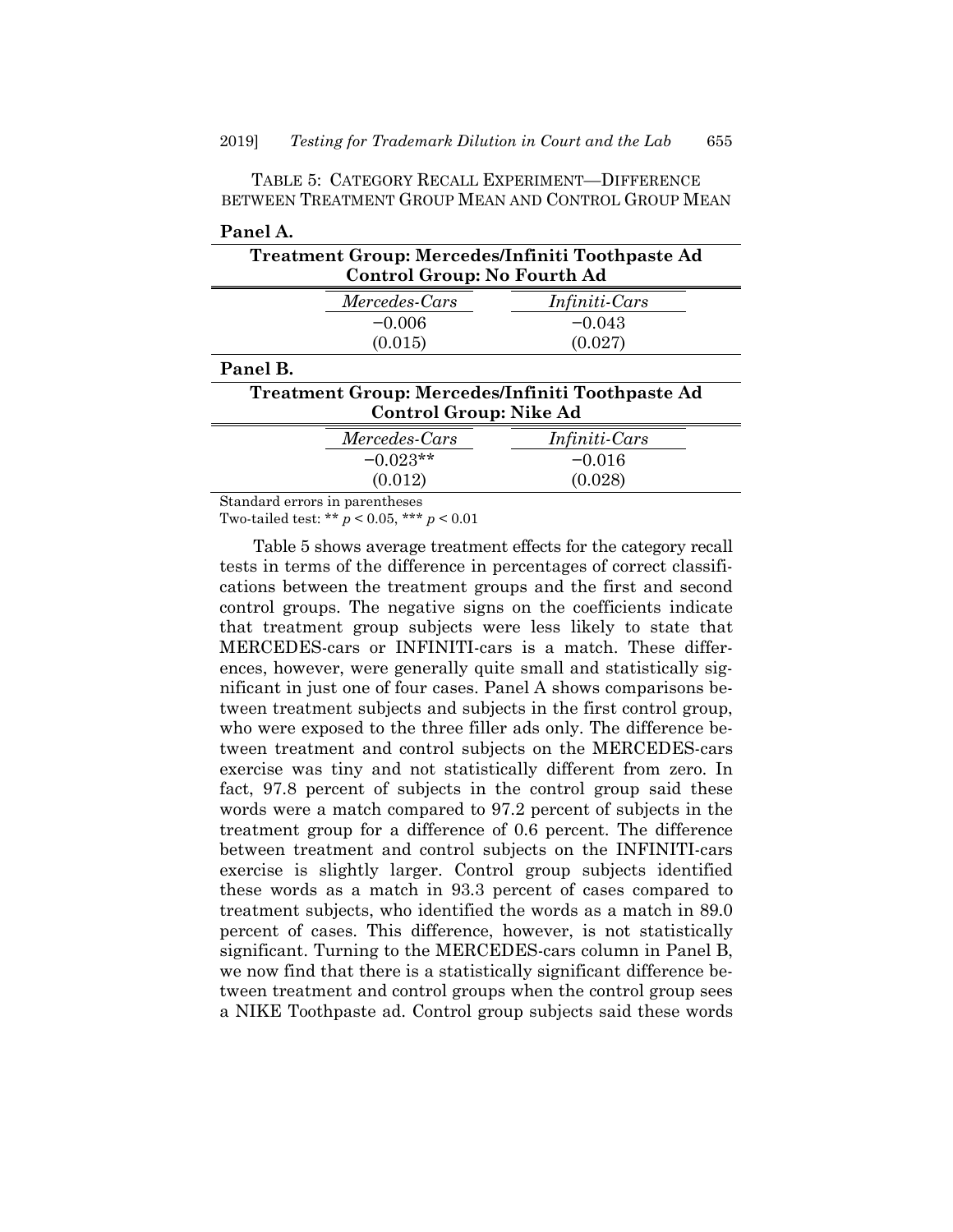were a match in 99.5 percent of cases compared to 97.2 percent of cases in the treatment group. We do not, however, observe a statistically significant difference in the INFINITI-cars column when the second control group saw a NIKE Toothpaste Ad. Control group subjects said INFINITI-cars is a match in 90.6 percent of cases compared to 89.0 percent of cases among treatment group subjects.

Taken together, the results presented in Table 5 show that subjects who saw a MERCEDES Toothpaste or INFINITI Toothpaste ad were always less accurate, on average, in tests that asked them to recall the primary product category of the MERCEDES or INFINITI marks. At the very least, this test indicates that seeing an ad for a familiar brand name in an unexpected product category can cause a small number of people to dissociate a brand name from its primary product category. This test cannot tell us, however, whether what we are observing is dilution or that a small number of subjects became confused or distracted after seeing the toothpaste ads—that is, they thought that the association we had actually presented to them (MERCEDES-toothpaste; INFINITI-toothpaste) was the product category association we were asking about. Recall that, in Study 1, we found only very weak evidence that exposure to an ostensibly diluting stimulus lessened the strength of the association between the mark and its product category or relevant product attributes.[77](#page-45-0) If the small reductions in product category recall we found for subjects in some, but not all, treatment branches in Study 3 were indeed related to product category dissociation caused by *blurring*, rather than by subject confusion, we would expect to see a clearer reduction of the strength of associations in Study 1.

#### III. DOES TRADEMARK BLURRING EVER OCCUR?

The research reported here confirms what the Supreme Court's *Moseley* dictum suggests—that evidence that consumers associate a junior mark with a famous senior mark does not, as a matter of necessity, indicate that the senior mark is likely to suffer dilution via the blurring of its own associations with its source or other attributes.[78](#page-45-1) As a consequence, courts that have accepted evidence of association as sufficient to establish a likelihood

<span id="page-45-1"></span><span id="page-45-0"></span><sup>77</sup> See Part I.B.2.

<sup>78</sup> *Moseley*, 537 US at 433–34.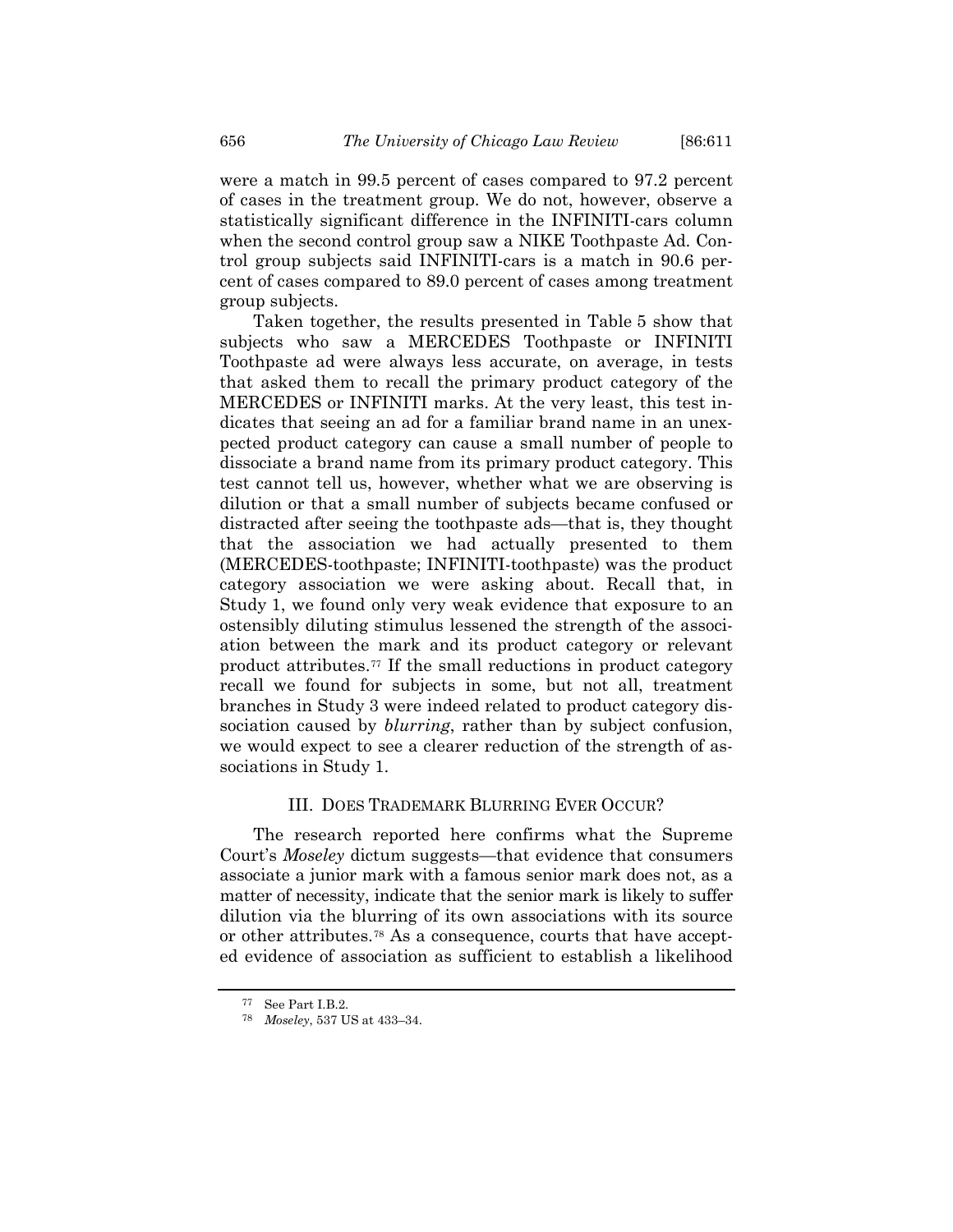of dilution have erred. Our research also describes an association strength test for proving dilution and offers a path—set out in our discussion of Studies 1 and 2 in Part I.C—that courts can require plaintiffs pressing dilution claims to follow. Finally, our research casts substantial doubt on the validity of what previously had stood as the best evidence we have that the blurring form of trademark dilution actually exists. The response time studies that have been reported as (and assumed to be) evidence of blurring appear instead to be the result of treatment subjects' surprise at seeing ads associating famous marks with products very different from those normally sold under such marks. We applied a redesigned control condition that accounts for the surprise created by this unexpected stimulus, and the response delays that we were previously able to reproduce disappeared almost entirely.

Our experiments provide methodologically valid and judicially administrable techniques for assessing the likelihood of blurring. Litigants can design studies to mimic our Studies 1 and 2 or the revised version of the response time protocol that we present in Study 3. We prefer the methodologies of Studies 1 and 2. They are easier to undertake and less subject to experimenter error, we believe, than the relatively complex response time study we present in Study 3. But we must confess that, though we have made a contribution by offering methods that both are administrable and possess construct validity, in a deeper sense we remain at sea. Our experiments do not settle the question of the existence of trademark blurring. It is of course possible that future surveys used in litigation or academic empirical studies may be able to reliably detect "association" between two similar marks that "impairs the distinctiveness" of one of them. But at present, we have only very weak evidence that this form of dilution ever actually occurs. We have little more than "just so" stories, such as ours of a hypothetical Apple bar, that attempt to explain how dilution by blurring might operate.

So where does that leave us? In this Part, we first consider an alternative interpretation of our findings in Study 3, one which we believe to be unconvincing. We then suggest that the theory of dilution by blurring remains such an unproven mess because, in practice, dilution is really about misappropriation.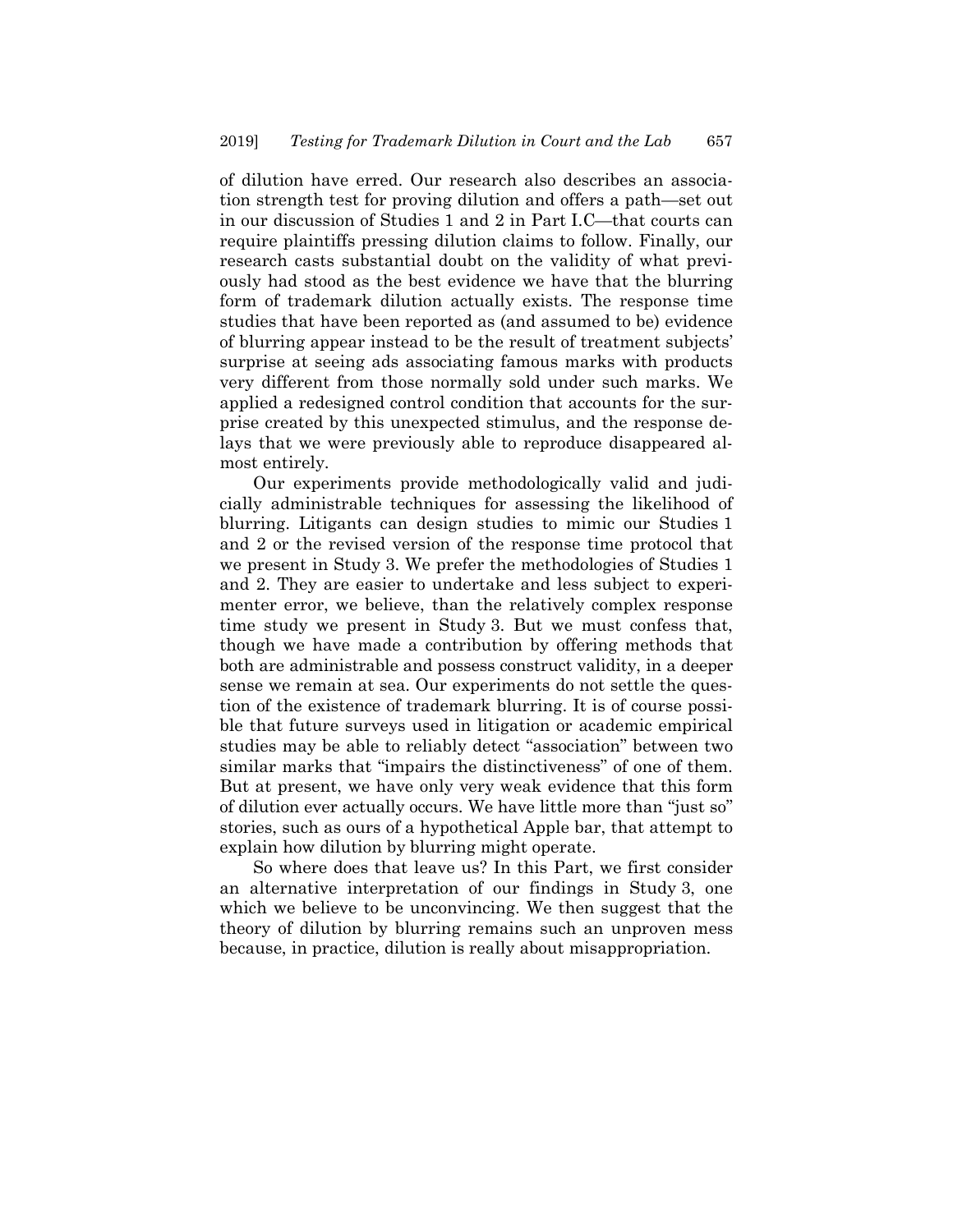#### A. Superdilution?

There may be hope for the actuality of blurring in one interpretation of our results in Study 3. This interpretation might hold that exposing consumers to surprising stimuli in the form of incongruous combinations of marks and new associations causes what might be termed "superdilution," in which such surprising stimuli impair consumers' ability to link marks with their traditional sources and associations for *all* marks throughout the marketplace.[79](#page-47-0) Thus, when Brooklynites see Apple bar, their ability to navigate the marketplace as a whole marginally declines because they are reminded that the same mark may be used by more than one company.

We find this interpretation of our results unpersuasive. We believe that the increased response times we detected prior to the application of our redesigned control condition are an artifact of our experiment and not likely to translate to actual consumer perception in the marketplace. Subjects in our experiment are presented with a number of prompts, and they don't know which prompts are salient. Therefore, as subjects proceed through the experiment, they are likely to treat every prompt as possibly salient. Subjects do not know what the experiment is about. So they keep at the front of their minds all potentially relevant information. And therefore, the surprising stimulus affects behavior in our experiment. On the other hand, consumers in the marketplace rely on myriad contextual cues, as well as their own sense of their current aims, to decide what portion of the swarm of information coming at them every second to re-gard, and what portion to disregard.<sup>[80](#page-47-1)</sup> As a consequence, consumers may only rarely, if ever, treat an unexpected stimulus in the marketplace as salient. Consumers take the surprising information in as part of the welter of information, and unless the environment is set up at that moment to make it salient, they may never apply it to their mark-product or mark-attribute identification efforts. So if one sees a MERCEDES Toothpaste ad out in the marketplace, one might experience a moment of surprise, but for the stimulus to have an effect on behavior, it would have to be salient to a particular task in which the observer is

<span id="page-47-1"></span><span id="page-47-0"></span><sup>79</sup> This interpretation was offered by several legal scholars who commented on a prior draft of this Article.

<sup>80</sup> See Tushnet, 86 Tex L Rev at 529–32 (cited in not[e 72\)](#page-30-4).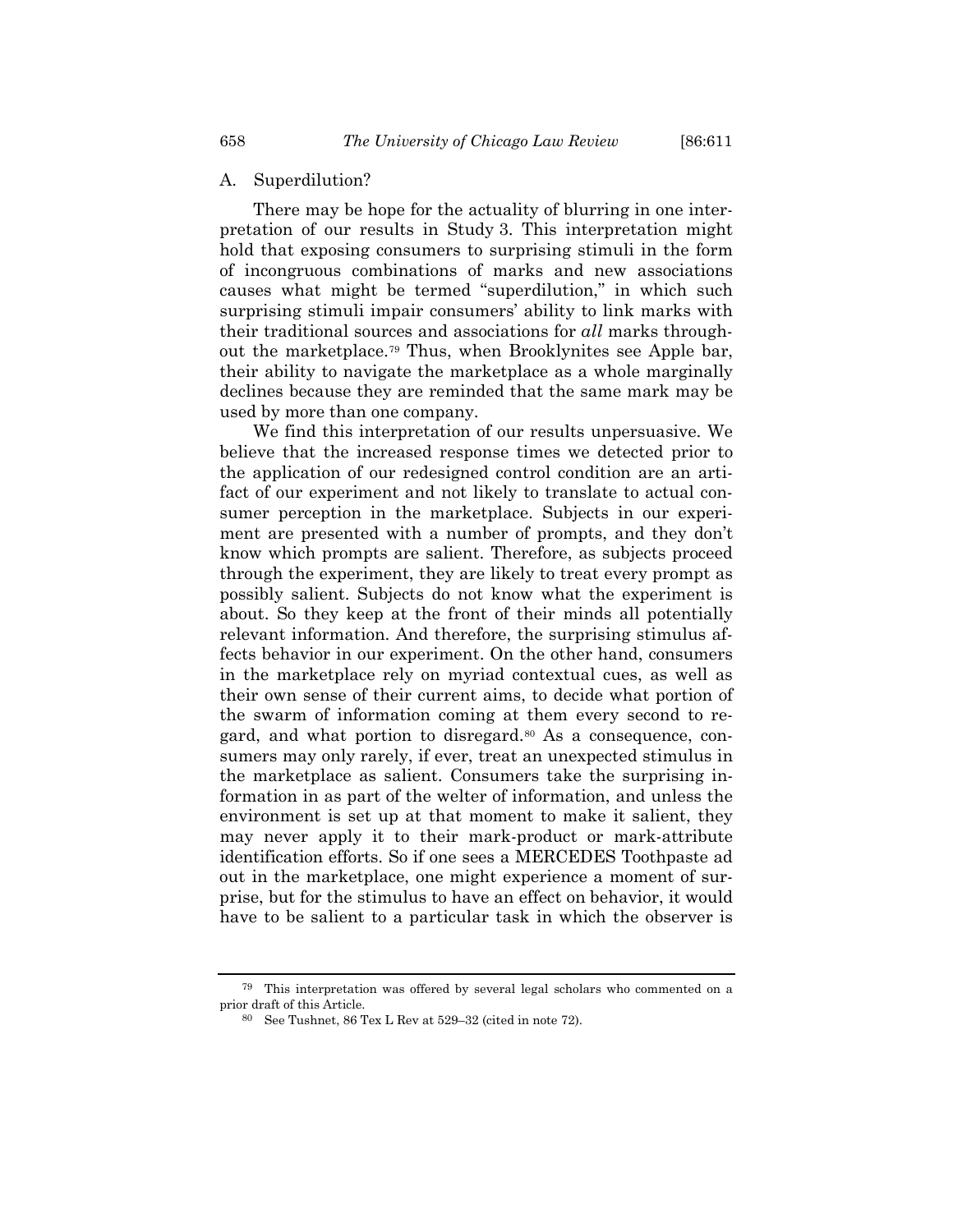engaged or will soon become engaged. Otherwise, it seems unlikely that the surprise would affect behavior.

#### B. Dilution and Misappropriation

<span id="page-48-0"></span>Given the absence of proof that dilution by blurring actually occurs, we are left to speculate that the problem may ultimately be not with our experiments or the surveys or experiments of others but with the concept of blurring itself. The notion of dilution originally emerged out of the 1924 German *Odol* case, <sup>[81](#page-48-1)</sup> which was essentially a case about misappropriation, one which happened to involve a trademark.<sup>[82](#page-48-2)</sup> But when Professor Frank Schechter introduced the concept of dilution to American law in his still widely cited 1927 article, *The Rational Basis of Trademark Protection*,<sup>[83](#page-48-3)</sup> he downplayed the fact that dilution was a misappropriation doctrine and went so far as to expurgate from his translation of the *Odol* opinion the court's core finding that the respondent had "appropriate[d] thus the fruit of another's labor.["84](#page-48-4) Heavily influenced by law and economics thinking on trademark law, with its focus on consumer search costs, the American concept of dilution evolved into the concept of "blurring" and the idea that, when two firms use the same mark, consumers must "think for a moment," which increases their search costs.[85](#page-48-5) We have struggled ever since to develop empirical proof that any appreciable increase in search costs actually occurs.

Yet courts continue to rule in favor of plaintiffs on antidilu-tion causes of action. We suggest, as others have,<sup>[86](#page-48-6)</sup> that they do

<span id="page-48-1"></span><sup>81</sup> See *Odol*, 25 Juristiche Wochenschrift 502 (1924). See also Barton Beebe, *The Suppressed Misappropriation Origins of Trademark Antidilution Law: The Landgericht Elberfeld's* Odol *Opinion and Frank Schechter's "The Rational Basis of Trademark Protection"*, in Rochelle Cooper Dreyfus and Jane C. Ginsburg, eds, *Intellectual Property at the Edge: The Contested Contours of IP* 59, 64–70 (Cambridge 2014).

<span id="page-48-2"></span><sup>82</sup> The *Odol* court asserted that the damage to the mark was to its "selling power." See Beebe, *The Suppressed Misappropriation Origins of Trademark Antidilution Law* at 60 (cited in not[e 81\)](#page-48-0).

<span id="page-48-3"></span><sup>83</sup> Frank I. Schechter, *The Rational Basis of Trademark Protection*, 40 Harv L Rev 813, 830–33 (1927).

<span id="page-48-4"></span><sup>84</sup> Beebe, *The Suppressed Misappropriation Origins of Trademark Antidilution Law* at 72 (cited in note [81\)](#page-48-0).

<sup>85</sup> See Posner, 21 J Legal Stud at 75 (cited in note [2\)](#page-2-2).

<span id="page-48-6"></span><span id="page-48-5"></span><sup>86</sup> See, for example, Apostolos Chronopoulos, *Goodwill Appropriation as a Distinct Theory of Trademark Liability: A Study on the Misappropriation Rationale in Trademark and Unfair Competition Law*, 22 Tex Intell Prop L J 253, 296–97 (2014); David J. Franklyn, *Debunking Dilution Doctrine: Toward a Coherent Theory of the Anti-free-rider Principle in American Trademark Law*, 56 Hastings L J 117, 131–33 (2004); Richard A.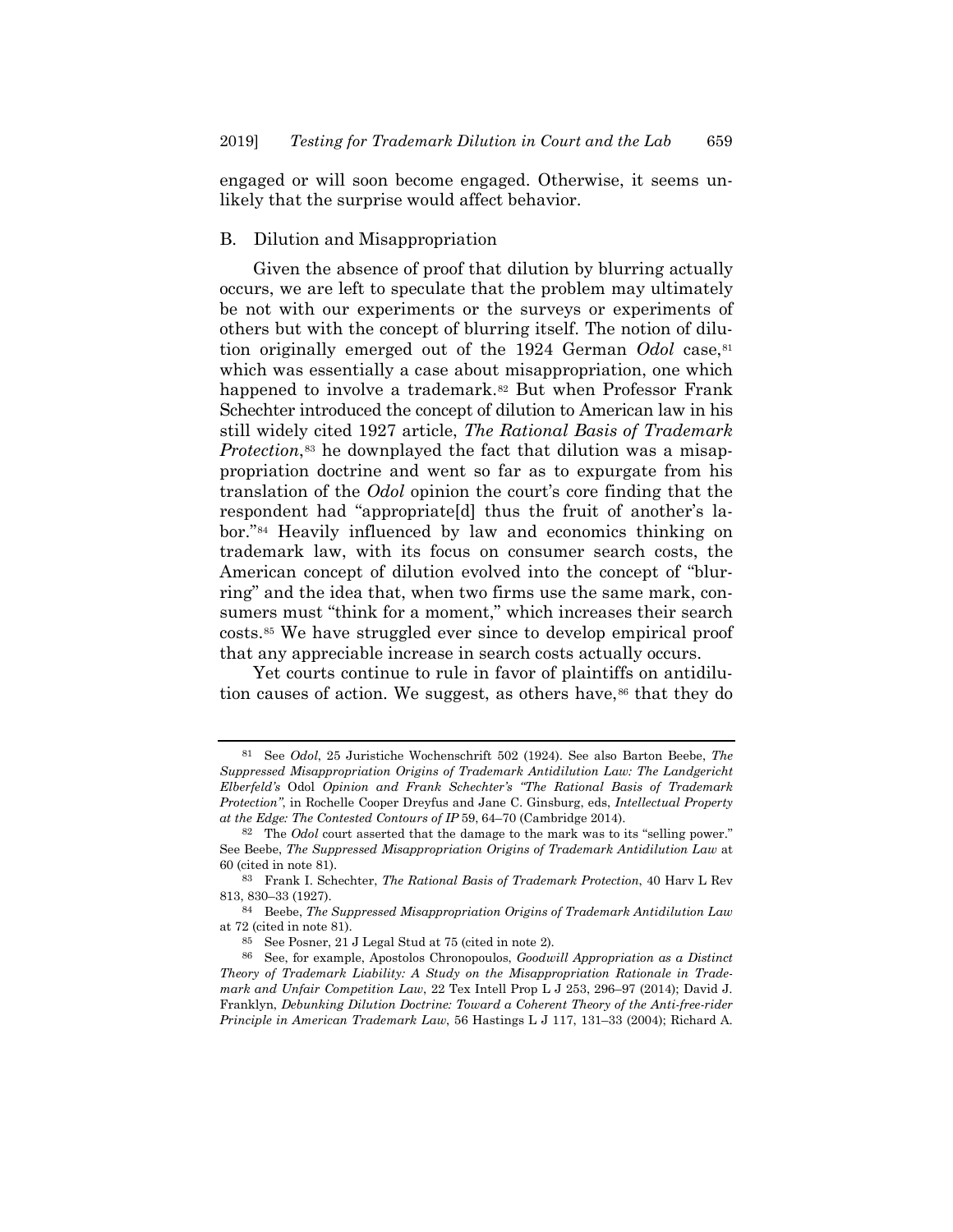so primarily for reasons sounding in misappropriation, but never articulated as such. The concept of "blurring" acts as an alibi for courts that want to reach what they deem to be the right result in cases like *Nikepal*, in which a defendant uses another's famous mark on unrelated goods. The defendant is not causing consumer confusion, but it is reaping where it has not sown by appropriating some of the notoriety of the famous mark. Courts are motivated to accept *mere association* survey evidence as fullblown evidence of impairment to justify enjoining conduct they deem to be unfair misappropriation.[87](#page-49-0)

This is problematic for at least two reasons. First, we continue to twist ourselves into contortions to develop evidence of blurring, of some weakening of associations or increase in response times and search costs, when courts' underlying focus is on fairness and misappropriation. The result is that the concept of dilution grows increasingly vague and outcomes grow increas-ingly unpredictable. Second, unlike its European counterpart,<sup>[88](#page-49-1)</sup> the American antidilution statute contains no misappropriation provision. Congress has twice had the opportunity to include such a provision, and twice it has declined to do so.<sup>[89](#page-49-2)</sup> To the extent that courts are ruling on unstated misappropriation grounds, they are acting outside of the federal statutory framework.

#### CONCLUSION: FUTURE DIRECTIONS FOR RESEARCH

The cause of action for trademark dilution by blurring has been authorized by federal law since 1996 and by the laws of various states for decades prior to that.[90](#page-49-3) And yet the concept that the law identifies and prohibits may not even exist out in

Posner, *Misappropriation: A Dirge*, 40 Houston L Rev 621, 623 (2003); David S. Welkowitz, *Reexamining Trademark Dilution*, 44 Vand L Rev 531, 545–46 (1991).

<span id="page-49-0"></span><sup>87</sup> See *Nikepal*, 84 USPQ2d at 1828 (finding dilution based on a survey in which over 87 percent of participants responded that the word NIKEPAL brought to mind the NIKE brand).

<span id="page-49-1"></span><sup>88</sup> See Directive 2015/2436 of the European Parliament and of the Council of 16 December 2015 to Approximate the Laws of the Member States Relating to Trade Marks, 2015 OJ L336 1, 9 (Dec 23, 2015) (prohibiting the unauthorized use of a qualifying mark that "without due cause takes unfair advantage of, or is detrimental to, the distinctive character or the repute of the trade mark").

<span id="page-49-2"></span><sup>89</sup> See Federal Trademark Dilution Act of 1995, 109 Stat 985; Trademark Dilution Revision Act of 2006, 120 Stat 1730 (replacing the Federal Trademark Dilution Act).

<span id="page-49-3"></span><sup>90</sup> On state antidilution law, see McCarthy, 4 *McCarthy on Trademarks* § 24:77 at 244–45 (cited in note [6\)](#page-4-4). By 2016, about three-quarters of the states had some form of statutory antidilution law. Id at 244.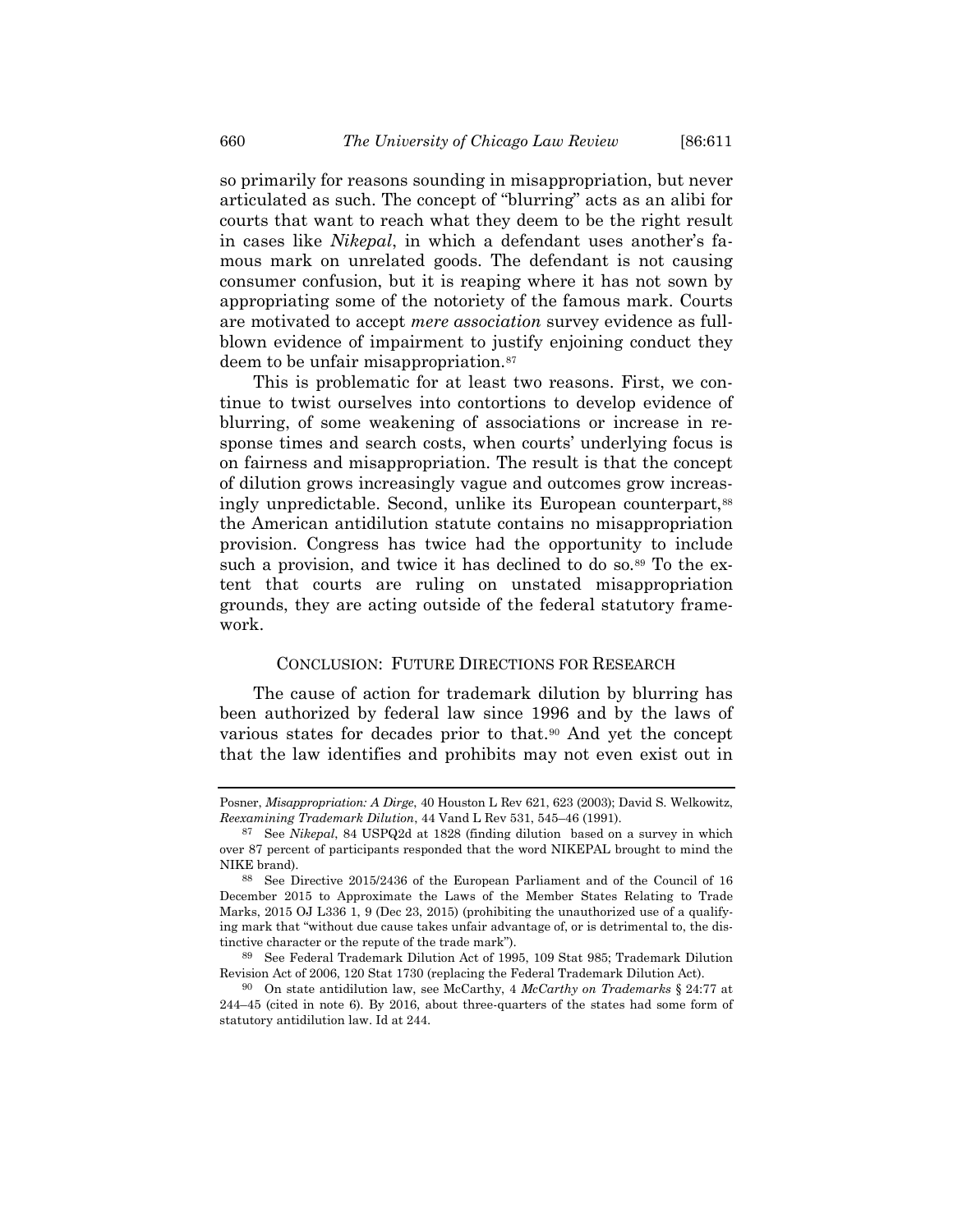the world. Lawyers continue to litigate claims of dilution by blurring, but courts lack the most basic tool necessary for the disciplined adjudication of these claims: a reliable measure of the likelihood of dilution.

The mere association test is entirely unsuitable as a test for dilution by blurring. At the level of logic, evidence of the association between an ostensibly diluting use of a mark and the senior mark owner is not tantamount to evidence that the senior mark has become less associated with the senior mark owner, as is necessary for the senior mark's distinctiveness to be impaired. And as our Studies 1 through 3 demonstrate, an ostensibly diluting use may lead to association with a new category without causing the required disassociation from the existing one.

Our association strength test, and the tests we offer in Studies 1 and 2, are a more promising measure of the likelihood of dilution, but they must be undertaken carefully, and courts must be cautious in assessing the strength of evidence they produce. Similarly, response time tests may be a valid measure of the likelihood of dilution, but again, they must be constructed carefully. We have attempted to do so here. In particular, we found that previous response time studies failed to control for the surprising effect of the unexpected ostensibly diluting stimulus. Once we controlled for that surprise-type effect, thereby isolating in our experimental treatment the potential effect of dilution by blurring, we found that the evidence we'd previously found for blurring almost entirely disappeared. We also caution that, relative to our association strength tests, response time studies are difficult to administer and subject to experimenter error.

This leaves us both better off and worse off than before. We believe that we have produced, at last, methodologically sound tests for measuring the likelihood of dilution. As applied to our test brands, however, none of the measures provided strong evidence that dilution actually occurs. This is not to deny the possibility that the measure might yield evidence of dilution if applied to other target brands with other ostensibly diluting stimuli or if respondents were repeatedly exposed to the stimuli longitudinally over time.[91](#page-50-0) That is possible. But even if we applied it to

<span id="page-50-0"></span><sup>91</sup> Though difficult to mount, particularly in the litigation context, a longitudinal study might show that repeated exposure to diluting stimuli would at some point generate evidence of blurring. We know of one cleverly designed small-scale pilot study that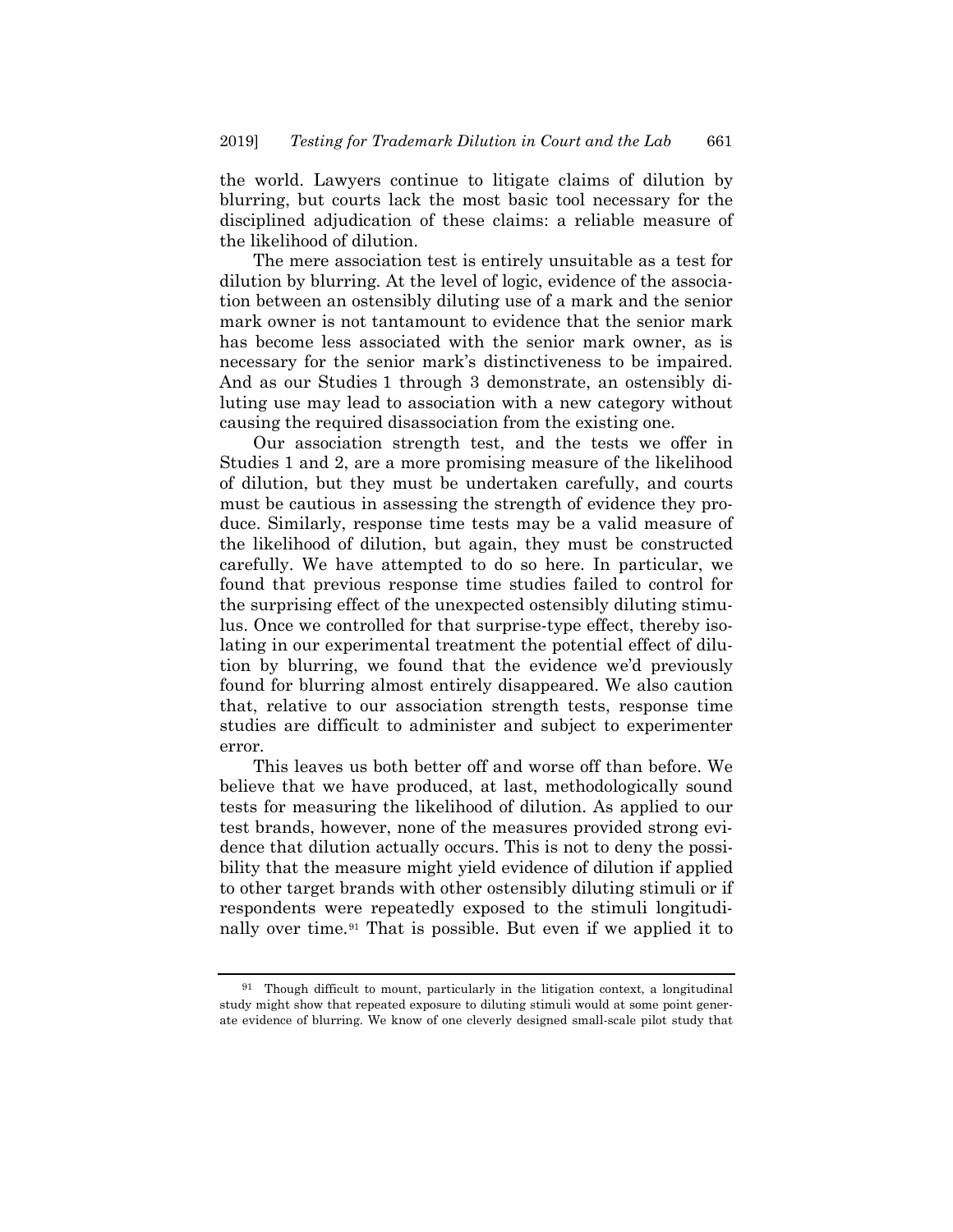other brands and measured significant reductions in association strength or response delays indicating the possibility of dilution, additional questions would arise. We would need to test the possible mitigating effect of market context. And most importantly, we would still need to test whether laboratory protocols to measure dilution by blurring that showed small average association-strength treatment effects, small shifts in the distribution of Likert assessments of association strength, or small time delays in the nature of milliseconds were likely to translate into realworld attribute association, preference, or purchase implications.

In the end, these are questions that remain open. But we have an intuition about where the evidence will lead. We suspect that the concept of dilution by blurring is a chimera—that is, an imaginary thing that we insist upon only because it is valuable to us as a proxy for attacking unauthorized uses of senior marks that our intuition tells us are unfair. It is true that, in at least some dilution cases, defendants are engaged in some form of free riding on the fame and goodwill enjoyed by the plaintiff's mark. Free riding is, admittedly, not a simple thing to judge. Whether it is fair or unfair, productive or destructive, often depends on subtle differences in context. But courts are better at judging these sorts of contextual questions than they are at running a social science inquiry into the hypothesized, but unproven, cognitive concept of "blurring." It is better, we think, to reframe the dilution cause of action away from cognitive science and toward the broader and more tractable questions of fairness and harm that the courts have become accustomed to dealing with in misappropriation cases.

#### APPENDIX A: AMAZON MECHANICAL TURK

We recruited subjects for our studies via Amazon's Mechanical Turk. Once a subject selected the task we listed on Mechanical Turk, he or she was directed to the Qualtrics online social science research platform to complete a survey instrument. Our

exposed thirteen undergraduate students weekly over the course of a month to a diluting stimulus in the form of a box of baked goods bearing the trademark CHEVROLET BAKERY. Results from a computer task showed no statistically significant treatment effect. See Dan Svirsky, *Measuring Dilution: Is There an Effective Screening Device for Early Detection of Trademark Infections?* \*31–32 (working paper, 2012) (on file with authors). By contrast, our goal in this Article has been to examine and rectify existing studies designed to detect dilution by blurring, all of which involve single-exposure protocols.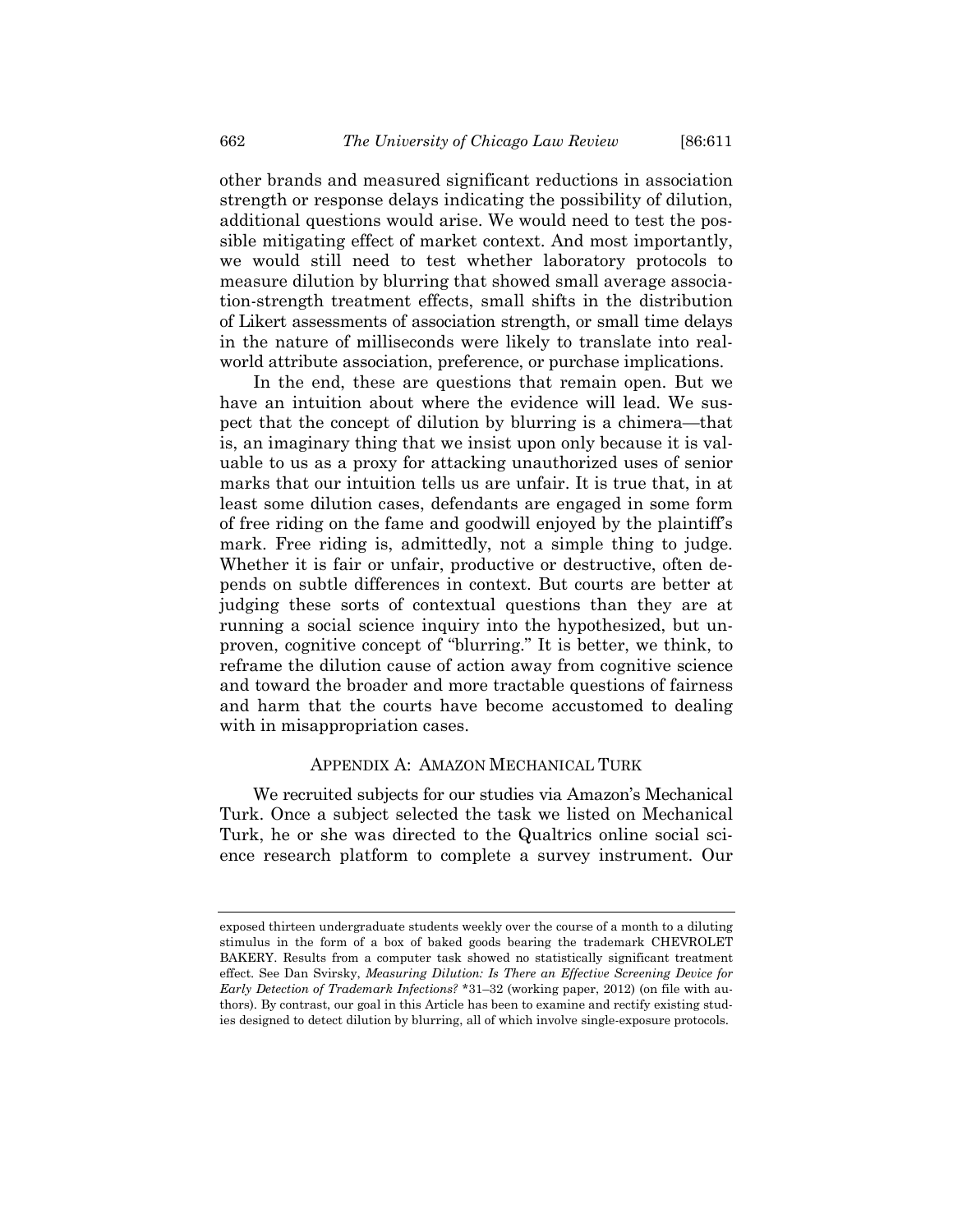instrument reflected the procedures used by Professors Morrin and Jacoby and by Professors Pullig, Simmons, and Netemeyer[.92](#page-52-0)

Online crowdsourcing services like Amazon Mechanical Turk offer researchers the advantage of being able to run experimental protocols on large samples at a fraction of the cost of lab studies. They also allow researchers to pilot various instruments so that hypotheses and empirical tools can be tested, refined, and retested. Online response time experiments are possible because JavaScript timers can record clicks down to the millisecond. There are, however, some potential disadvantages to conducting a response time experiment online that we investigated and addressed. Namely, subjects in an online experiment use their own hardware and software in contrast to a laboratory setting, in which subjects use the same hardware and software. While there are surely differences in the connection speeds, browser speeds, processor speeds, and keyboard and mouse clicking speeds of subjects recruited through Amazon Mechanical Turk, we assume that these differences are small and randomly distributed across subjects. Professor Matthew Crump, John McDonnell, and Professor Todd Gureckis confirm this assumption in a widely cited study that used subjects recruited through Mechanical Turk to replicate outcomes in four types of common laboratory reaction time studies.<sup>93</sup>

To test whether differences caused by hardware, software, and network speed are actually randomly distributed, we collected click-speed data from 980 Mechanical Turk respondents using the timer function in Qualtrics. All respondents were required to use a desktop or laptop computer with mouse and asked to perform the same exact tasks. First, they were told to click the "next" button eleven times. Second, they were told to click a single option on the screen, then click the "next" button. They did this ten times. Third, they were asked five easy multiplechoice questions and then told to click the "next" button (for example, "Which company sells hamburgers? Microsoft, Google, McDonald's, or Facebook"). Qualtrics measured click speeds for each of the twenty-six tests to the thousandth of a second.

<span id="page-52-0"></span><sup>92</sup> See Morrin and Jacoby, 19 J Pub Pol & Mktg at 268–69 (cited in not[e 14\)](#page-7-1); Pullig, Simmons, and Netemeyer, 70 J Mtkg at 55–57 (cited in not[e 14\)](#page-7-1).

<span id="page-52-1"></span><sup>93</sup> Matthew J.C. Crump, John V. McDonnell, and Todd M. Gureckis, *Evaluating Amazon's Mechanical Turk as a Tool for Experimental Behavioral Research*, 8 PLOS ONE 1, 3–11 (2013).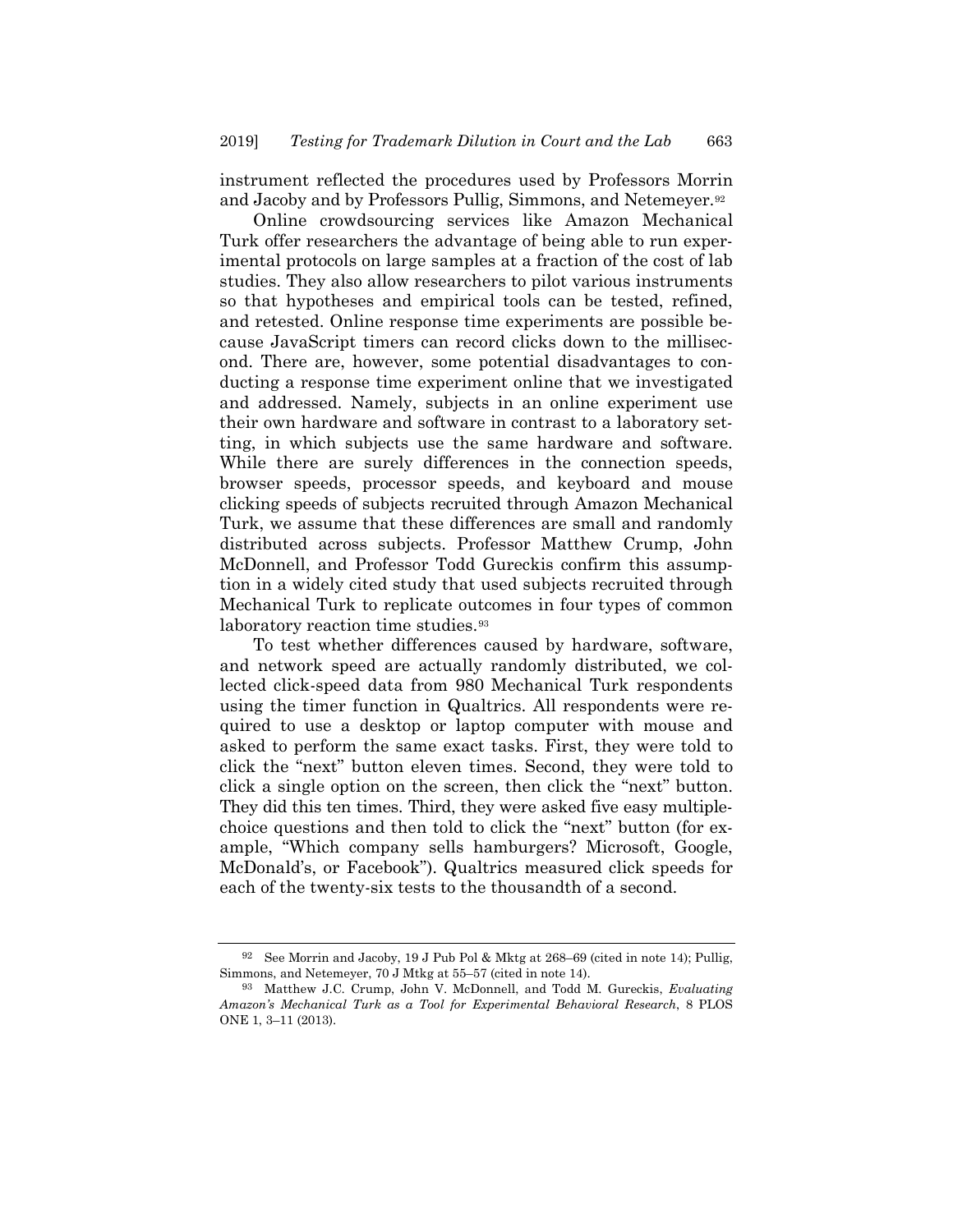We then randomly assigned respondents to two groups and compared mean click speeds. If the effects of hardware, software, and network speeds are not randomly distributed, we should observe statistically significant differences in the group means. If these effects are randomly distributed, on the other hand, the differences between the group means should not be statistically different from zero due to the fact that the groups were created arbitrarily. Of course, we expected to observe some differences between the group means due to chance, but such differences should not be observed more than 5 percent of the time on average (at  $p < 0.05$ ) if the effects of hardware, software, and network speeds are randomly distributed.

We began by drawing 900 subjects (out of the 980 people surveyed) at random and randomly assigning them to two groups. We then compared the means of the two groups for each of the twenty-six questions. We observed statistically significant differences between the groups on two of the twenty-six questions. We then drew another random sample of nine hundred subjects and randomly assigned them to two groups. This time we observed a statistically significant difference between groups on one of the twenty-six questions. We repeated the procedure and again observed two statistically significant differences. On the fourth trial, we observed no statistically significant differences. We repeated this procedure a total of seventy times using various sample sizes:  $n = 100$ ,  $n = 500$ ,  $n = 700$ ,  $n = 900$ , and  $n = 980$ . In sum, we compared 1,820 pairs (that is, 26 questions multiplied by 70 random draws). Overall, we observed statistically significant differences in 87 of the 1,820 comparisons—that is, slightly less than 5 percent of the time. The number of statistically significant differences did not seem to depend systematically on sample size.[94](#page-53-0) All together, these comparisons corroborate prior studies that argue that the effects of hardware, software, and network speeds in online response time tests are randomly distributed across subjects and thus do not systematically bias results.

Another potential disadvantage is that subjects recruited online cannot be monitored to ensure that they are following

<span id="page-53-0"></span><sup>94</sup> For example, we observed statistically significant differences in 3.46 percent of the comparisons when the sample size was 100. This number rose to 6.15 percent when the sample size was 500, decreased to 3.46 percent when the sample size was 700, increased to 5.77 percent when the sample size was 900, then decreased to 5.38 percent when the sample size was 980.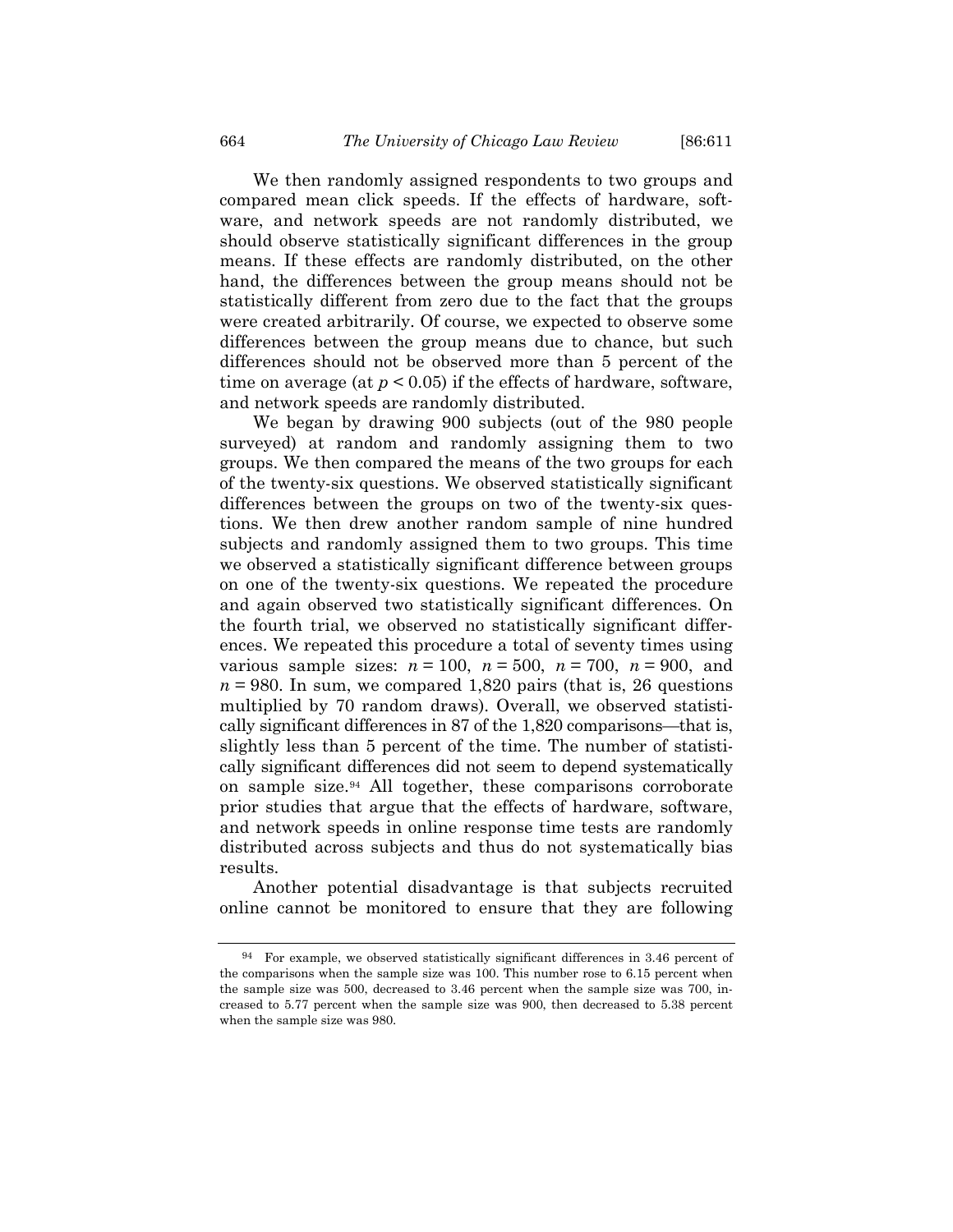instructions or remaining attentive to the experiment. One instruction we feared might be broken was that subjects use a laptop or desktop computer with a mouse or touchpad, not a touchscreen device like a tablet or smartphone. To ensure that we were measuring reaction times of only people using a mouse or touchpad, we applied a setting in Qualtrics that prohibited people with touchscreen mobile operating systems from participating in the experiment. To make sure subjects were paying attention to the experiment, we examined the data closely for invalid responses. We coded nine response times as missing values because they were greater than fifty seconds, which we believe signaled disengagement during the matching task. These excessively large response times constituted less than 0.02 percent of all response time values in our data set.[95](#page-54-0) Ninety-nine percent of response times in our data set were three seconds or less, which we believe indicates that the vast majority of subjects were focused and engaged.

<span id="page-54-0"></span><sup>95</sup> During the data cleaning phase, we also found that a small fraction of response times (1.08 percent) were zero. We coded these values as missing as well.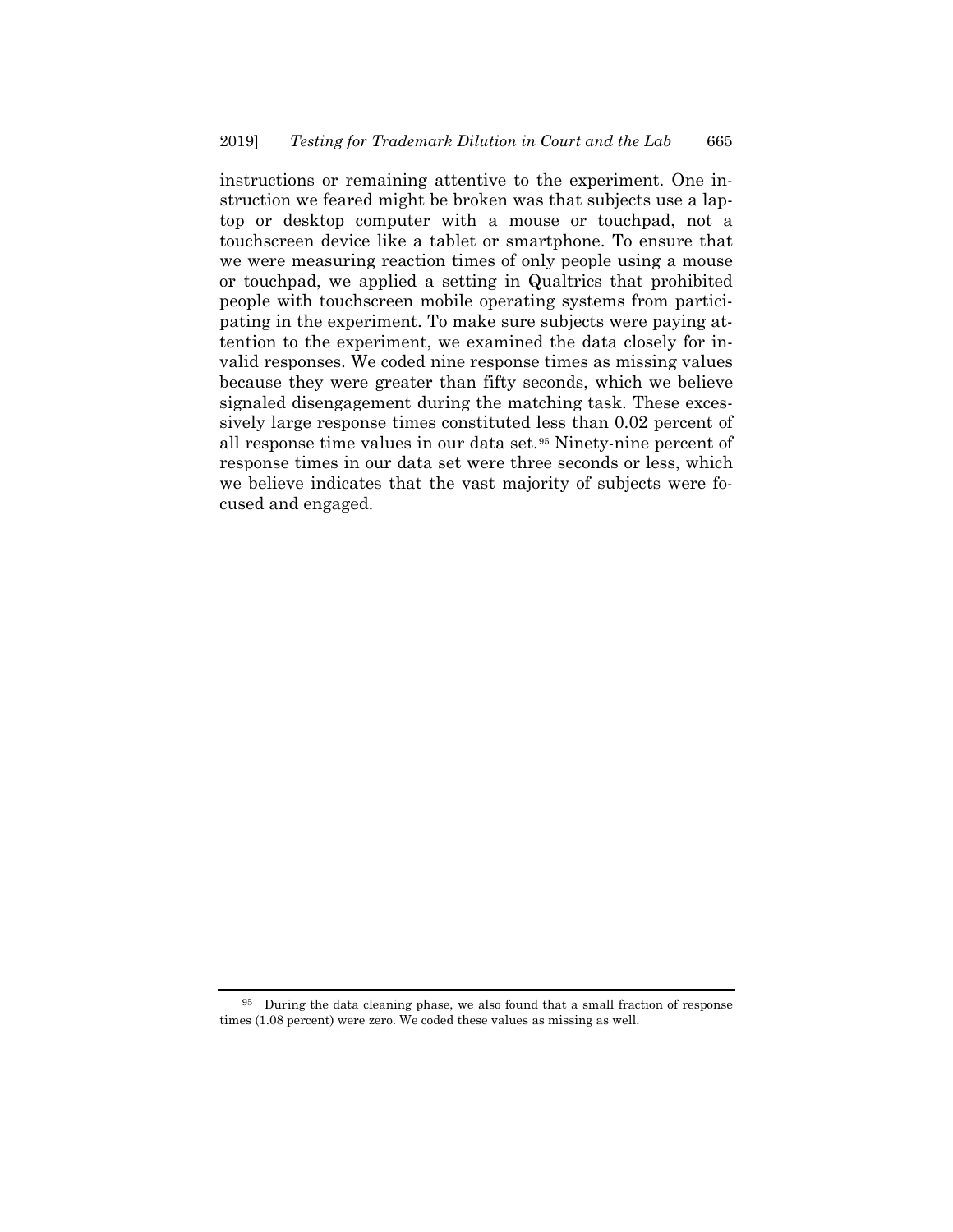#### APPENDIX B: ADVERTISEMENTS USED IN STUDIES 1, 2, AND 3

Choose what's right for you

#### **CHASE BANK**

Chase Bank makes banking affordable and stress-free.

For all your banking needs

The bank you can rely on

**CHASE BANK** 

Note: Deposits at Chase Bank are federally insured.

Expect to be moved

#### **UNITED VAN LINES**

United Van Lines movers are there when you need them

Best rates in the industry

From full-service to do-it-yourself moving & storage

UNITED VAN LINES

Note: United Van Lines is not associated with United Airlines.

**Since 1863** 

#### **PERRIER SPARKLING WATER**

Perrier Sparkling Water is the best-tasting sparkling water

Natural, healthy, and pure

The ultimate refreshment to quench all thirsts

PERRIER SPARKLING WATER

Note: Perrier Sparkling Water is regularly tested for purity.